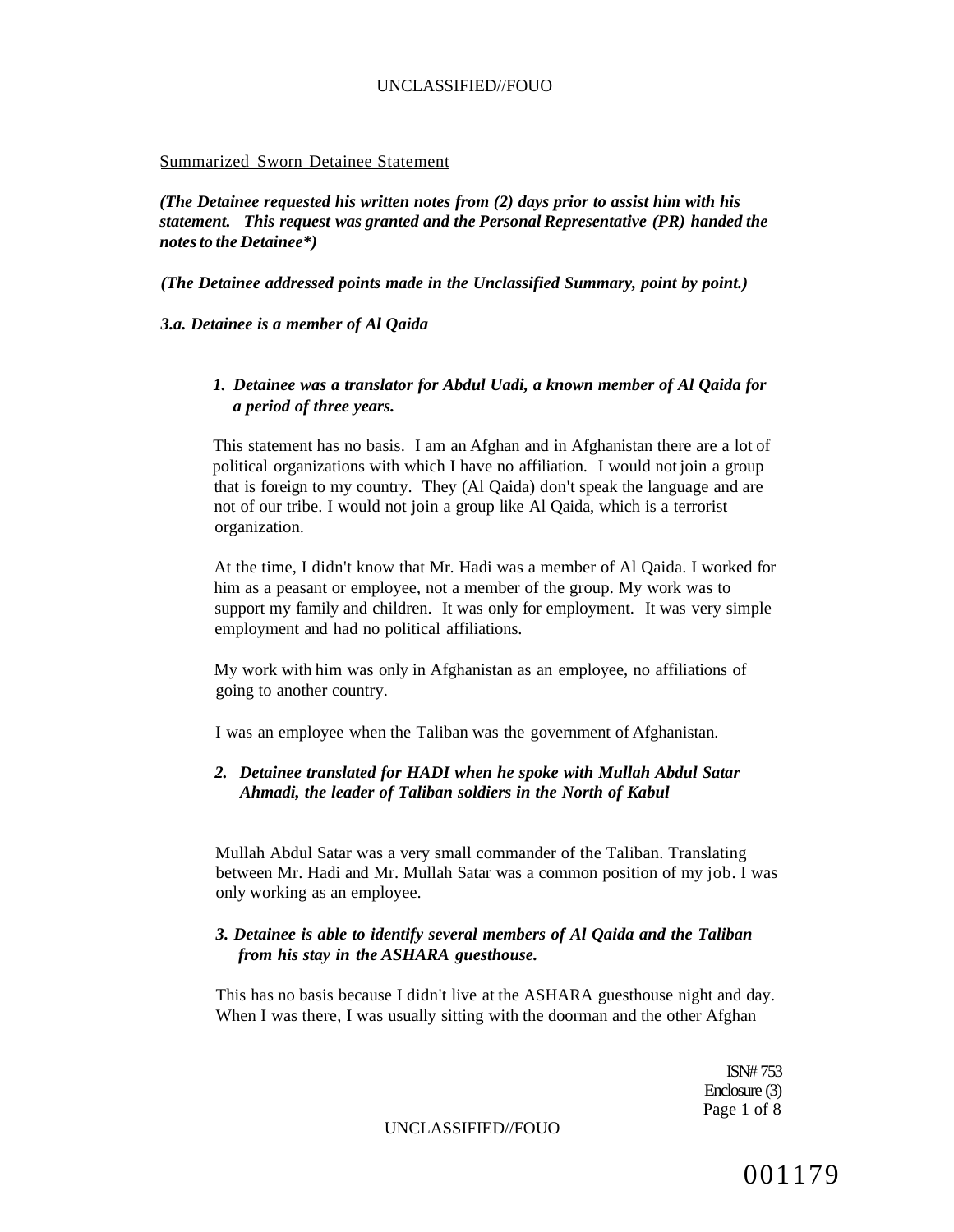workers. I could not talk to the Arabs because Mr. Hadi would not allow anyone to talk to the Arabs.

A lot of people came in and out. How could I remember everybody that came and went? Everyone wears the same clothes. You cannot tell rank or position. I don't know how to get the information about who is who, and what group they are.

*4. Detainee's duties were to safe keep and distribute funds for various Al-Qaida and Taliban members.* 

This has no basis. When I was working for Mr. Hadi, I didn't even handle \$10 Afghani. I was a worker. When Mr. Hadi fled Afghanistan, he told me he left some Afghanis for me (currency) as a trust. It was not for distributing or financing anything.

When the time passed, he asked me to give the money to another gentleman, whom I have nothing to do with. All I did was give the money to another person.

*3,b, Detainee engaged in hostilities against the United States and/or it's coalition partners.* 

This statement has no proof because I never hated the United States, and these are the points to back it. These are the points I make:

I stayed in my country and at home all the time. I didn't go anywhere else. I didn't travel to any foreign country. If I were an enemy, I would have traveled to other foreign countries.

When I was captured, it was in a peaceful and cooperative manner, even though there were weapons in my house. If I were an enemy, I would have fought them off.

You can look at my files and my behavior in this prison over my two-year stay here in jail. I have a great relationship with the MP's, and they can tell you that. It proves I have nothing against.. .or they are not my enemies. I have a great relationship with the people working in the prison.

If you look at my file over the two years you will see my good behavior. An enemy is not like that I have conversations with American people, and I have great conversations with them, so how can I be an enemy to them?

I've never been a part of a political organization. How can I have differences with the Americans?

> ISN# 753 Enclosure (3) Page 2 of 8

UNCLASSEFIED//FOUO

**OOliSO**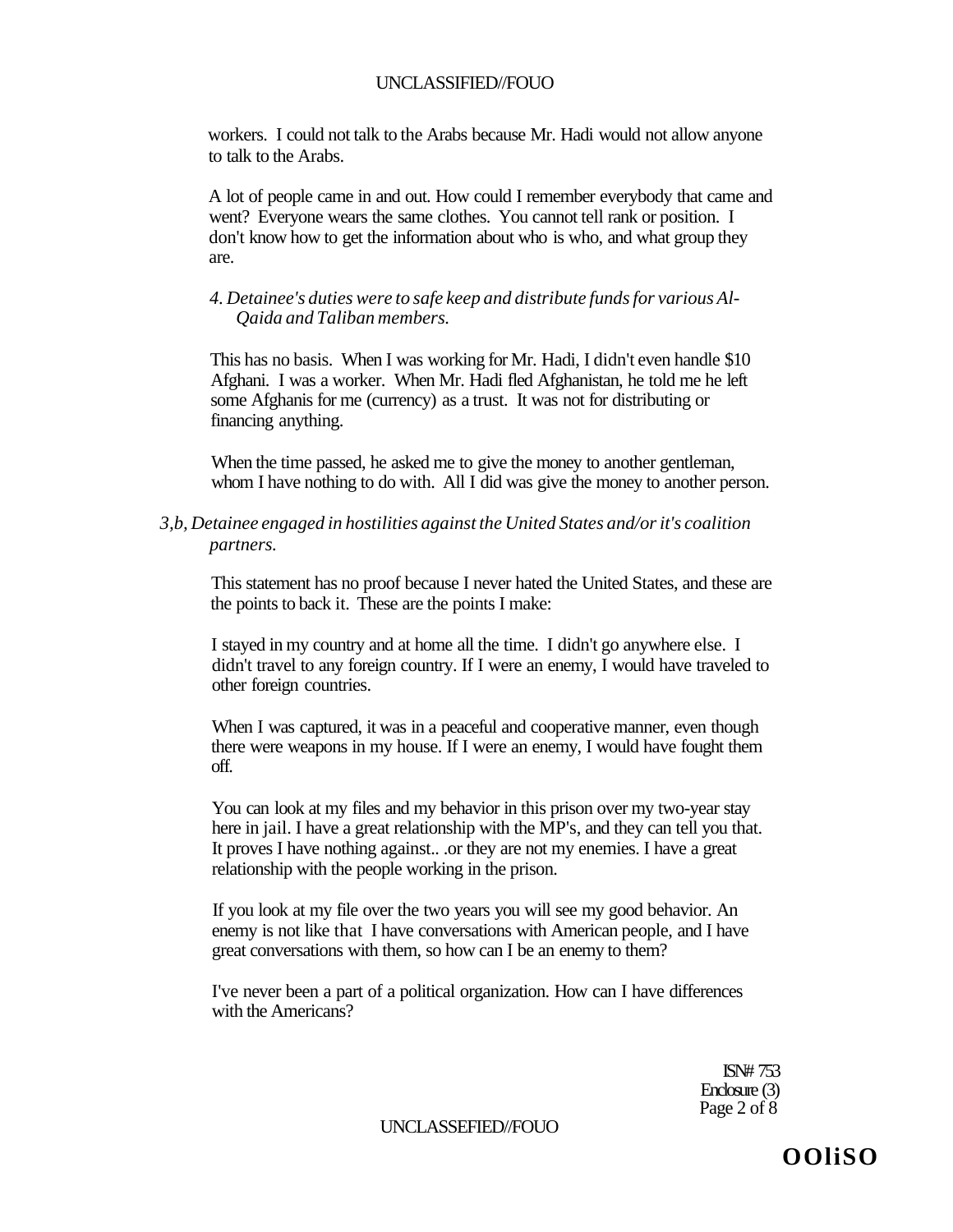I am just a worker from Afghanistan, not a soldier. I have nothing political, or any other reason [to be] against Americans.

I don't have enough education to understand all of the political groups and differences, or what is to hate America or not to hate America. I don't have enough education to get on that level. And from the information I have, I know the United States Constitution, democracy allows freedom of religion, and for this reason, this type of government does not interfere with our religion of Islam. I have no religious differences with Americans, since they allow freedom of religion.

These eight points I have stated show I have no enmity towards the Americans, and never have. So, I am not an enemy. There is no a proof that I could work for an organization that hates the United States.

Point A and B have no factual basis. This concludes my statement.

#### Summarized Answers to Questions by Personal Representative

- Q: 3b2 says that you were involved in the grenade attack on Western journalists in the spring of 2002. Please share [what you know about this] with the Tribunal.
- A: This is a complete lie. I've never taken part in any bomb attacks or any kind of operations. I knew the people who did the bomb attack and how this got around is because I told the Americans the names of those who did the attack.

There is no proof, and I have never taken part in the operation, I only provided information. I was a prisoner and had no cause to have enemies or create enemies. I gave you the eight points, which prove that I have a great relationship, not an enemy and just a worker. I hope these eight points get across.

#### Summarized Answers **to Questions** by **Tribunal Members**

- Q: How many languages do you speak?
- A: Farsi [and] Pashtu are our national languages and the only foreign language I know is Arabic.
- Q: Do you understand English, or just some English?
- A: Pve learned some in prison.

ISN# 753 Enclosure (3) Page 3 of 8

UNCLASS1F1ED//FOUO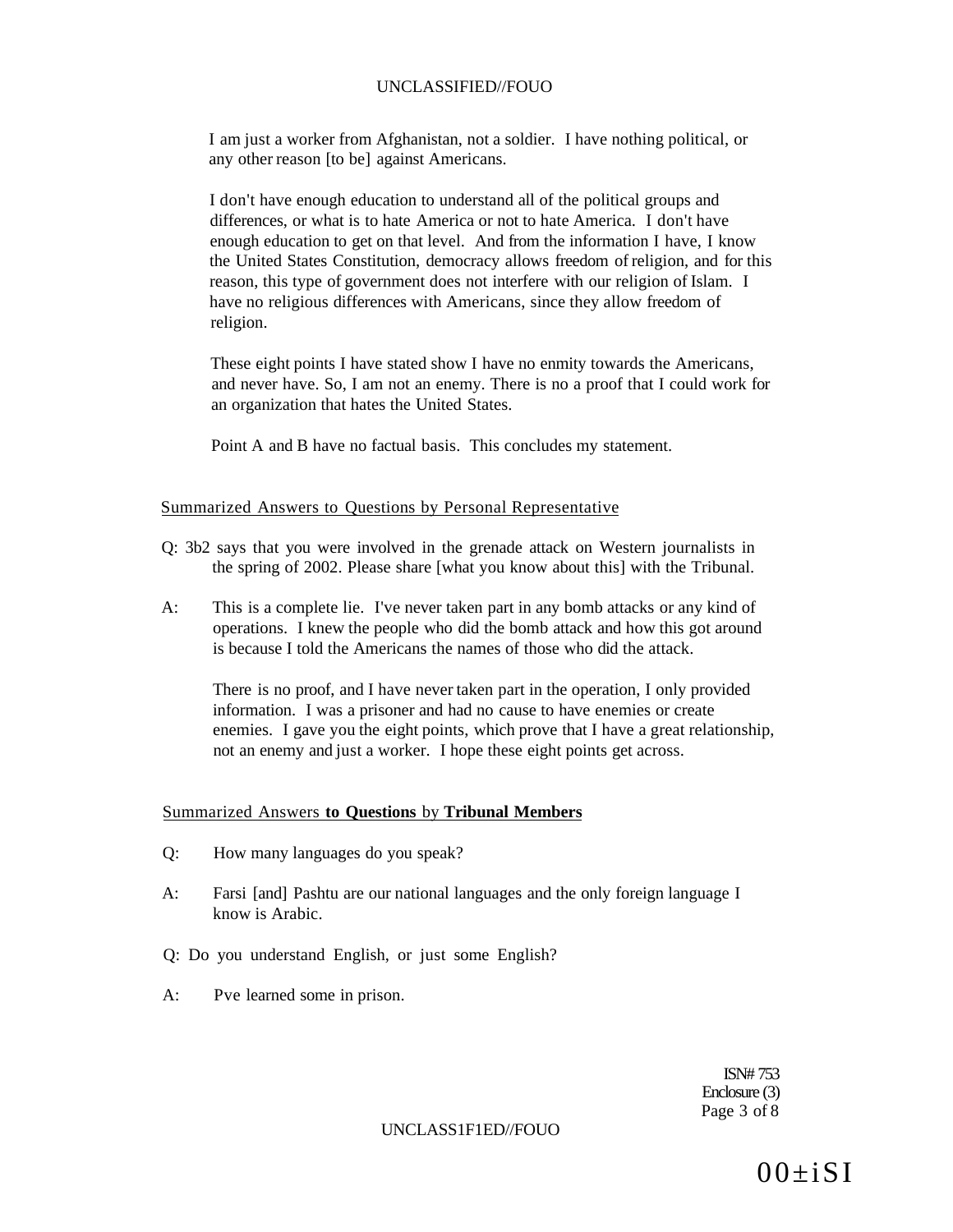- Q: Did you learn your languages where you grew up, or did you attend school to learn them?
- A: Farsi and Pashtu are my home languages, so I picked them up from family, Arabic, I took courses for.
- Q: When you translated for Abdul Hadi, what type of information did you translate?
- A: Basic stuff, relating to simple matters in Kabul. They had to deal with the government, the Taliban, like paperwork for cars, that they had to work with the government for, on the lower level.
- Q: Could he (Hadi) do his job without translation?
- A: Of course. He could have got someone from the Taliban who knew Arabic, or he could have hired another linguist and paid him salary.
- Q: When you mentioned that he left money for safekeeping, which you then transferred, how much money was it?
- A: The money was not directly given to me. It was left with somebody else and I was told to hold it for him.
- Q: How much?
- A: About \$40,000.00, a mix of Pakistani and other currency, worth about \$40,000.00.
- Q: What do you think of Arabs being present in Afghanistan?
- A: I don't understand, it's beyond my level.
- Q: Personally, are you comfortable being near and around Arabs? If you, here in this camp, were living with Arabs, how would that make you feel?
- A: Arabs don't even look at us or say hi to us. They say we Afghans betrayed them.
- Q: But, what do you think of them?
- A: I think they used Afghanistan for political and different interests. Afghanistan was used.
- Q: What do you think of Westerners being present in Afghanistan?

1SN# 753 Enclosure (3) Page 4 of 8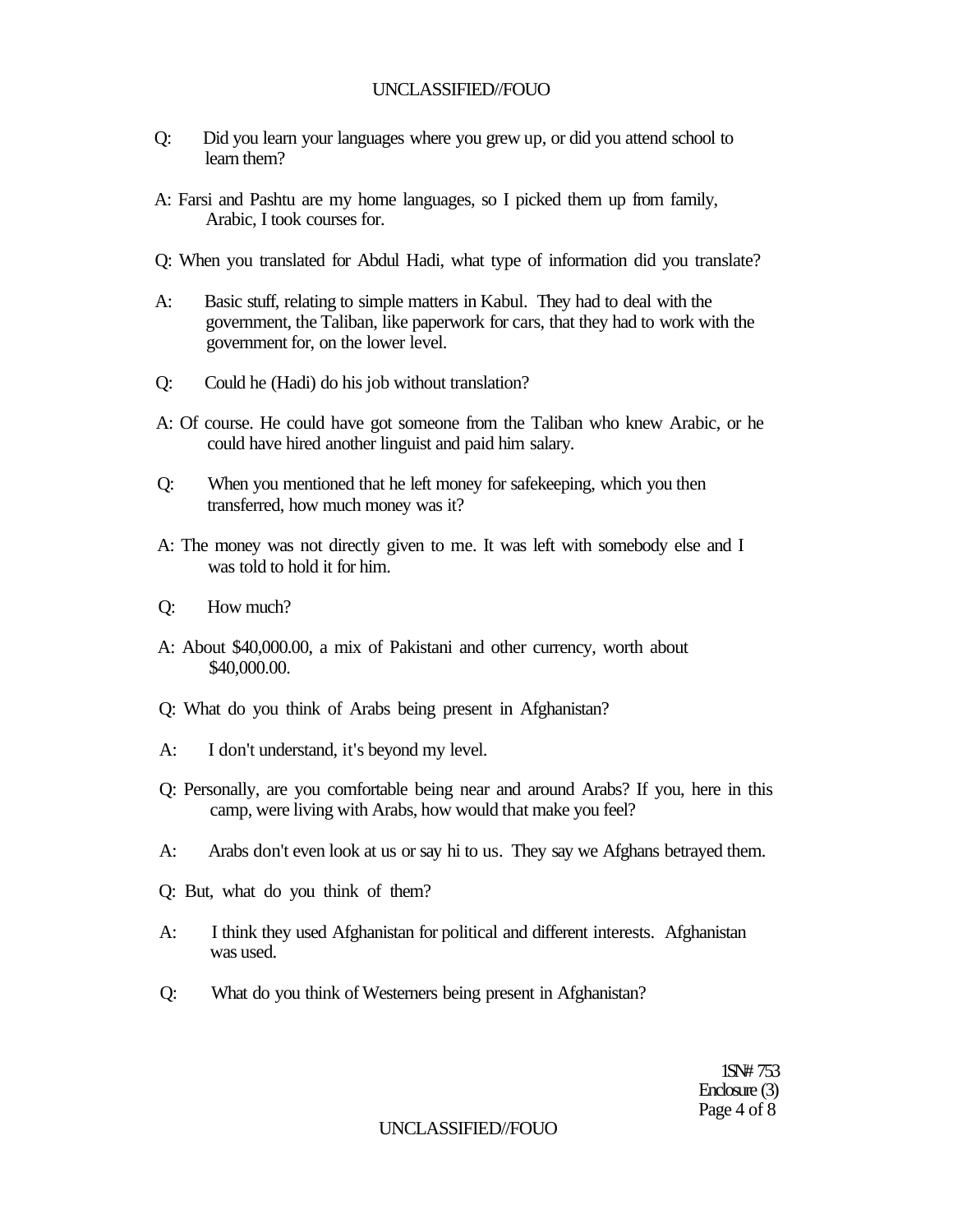When the Westerners came, I didn't get to see what happened because I went to prison, so I can't comment on that.

You mentioned that when you turned yourself in, you had weapons in your house. Is that correct?

Every Afghan's home has a gun because they all have differences and the gun is there to protect them.

How many weapons did you have?

I only had one.

Was it your personal gun or had it been provided to you?

It was my personal gun.

You mentioned that you were a prisoner at one time. Where was that?

I was referring to this prison, here.

When you said earlier in your statement that you did not know Abdul Hadi was a member of Al Qaida, who did you believe he was?

I figured he worked for the Taliban, the government at that time. I sought employment with him.

How long did you work for him?

About three years.

How long did you work for Mullah Abdul Satar Ahmadi?

I never worked for Mullah Satar. The only time was when I translated for Mr. Hadi to Mr. Satar.

What is the highest level of education you were able to attain?

I have a high school education.

On what weapons are you proficient, personally?

Only the gun I protected my house with.

Have you ever been given any military training?

1SN# 753 Enclosure (3) Page 5 of 8

UNCLASSIFIED//FOUO

OOIi S3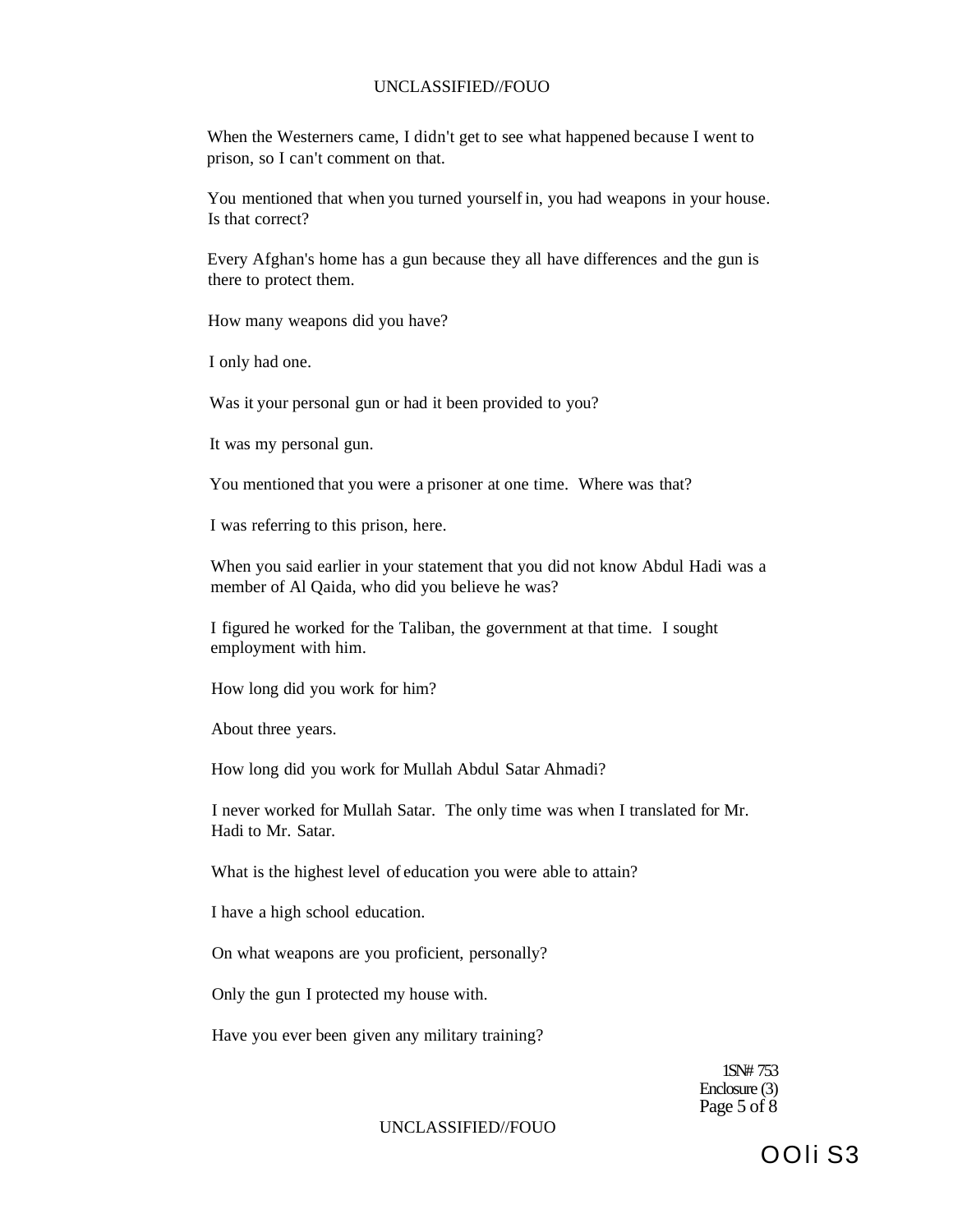- $A:$  No.
- Q; Just to clarify, concerning the incident with the Western journalists, you are saying that you had nothing to do with the attack on them and it was others who did it?
- A: Yes.
- Q: You knew who did it, and provided the names to the Americans?
- A: Yes.
- Q: In response, your name was turned in and you were blamed for it as well?
- A: I provided names. You should ask whoever put my name in there why they did. The other point is, if I really had a hand in this bombing, how can a person who, when they do such an act... .no one who did something would admit to it. I gave all the information. The person would normally be under a lot of pressure to just give all the information. I did that out of help to my country. The statement I gave was not under interrogation. It was voluntary.
- Q: Do you have any feelings, one way or another, concerning the Northern Alliance?
- A: That is above my level to comment on because I have no political affiliations, but as a simple Afghan, I can say it is because of these warlords and the (inaudible) that were fighting, was the reason the Taliban came into power. That is the only comment I can say. They are just part of the other political groups like the Communists or others that have come through Afghanistan and fought or taken power. They are a political organization.

Whoever wants to help Afghanistan right now, that is very good. I am saying this as a common Afghan citizen, not anything else. I want good for my country.

- Q: How long have you been here in the camp?
- A: About 2 years and 2 months. 4 months in Bagram and the rest here.
- Q: Do you believe the Americans have treated you with dignity and respect?
- A: They haven't done anything wrong, very common treatment.
- Q: You are well spoken, thank you.

ISN# 753 Enclosure (3) Page 6 of 8

UNCLASSIFIED//FOUO

OOl?34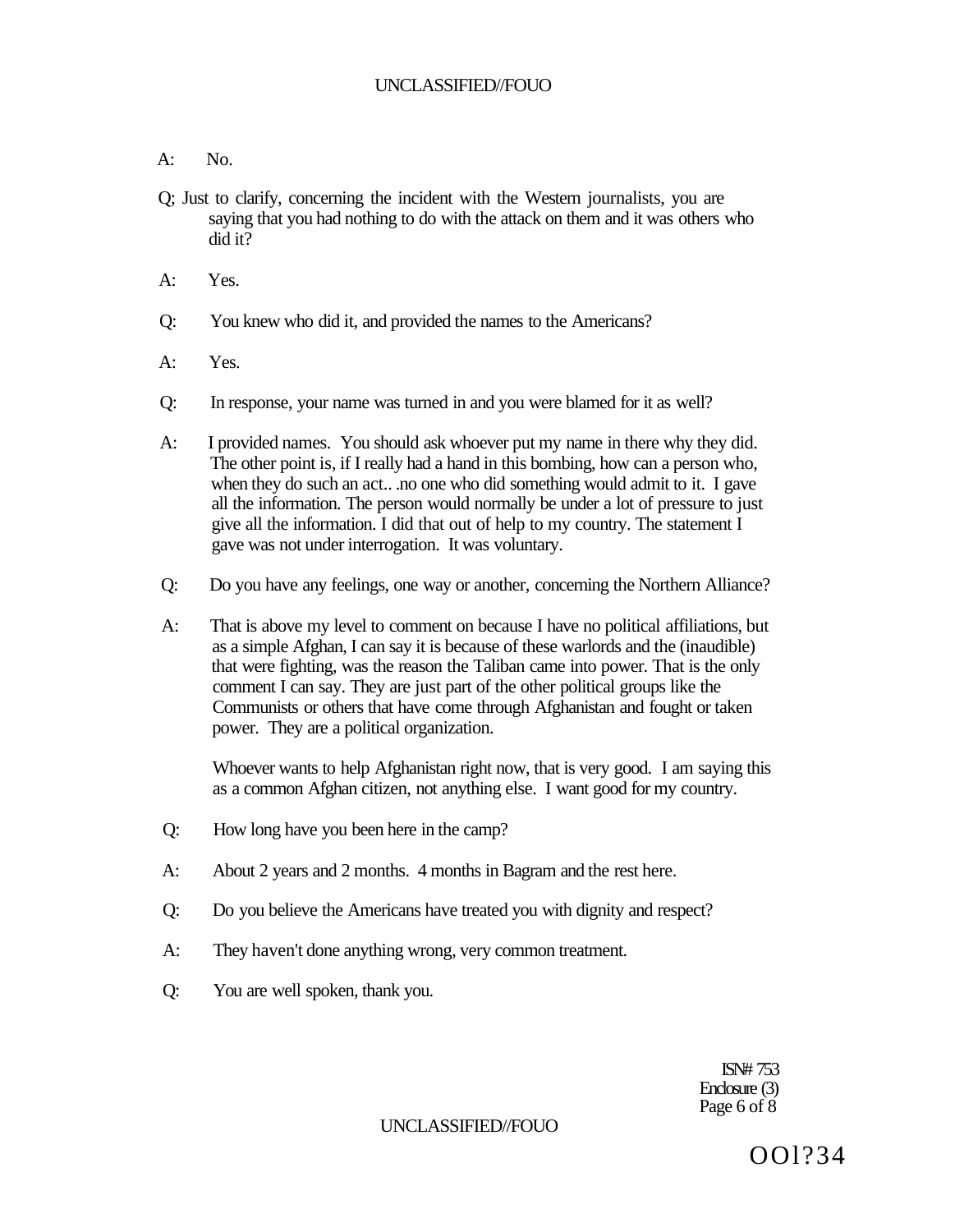- Q: Referring to the grenade attack on the Western journalists, how did you know the people who were involved?
- A: I knew them from the past. I knew one of them, and the other person was associated with the person 1 knew.
- Q: Were you there when it occurred?
- A: I was in the area.
- Q: Did you know that it was going to occur?
- A: I did find out and that's when I separated and went my way. I didn't join them.
- Q: When you found out, you allowed the attack to occur anyway and then came to the Americans after the attack had occurred?
- A: I was fearful for my life on both sides. I was fearful of the Americans and fearful that the Taliban might take (inaudible) on his family, so I kept quiet. 1 had no contact or connections with the Americans at that time. When I was captured and the Americans talked to me, then I knew how they were and I told them the whole story of the bombing.
- Q: Do you consider the government in Afghanistan now to be leading Afghanistan in the correct direction?
- A: I am happy that Afghanistan is heading toward freedom. I only saw a few months of it and people were happy and I am part of the citizens that are happy that this country is moving forward.
- Q; Do you feel that the loya jirga process that brought the government about was the proper way to give them authority?
- A: This is a very good thing because in our history, all governments have been established by the loya jirga, I have heard this from my forefathers and it is a good thing.
- Q: Do you have any other evidence or do you wish to make any other statements in front of this Tribunal?
- A: I just want to say one thing. I admit the Americans have treated me good in this jail. I have had two years of interrogations, and I would like my case to move forward and not let it stop in one place. I am very happy about this process and this committee, and that you guys will give your decision. That's what I want, a fair decision. That is all I have to say.

ISN# 753 Enclosure (3) Page 7 of8

UNCLASSIFIED//FOUO

00±i 85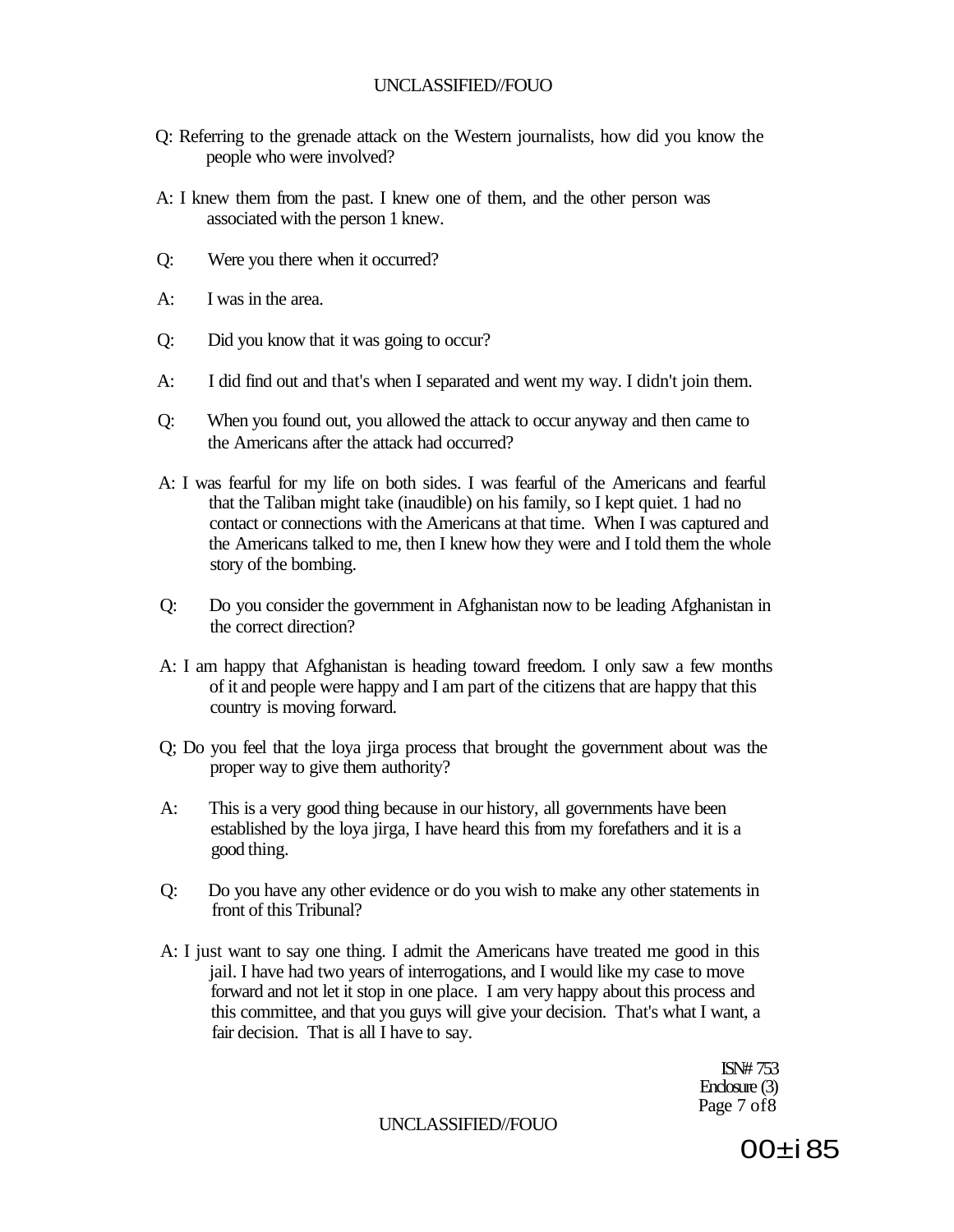# **AUTHENTICATION**

I certify the material contained in this transcript is a true and accurate summary of the testimony given during the proceedings,



Colonel, U.S. Marine Corps Tribunal President

> ISN# 753 Enclosure (3) Page 8 of 8

UNCLASSIFIED//FOUO

OOjMi S6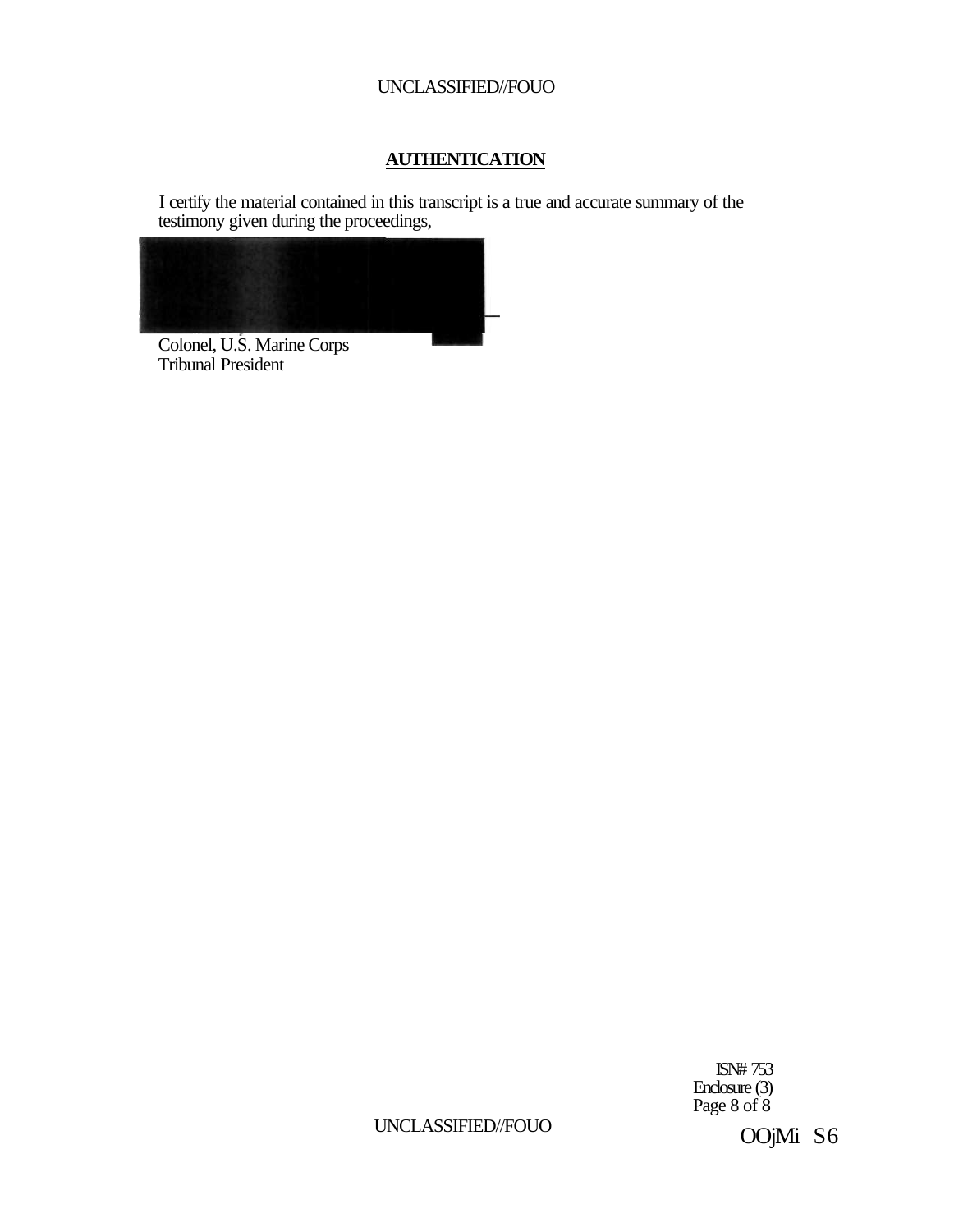#### Summarized Unsworn Detainee Statement

*The Tribunal President read the Hearing Instructions to the Detainee. The Detainee confirmed that he understood the process.* 

*The Recorder presented the Unclassified Summary of Evidence (Exhibit R-l) to the Tribunal and gave a brief description of its contents, A closed session was requested at a later time to present classified evidence to the Tribunal* 

*The Detainee opted to not be sworn and informedthe Tribunal that the Personal Representative would assist him in making his statement. The Personal Representative informed the Tribunal President that he would read points contained in the numbered paragraphs of Exhibit R-l and provide responses on behalf of the Detainee. The Personal Representative read the numbered paragraphs contained in Exhibit R-I and provided the Detainee's responses to each as follows:* 

3. The detainee is associated with al Qaida,

This is not true. I disagree with al Qaida on everything. I'm not associated with the Taliban or al Qaida and I do not belong to any other organization.

3.1. Detainee traveled to Afghanistan in 1991 to fight the jihad against the Russians.

True. I was fighting Russians. Pm sure this was not a crime against **the** US. We were using American weapons and money to fight the Russians. All of the countries agreed that we were doing the right thing. The United States was one of the countries. We were not Taliban or al Qaida.

3.2. Detainee traveled to Pakistan in February 2002 to fight the jihad against the Americans in Afghanistan,

I was affected by everything 1 saw on Television that was happening in Palestine and Israel. With Israel using American weapons and money to kill 80-100 people a day and I did not want this to happen in Afghanistan.

Our religion tells us to defend Muslims against adversaries who come to take Muslim's land and belongings.

I was willing to go Afghanistan to defend it against any adversary. After, I was in Pakistan I realized it was not worth it and the purpose I came for was not true.

3.3. The Detainee enlisted the aide of a non-government organization (NGO) that assists foreign Arabs infiltrate Afghanistan to fight in the jihad against the United States.

> ISN# 720 Enclosure (3) Page 1 of 5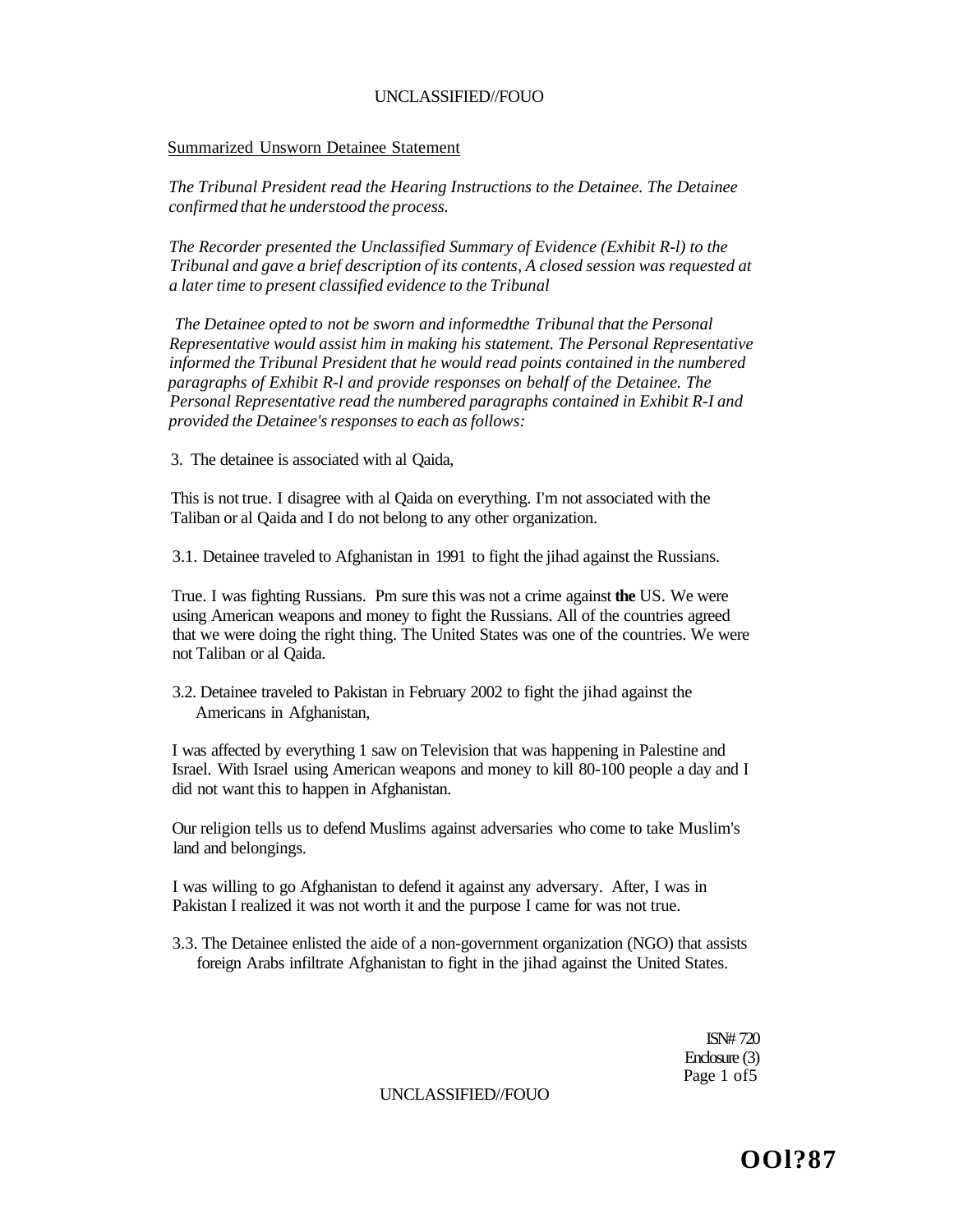I do not know what a NGO is. I was with the Office of Dawa Guidance (IRSHAD). i knew this group from the fighting in Afghanistan against the Russians. This group has connections with the Pakistan, government They give aid to many people. I do not know anything about the organization assisting people to get into Afghanistan, nor was I helping Arabs get into Afghanistan

When I arrived in Pakistan this Pakistani group gave me information about Afghanistan and what was really happening there. After I heard this, *I* became hesitant to defend Afghanistan, because 1 was going to Afghanistan defend Islam, The more I heard what was really going on the less motivated I became and I decide not to go to Afghanistan. I could not go to the Airport and return home since the Pakistanis were looking for Arabs. So, I moved from one place to another with this group to protect myself from the Pakistani Police. I was merely a guest of this group.

3.4. Detainee was arrested in a car in the Bara area of Peshawar.

True, this happened because the standing government there at the time was capturing any Arab and giving them to the United States as terrorists.

I never had a weapon in my hands the entire time I was there.

*While being here I have been treated kindly. Food and other things have been given to me. I've cooperated with the Interrogators and I have no complaints.*  During the interrogations I have given all the details about my case. I believe this information will help me be released. I have told the Interrogators I have no hate against the United States and I do not plan to do anything against the United States.

I'm just a Muslim man wanting to live my life and follow my religion.

#### *The written statement was then entered in to evidence as exhibit D-B. The personal Representative asked the Detainee to explain the principle of jihad,*

It's like praying and fasting. The main reason for jihad is that non-Muslims were taking things from Muslims and the Quoran teaches me to defend Muslims.

*The detainee refused to answer the questions of the Tribunal The Tribunal President explained that the questions that would be asked would be only to clarify the information that was presented in the Unclassified Sunvnary. The Personal Representative called for a short recess to discuss the situation with the Detainees.* 

*Following the recess, the Detainee agreed to answer the questions posed by the Tribunal* 

> ISN# 720 Enclosure (3) Page 2 of 5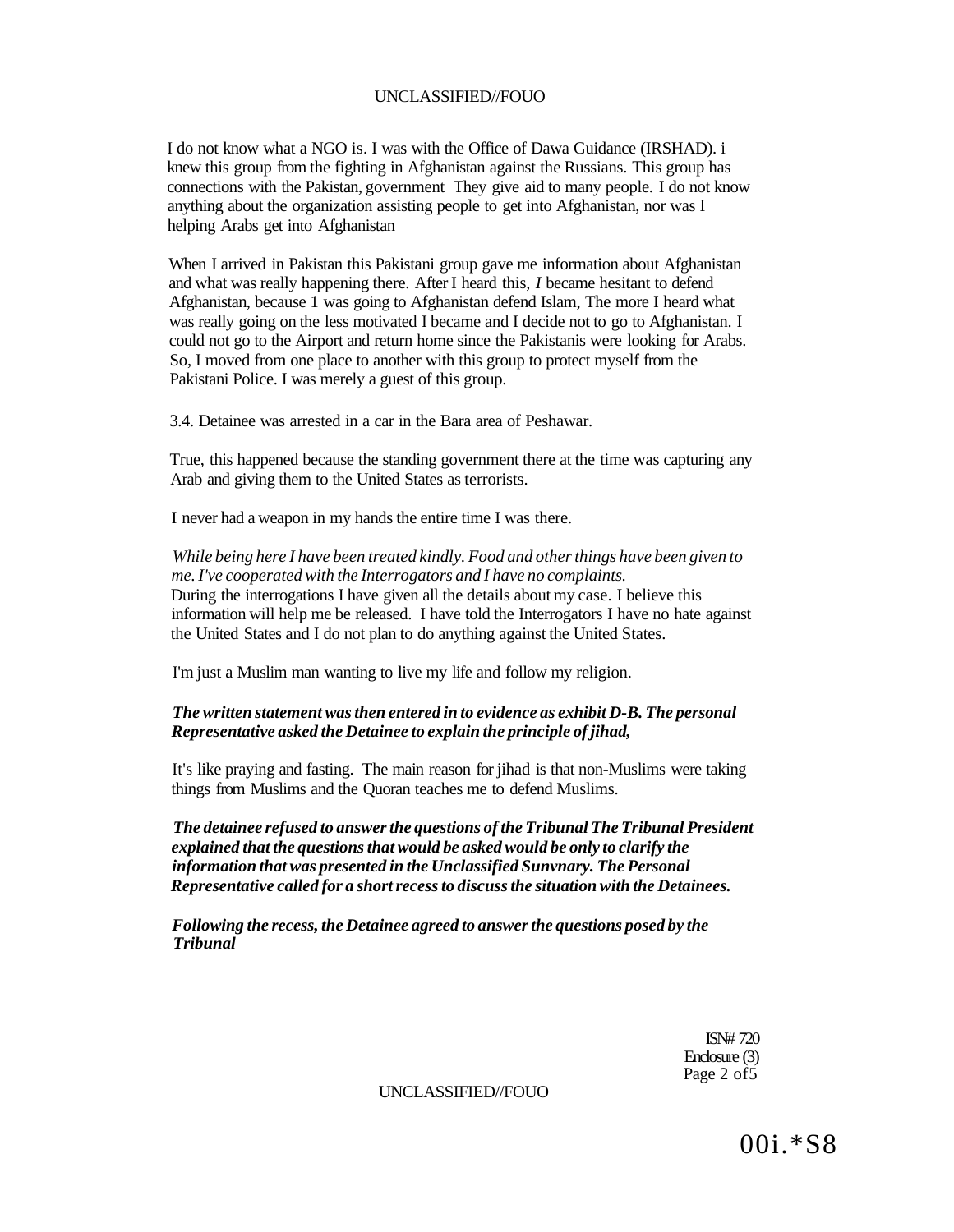#### Tribunal member questions.

- Q. Would you please tell us who conducted the military training when you went to the jihad against the Russians.
- A. I trained in a military base in Kanort in Afghanistan. It belongs to the al Dawa. It's an Afghani group in Afghanistan.
- Q. How long was that training?
- A. Four months.
- Q. What type of weapons were you trained to used?
- A. Only light weapons and artillery.
- Q. What did you do after the conclusion of the jihad against the Russians?
- A. In what place?
- Q. Wherever you were following the (in-audible).
- A. 1 didn't have other ideas. I just wanted to live my life afterwards. After fighting the communist, we were there but we were not doing anything well afterwards. I felt that.
- Q. Where did you live in year 1422?
- A. I don't know the year 1422.
- Q. Using the Gregorian calendar, in 2001.
- A. Nineteen what year?
- Q. In the year 2001.
- A. I was in Sudan.
- Q. Is that your nationality?
- A. Yes.
- Q. When did you leave Afghanistan for the first time?

FSN# 720 Enclosure (3) Page 3 of5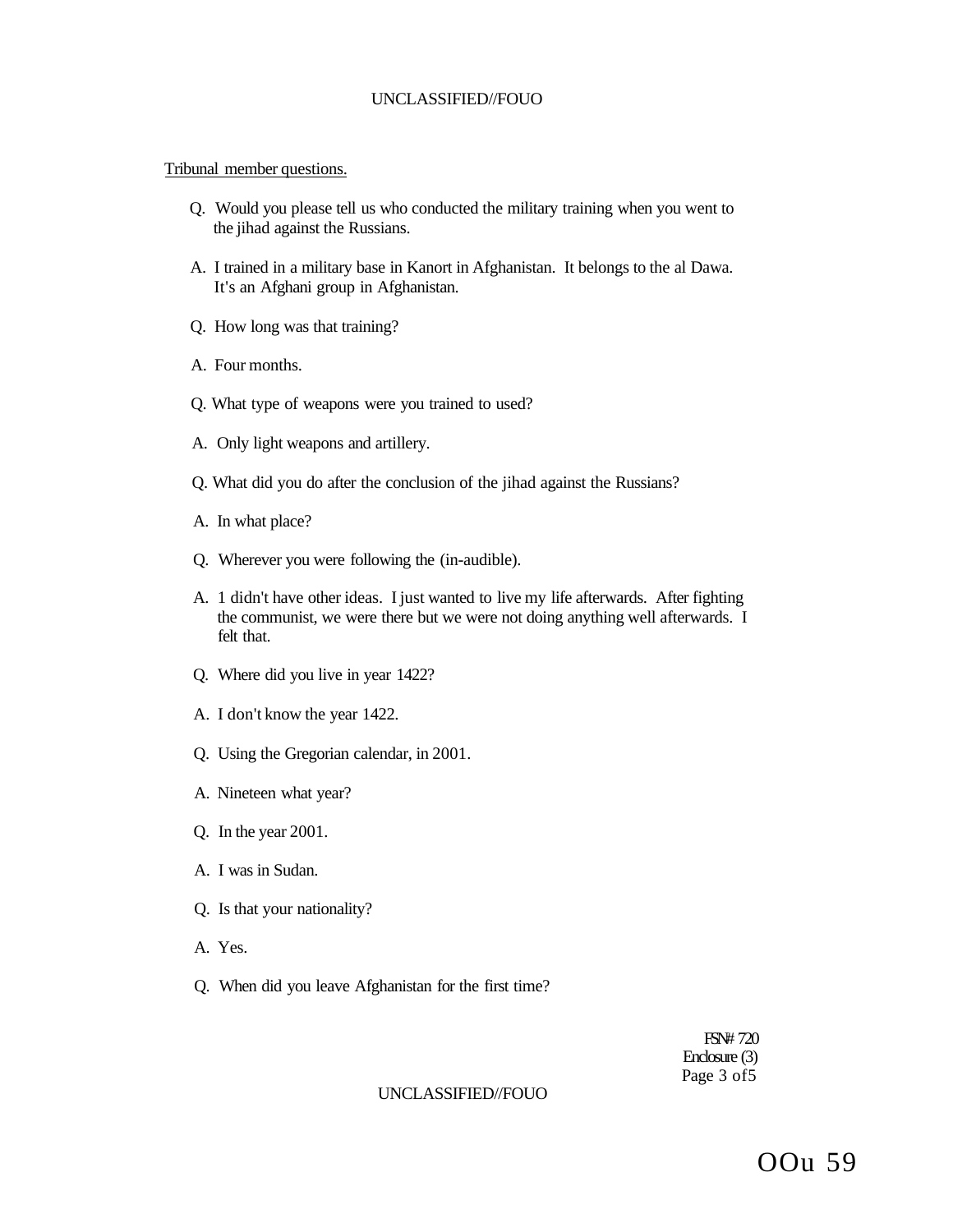#### UNCLASSIFffiD/ZFOUO

- A. In the beginning of the year 1996.
- Q. In what year did you return to Afghanistan right after leaving Sudan?
- A. I returned to Pakistan in 2002.
- Q. What was your purpose for being in Pakistan in 2002?
- A. Because, as I mentioned before, as a Muslim I went there to defend Muslims in Pakistan. My religion tells me to defend Muslims.
- Q. Did you have a weapon with you at that time?
- A. No. 1 didn't need a weapon in Pakistan.
- Q. What type of things would you do to protect your fellow Muslims in Pakistan?
- A. Pakistan or Afghanistan?
- Q. Pakistan first then Afghanistan.
- A. Pakistan was only a stop station until I go to Afghanistan.
- Q. What type of acts did you do in Afghanistan to protect Muslims?
- A. I didn't enter Afghanistan. I wanted to go to Afghanistan.
- Q. Were you prevented by the Pakistani authorities?
- A. About a month when I was in Pakistan I stayed with a Pakistani group. I was able to get some true information about what was going on in Afghanistan. So I changed my mind. I changed my purpose. And they helped to do so. I had a passport and my identification card but I wasn't able to go back. Because there was tight security and all the Arabs were being arrested no matter where they were,
- Q. How did you pay for your travel to Pakistan?
- A. My food and my shelter was paid for by the group of Pakistanis 1 was staying with. I was there as a guest.
- Q. Did you pay for your travel to Pakistan?
- A. Yes.

ISN# 720 Enclosure (3) Page 4 of 5

#### UNCLASSIFIED//FOUO

OOli30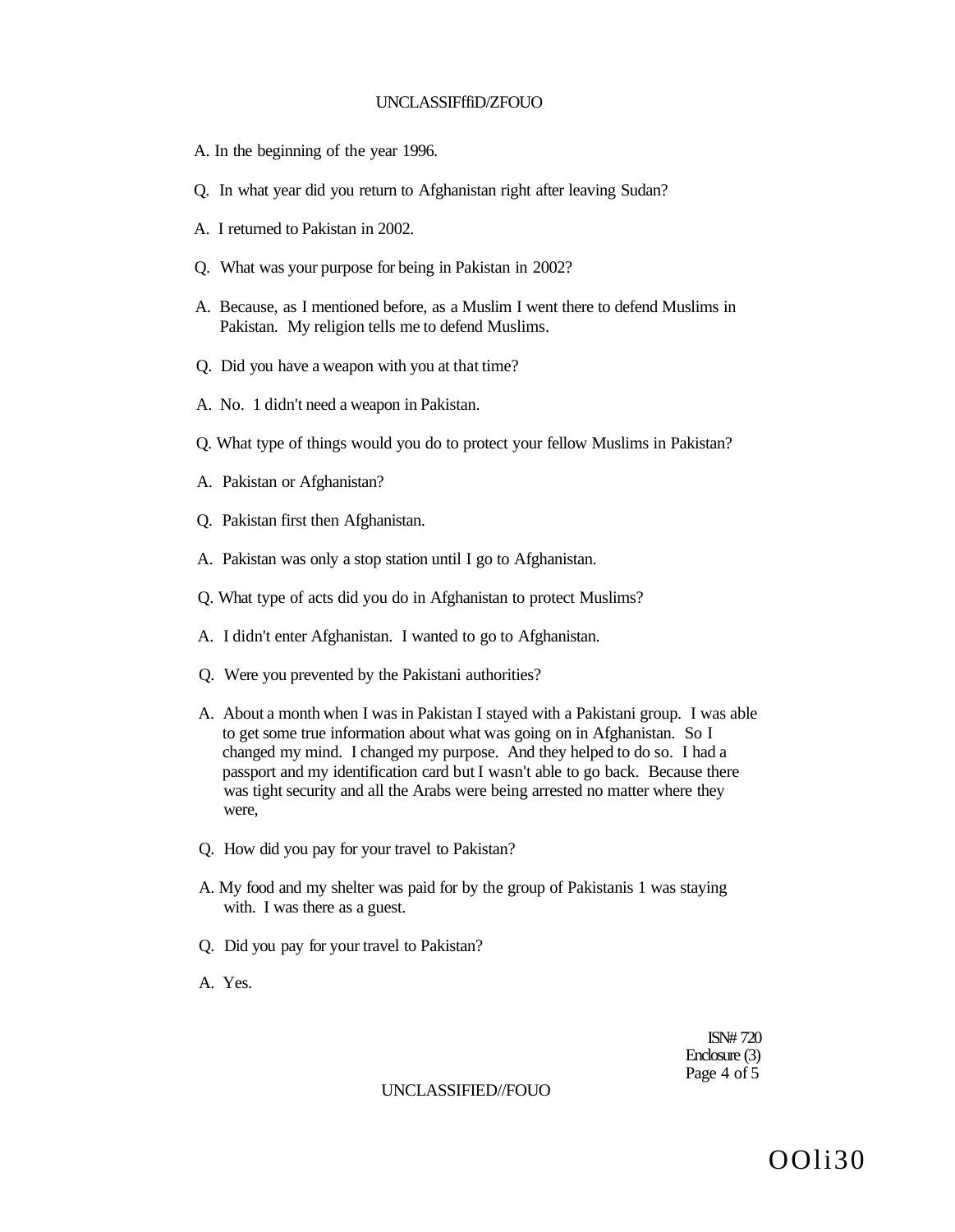#### UNCLASSIFIED/7F0U0

- Q. What was your occupation, your job when you were in Sudan before you came to Pakistan?
- A. I was an accountant in one of the trade offices.

#### Tribunal President question

- Q. I just have one question about the group that you stayed with. Was that the Dawa Guidance group or was it a different group?
- A. There is a difference between, the two groups. The groups I staying with was the gawa wasa center which is Pakistani. The other group is Afghani. That's who I was with before when 1 was in Afghanistan. But they both have the same idea.
- Q. They are related groups then in fact?

A. They cooperate with each other. There is a training camp in Afghanistan to train the guerillas (in-audible) in the Afghani area.

*The Tribunal President confirmed that the Detainee had no further evidence or witnesses to present to the Tribunal. The Tribunal President explained the remainder of the Tribunal process to the Detainee and adjourned the Tribunal\** 

#### **AUTHENTICATION**

I certify the material contained in this transcript is a true and accurate summary of the testimony given during the proceedings.



Colonel, United States Army Tribunal President

> 1SN# 720 Enclosure (3) Page 5 of 5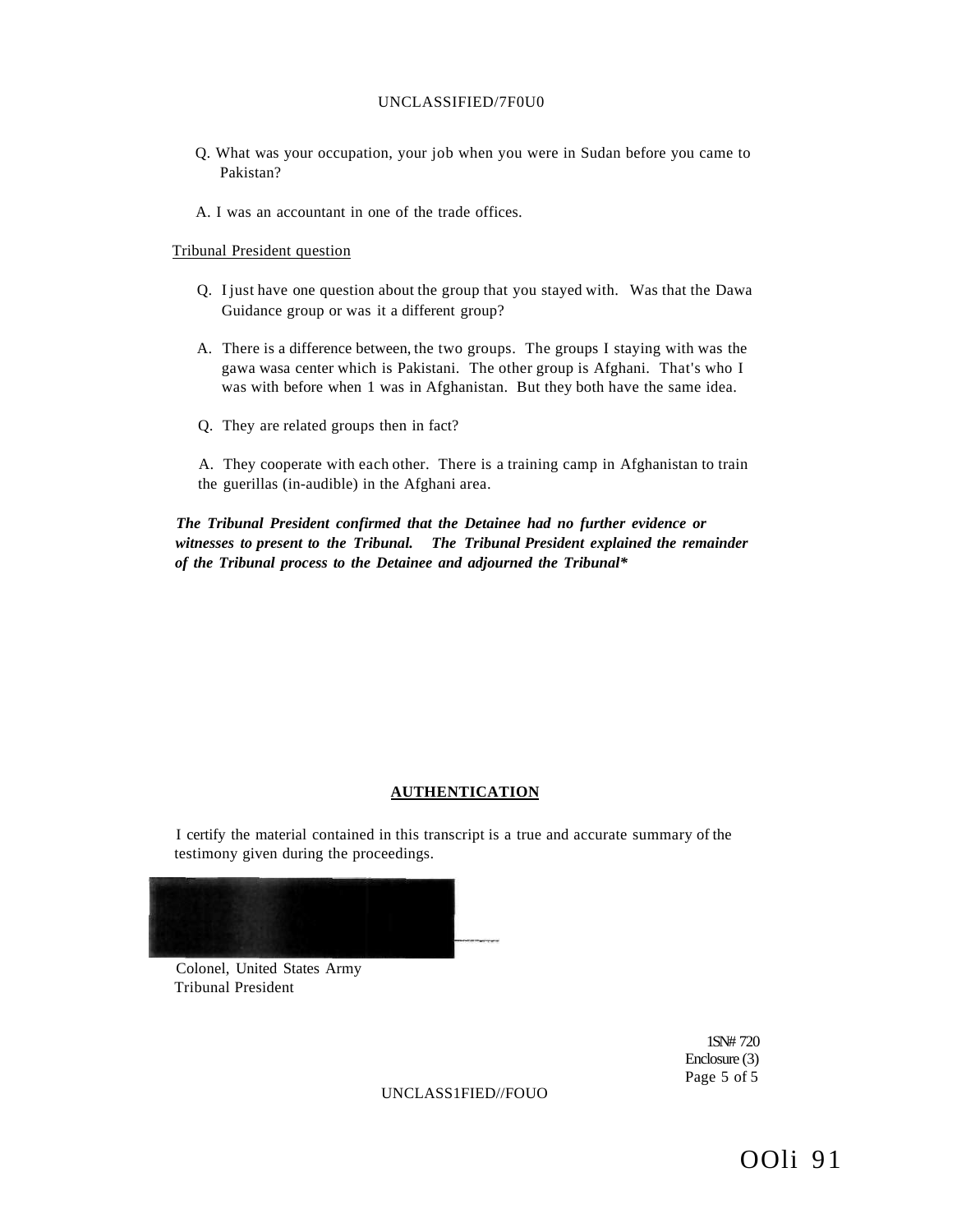The detainee is associated with al Qaida.

This is not true. I disagree with al Qaida on everything. I'm not associated Taliban or al Qaida and I do not belong to any other organization.

1. Detainee traveled to Afghanistan in 1991 to fight the Jihad against the communist.

True. I was fighting the Russians. I'm sure this was not a crime against the US. We were using American weapons and money to fight the Russians. All of the country agreed that we were doing right thing, the USA was one of the countries. We were not Taliban or al Qaida.

2. Detainee traveled to Pakistan in February 2002 to fight the Jihad against the Americans in Afghanistan.

I was affect by everything I saw on TV that was happening in Palestine and Israel. With Israel using American weapons and money to kill 80-100 people a day and I did not want this to happen in Afghanistan.

Our religion tells us to defend Muslims against adversaries who come to take Muslim's land and belongings.

I was willing to go Afghanistan to defend it against any adversary. After, I was in Pakistan I realized it was not worth it and the purpose I came for was not true.

3. Detainee enlisted the aide of a non-government organization (NGO) that assists foreign Arabs infiltrate Afghanistan to fight in the Jihad against the United States.

I do not know what a NGO is.

I was with the Office of Dawa Guidance (IRSHAD). I knew this group from the fighting in Afghanistan against the Russians. This group has connections with the Pakistan government. They give aid to many people. I do not know anything about the organization assisting people to get into Afghanistan, nor was I helping Arabs get into Afghanistan.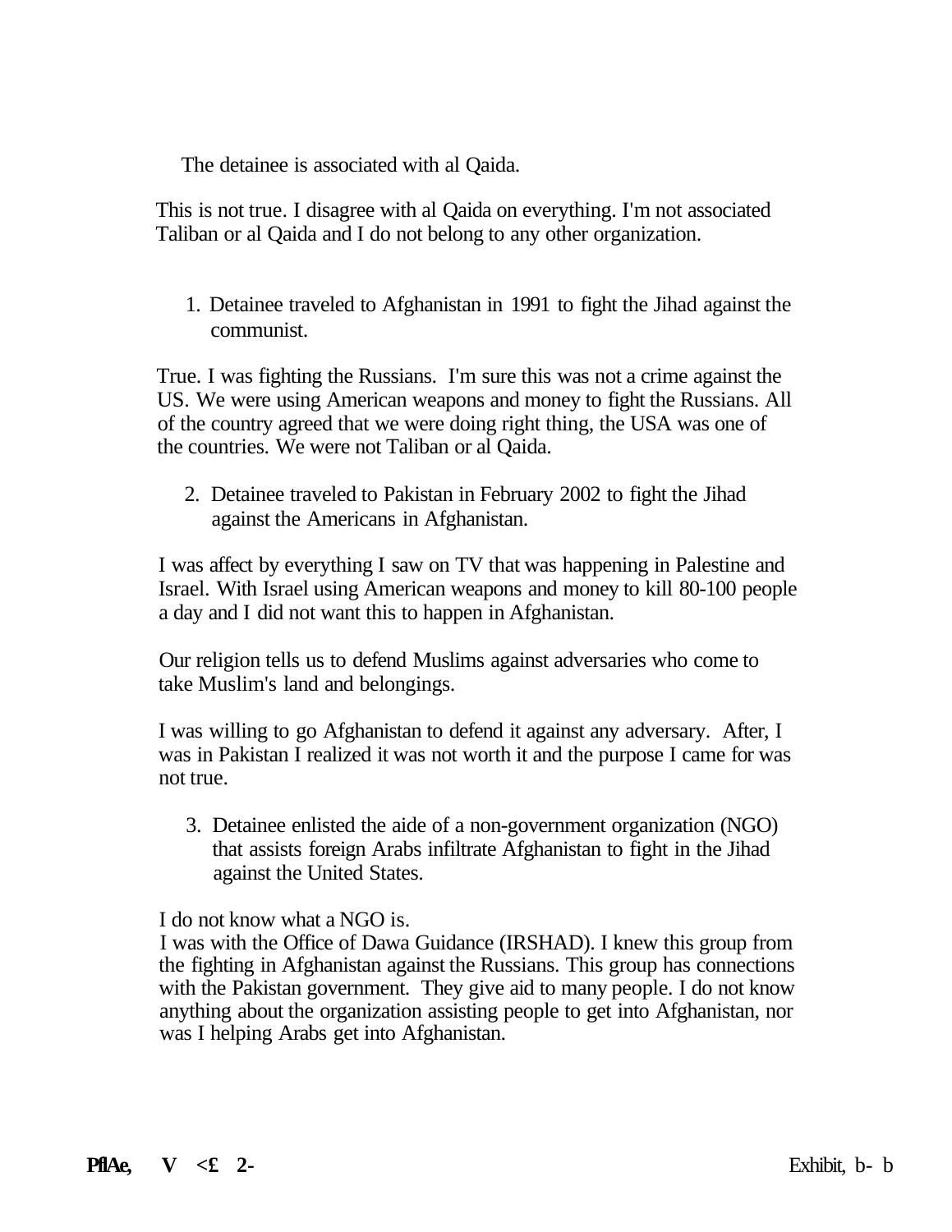When I arrived in Pakistan this Pakistan group gave me information about Afghanistan and what was really happening there. After, I heard this I became hesitant to defend Afghanistan, because I was going to Afghanistan defend Islam. The more I heard what was really going-on the less motivated I became and I decide not to go to Afghanistan. I could not go to the Airport and return home since the Pakistani were looking for Arabs. So, I moved from one place to another with this group to protect myself from the Pakistani Police. I was merely a guest of the group.

4. Detainee was arrested in a car in the Bara area of Peshawar.

True, this happen because the standing government there at the time was capturing any Arab and give them to the United States as terrorists.

I never had a weapon in my hands the entire time I was there.

While being here I have been treated kindly. Food and other things have been given to me. I've cooperated with the Interrogators and I have no complaints.

During the interrogations I have given all the details about my case, I believe this information will help me be released.

I have told the Interrogators I have no hate against the United States and I do not plan to do anything against the United States.

f\PlK|j5

I'm just a Muslim man wanting to live my life and follow my religion.

# ft\*t *i <\* <sup>z</sup>*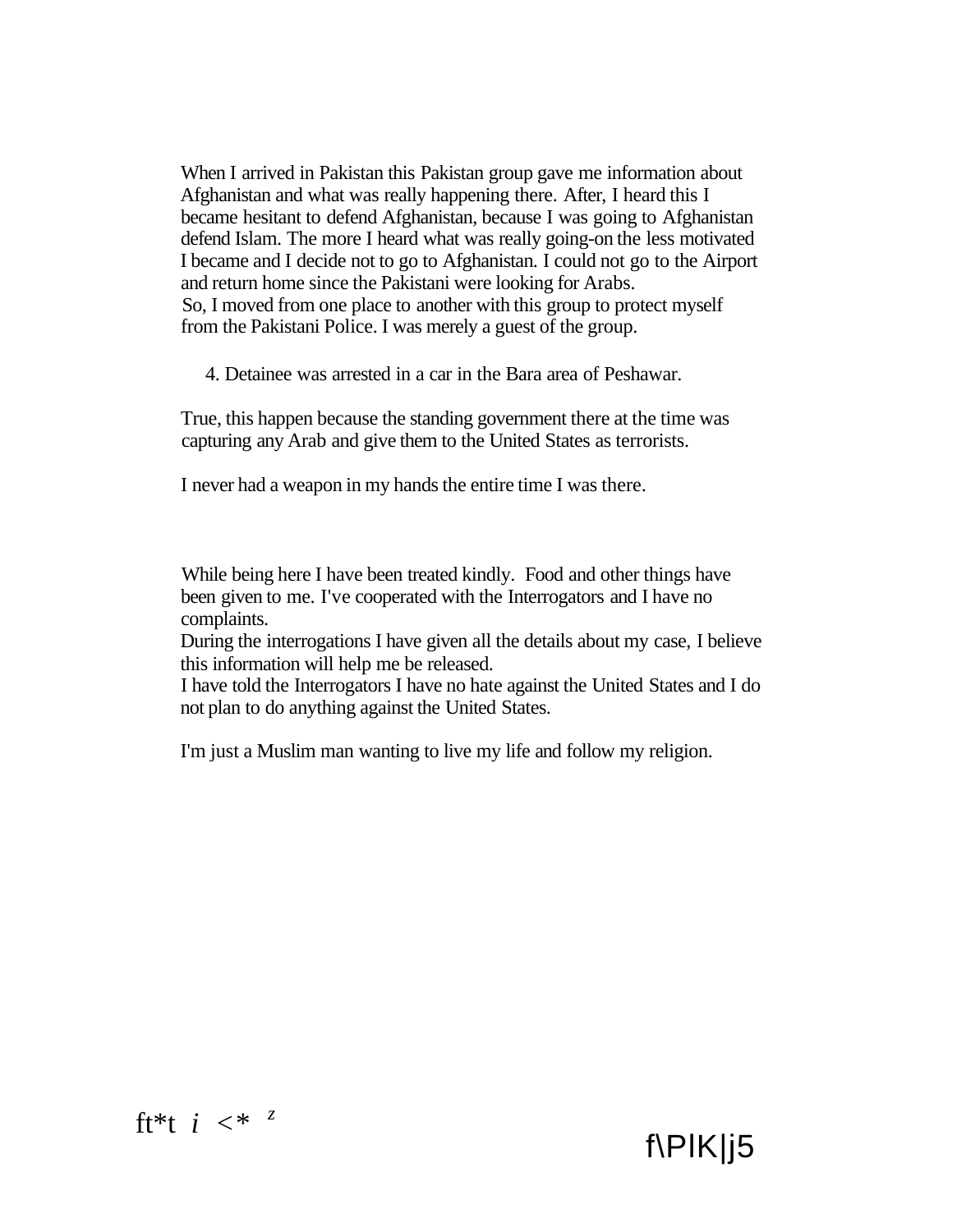#### Summarized Sworn Detainee Statement

When asked by the Tribunal President the detainee stated he understood the CSRT process and he did not have any questions.

When asked by the Tribunal President if he wanted to make a statement the detainee stated yes and provided his statement after electing to be sworn. The detainee testifies essentially as follows:

In the name of Allah the merciful, I will tell the truth. What I have already said to the interrogator was the truth. I am an innocent man. I have not committed any crimes and should not be here. I have never been in trouble nor have I ever been a member of any organization. These organizations are against my religion. By nature, I don't like Moses and problems. For this reason, I live in a remote village away from the city. If I wanted to be a combatant and participate in these activities I would have done that in my own country. For the last fifteen years, I have not any problems with anyone in my village. Anyone in my village can verify that. I am forty-five and I am not going to do anything foolish. If I were going to do these things, I would have done them when I was younger. I am a Muslim. Islam is against all terrorism, violence and problems between people.

[The Personal Representative (PR) asked the Detainee if he wanted to talk about the specifics that they originally talked about:] The Detainee said, "yes,"

Paragraph 3.1. [The Detainee voluntarily traveled from Mauritania, Africa to Islamabad, Pakistan in 1987 to work for the Islamic Relief Organization (IRO).] [PR from his notes stated:] The detainee did not go directly to Pakistan. He went from Mauritania to Saudi Arabia and then to Pakistan in 1987 to work for the IRO, The Detainee had told me his original plan was to stay in Saudi Arabia and study, but he could not get residency status. Before leaving, the Detainee went to the IRO and had a job in Pakistan but not in Saudi Arabia. The Detainee met his future wife and got married. He never worked or associated with a terrorist organization.

- A. That is true.
- Q. Is there anything else you want to add?
- A. That is true.

Paragraph 3.2. [The Detainee received weapons training on the Kalashnikov rifle while working for the IRO. The training took place near the boarder town of Peshawar, Pakistan.] [PR from his notes stated:] The Detainee said it was normal for everyone to receive training because there was no security. People walked the streets carrying rifles for protection.

A. That is true.

ISN #705 Enclosure (3) Page 1 of5

# **UNCLASSIFIED / FOUO**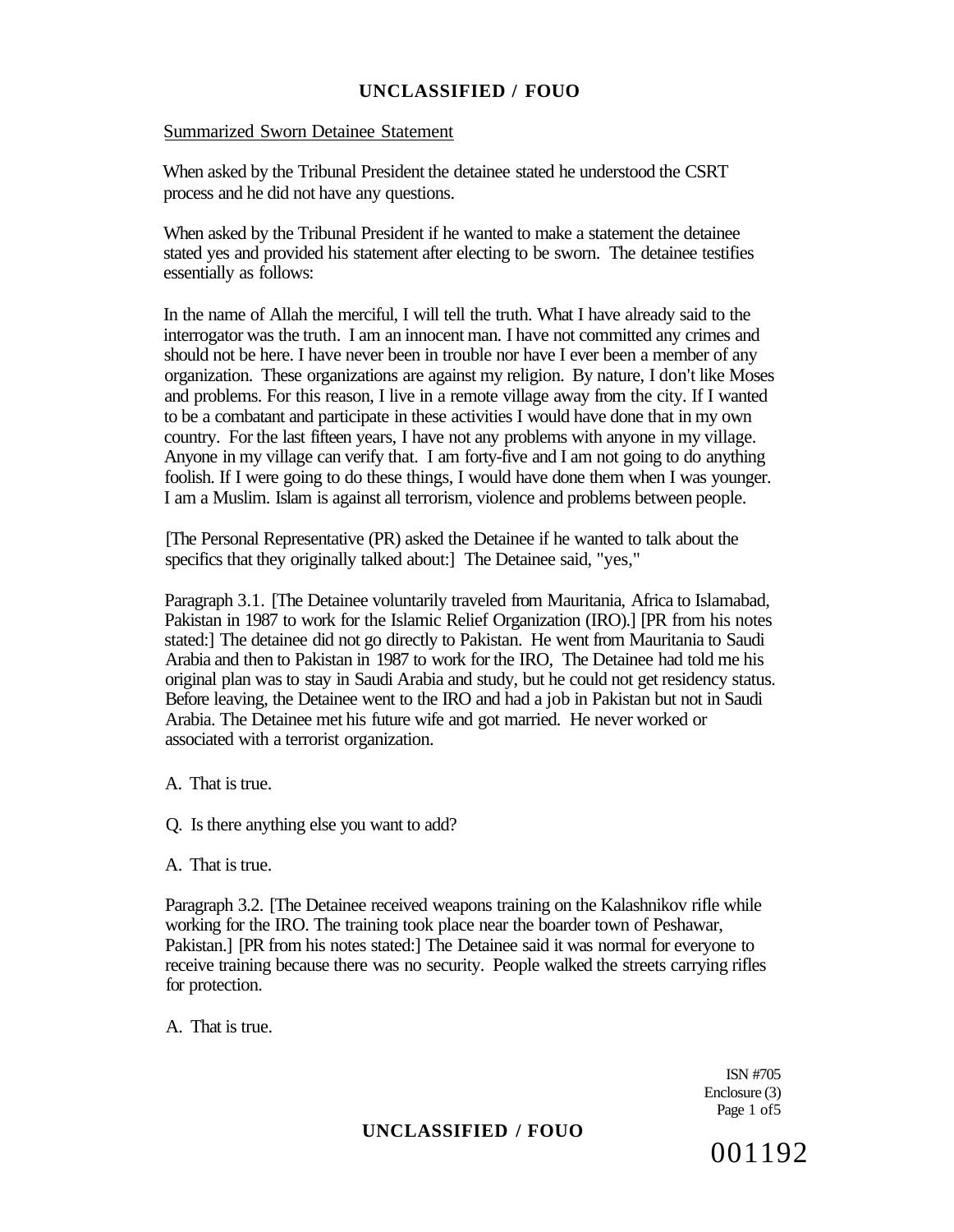Paragraph 3.4. [The Detainee worked for the IRO in their Orphan's Department (which included a school) until 1990, when the school closed.] [PR from his notes stated:] The Detainee confirmed he supervised kids and was the administrator and a purchaser for the school. He worked for the school from late 1987 to 1990.

A. That is true.

Paragraph 3.5. [Between 1991 and 2001, the Detainee traveled back and forth between Algeria, Pakistan, Yemen, and Pakistan. He worked various jobs during this time.] [PR from his notes stated:] In 1991, the Detainee traveled once to Algeria from Pakistan. He went to Yemen in 1995, to study. He stayed for two years before leaving in 1997. He left Pakistan because it was hostile toward Arabs, and he didn't need a Visa to stay in Yemen. After leaving Pakistan in 1997, the Detainee worked various jobs as a welder, and sold honey. After returning to Pakistan he went to the United Nations Office for assistance, but they were unable to help him. Because of the turmoil in Algeria, the Detainee was trying to get refugee status in any peaceful Arabic country.

A. That is true.

[PR to Detainee:] Do you have anything else you would like to add?

A. Regarding the first point related to (inaudible). I received word the situation in Algeria had improved. After learning organized parties had taken over the socialist regime I wanted to go back to my country to live. 1 told my wife I would go and check out the situation. If things were peaceful, I would come back for her. I went to Algeria and found that things had improved. I got a job with the Al-Wafa organization so 1 could save money and take my wife and children back to Algeria. While traveling to get my family, I received word that the situation in Algeria had worsened and I shouldn't return. Things were bad in Algeria until the end of the 1990s. Innocent women and children were killed.

Paragraph 3.6. [The Detainee worked for the Al-Wafa organization in Jalalabad, Pakistan from June through August 2001. In September 2001 the Al-Wafa Organization closed.] [PR from his notes stated:] The Detainee worked for the Al-Wafa in Kandahar, Pakistan not Jalalabad. [A Tribunal member stated:] Kandahar is not in Pakistan. [The Detainee stated:] I worked in Kandahar not Jalalabad.. [A Tribunal member stated:] In Afghanistan? [The Detainee stated:] Yes, in Afghanistan. [PR from his notes continued:] He worked from June until September 2001 digging wells, fixing buildings and remodeling mosks. [The Detainee stated:] He didn't work on houses, just mosks. [PR from his notes continued:] He never suspected Al-Wafa was a terrorist organization because they had blankets, medicine, hospitals, and equipment to repair roads.

A. True.

Paragraph 3.7. [The Detainee was arrested at his home in Peshawar; Pakistan by the Pakistani police on 25 May, 2002.] [PR from his notes stated;] The Detainee believes he

> ISN #705 Enclosure (3) Page 2 of5

#### **UNCLASSIFIED / FOUO**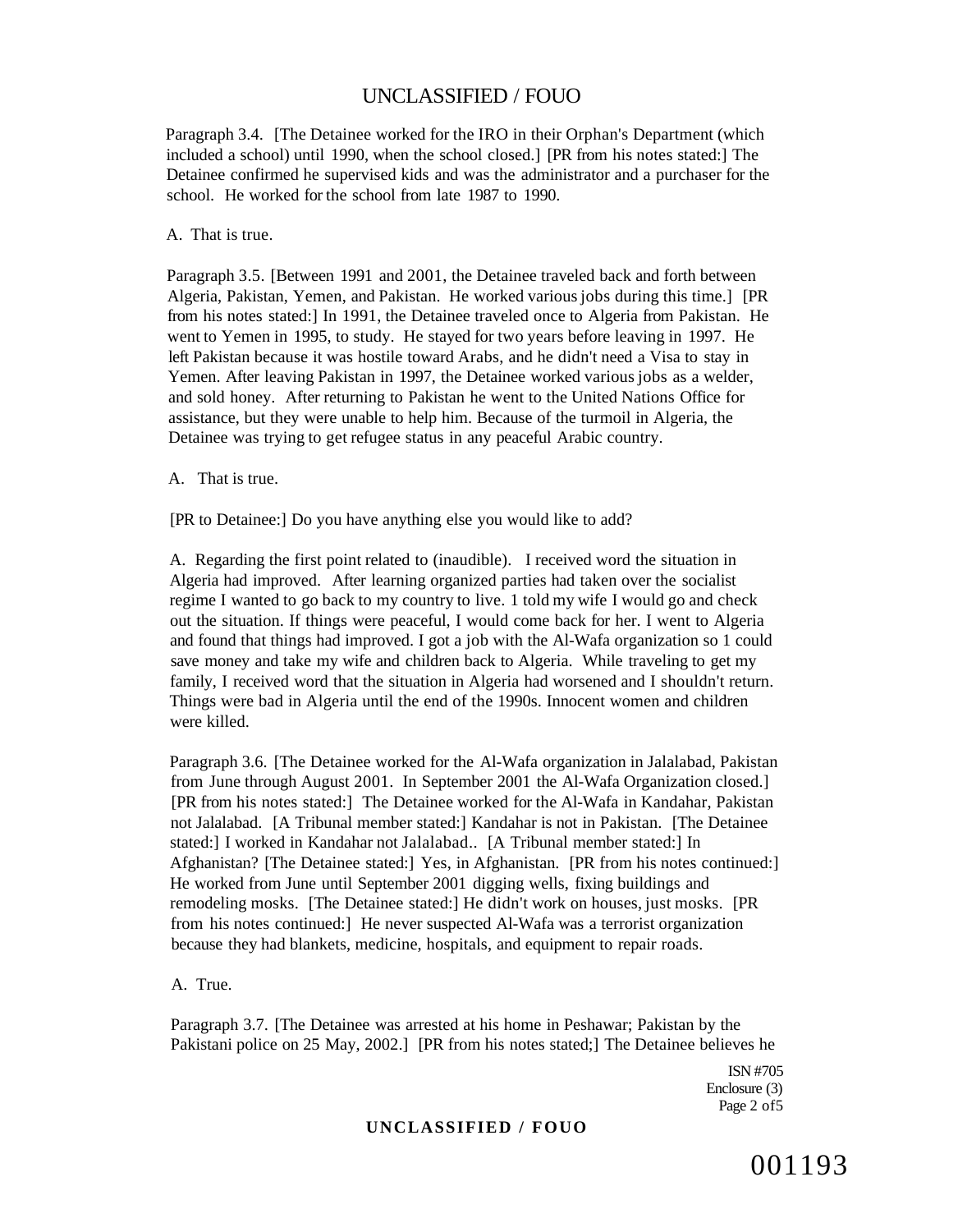was arrested later in May, possibly the on the 28th. The Pakistani police and the Americans confiscated his audiotapes and books but found nothing to connect him with any terrorist activities.

A. True, they didn't find anything related to terrorism.

[PR to Detainee:] Do you have anything else you would like to add?

I ask the Tribunal to be fair and just. I know their goal is to defend innocent people everywhere. I am innocent and I ask they take that into consideration.

#### Summarized Answers **in** Response **to** Questions by **the Tribunal Members**

Q. When you were in Kandahar, did you work for Al-Wafa?

A. Yes.

Q. When were you in Kandahar?

A. From the end of June -until the beginning of September 2001.

Q. Prior to being in Kandahar, you were in Peshawar, Pakistan?

A. I was in Peshawar and I had a little shop in Jalalabad.

Q. You were working for Al-Wafa in Peshawar and Jalalabad?

A. No,

Q. When did you get a job with Al-Wafa?

A. In June.

Q. You decided to travel to Kandahar to work for Al-Wafa? Or did you go to Kandahar first before getting a job?

A. In Jalalabad, I was told there was a Saudi organization that was looking for employees. The Arabs in Afghanistan didn't want to work for Al-Wafa because they considered it working for (inaudible) Saudi government. I was proud to be working for a humanitarian organization,

Q. When you were in Kandahar building mosks for Al-Wafa, were you a manager? A laborer? Did you ever handle or see money? What did you do?

A. Because I spoke Pashtu, I was in charge of buying supplies. (Inaudible) his name was Mustafa.

> ISN #705 Enclosure (3) Page 3 of 5

### **UNCLASSIFIED / FOUO**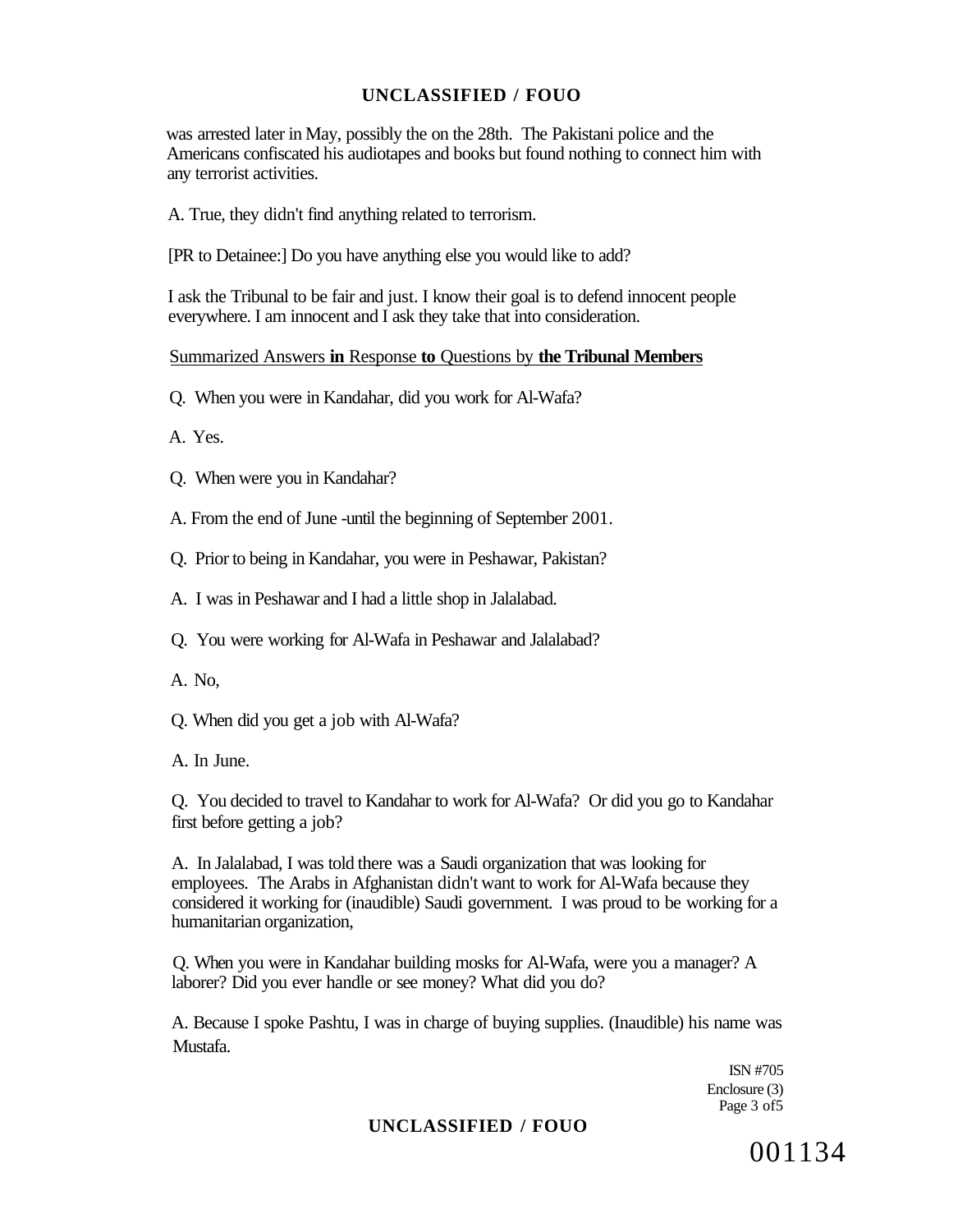Q. When you were in Kandahar, did you ever give any supplies (food, medicine) to any Arab or Taliban fighters?

A. No.

Q. When did you work for the Islamic Relief Organization (IRO)?

A. Before Al-Wafa?

Q. Yes, I believe it was before Al-Wafa? It says 1987.

A. Yes, in 1987.

Q. Was that the only time?

A. Yes.

Q. Do you know what Al-Wafa's purpose is?

A. I was told they were a Humanitarian International Organization with offices all over the world and they help the poor.

Q. Do you know what the Islamic Relief Organization is?

A. The IRO is a Saudi organization that helps orphans in Afghanistan and the poor,

Q. The only time you were in Afghanistan was in June through September 2001?

A. That was when I was in Kandahar, but before that I was in Jalalabad.

Q. Why do you think you were arrested?

A. From what I understand, the Pakistani Intelligence was under pressure from the Americans to deliver al Qaida operatives and other terrorists. The Pakistani Intelligence arrested people (some were poor and innocent) so they could show the Americans they were working with them. The Pakistani officer that arrested me said I had nothing to worry about. I would be released shortly since they were looking specifically for al-Qaida members.

Q. Have you ever worked for al Qaida or supported them in anyway?

A. No. I would rather starve than work for that organization. They try to control you and do things against your religion.

Q. You stopped working for Al-Wafa in September 2001

ISN #705 Enclosure (3) Page 4 of 5

# **UNCLASSIFIED / FOUO**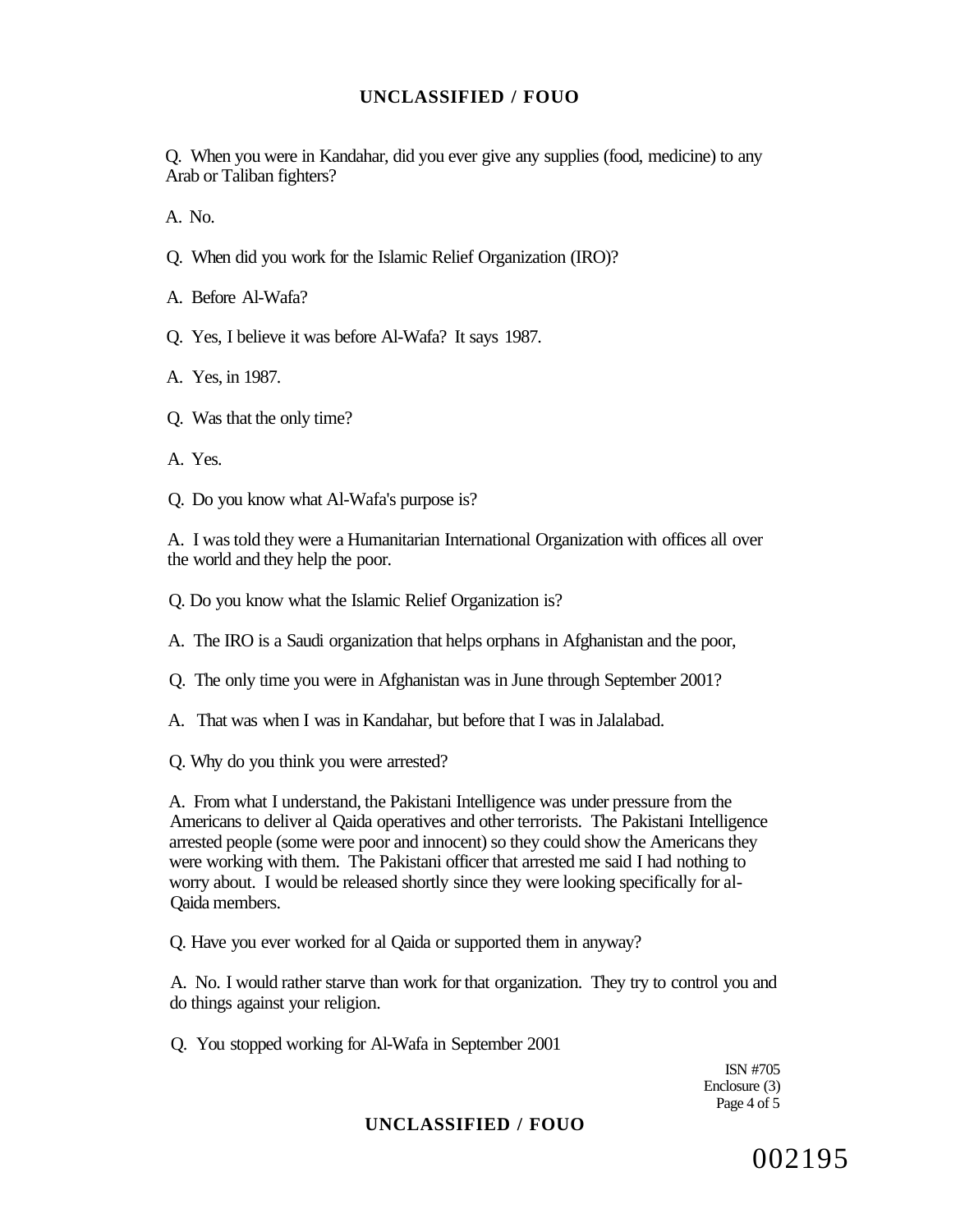A. True.

Q. What did you do between September and May, when you were arrested?

A. I worked in a village and sold honey (inaudible).

Q. Where was that at?

A. Indi.

Q- Where is that at?

A. Pakistan.

The Tribunal President asked the Detainee if he had any other evidence to present to this Tribunal.

[The detainee stated:] There are a lot of people here in prison. If you take my picture and show them, they will verify I wasn't a member of al Qaida. The Pakistani Intelligence Committee has information on communities of other foreign countries. I defy anyone who tells me I was part of any organization. Even though I am in prison and I have suffered, I am not angry. I am happy to be here with my god. I have a clear conscience. Please be fair and don't forget I have a family that I haven't seen in a long time. While I have been away, there no one has been providing for my family. When you make your decision, please be fair and take my family into consideration.

Q. Personal Representative do you have any other evidence to present to this Tribunal?

A. No.

# **AUTHENTICATION**

I certify the material contained in this transcript is a true and accurate summary of the testimony given during the proceedings.

Col. USAF

Tribunal President

ISN #705 Enclosure (3) Page 5 of5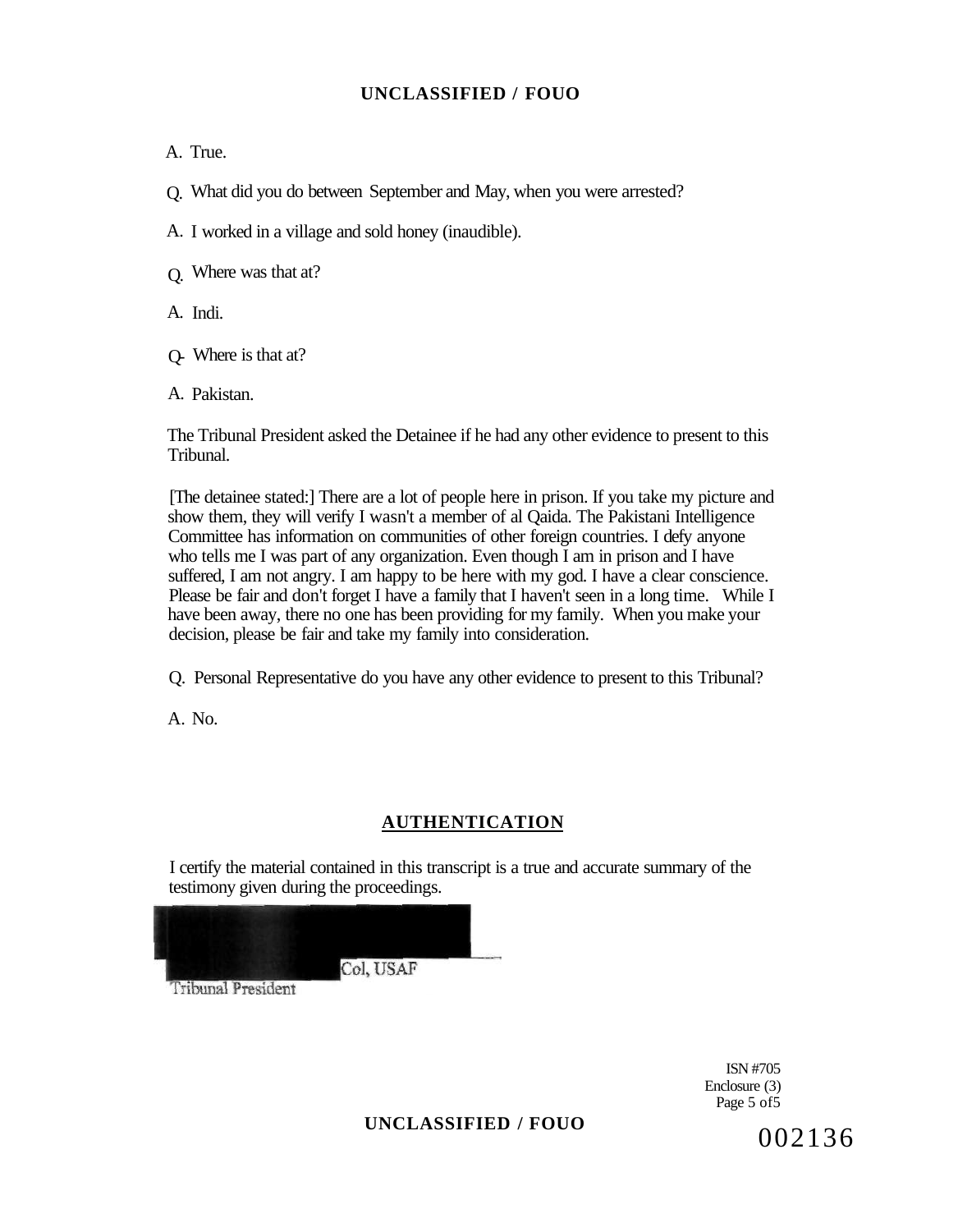#### Summarized Unsworn Detainee Statement

Detainee referred to Unclassified Summary R-l to address specific points in the document.

I don't consider myself a member of the Taliban. I left England with the intention of finding a way to fight jihad. That wasn't the sole purpose of my trip. I was also migrating from England to the Islamic country of Pakistan.

Jihad was not my sole purpose for leaving England, but if it was necessary, "inaudible".

The Unclassified Summary says that I would hurt the guards. I have no record of saying that. It would be my duty to defend myself if they were trying to hurt me.

I don't consider myself a terrorist. I have no intention of hurting innocent people.

The Unclassified Summary says that if I had a way of fighting jihad in the future I would do so. I see participation in jihad as a duty of every Muslim who is capable of doing so. I can't say if there will be jihad in the future or that no one has to fight jihad.

I have never been to Afghanistan and have never considered myself a member of the Taliban or Al Qaida. I was only heading to Afghanistan to defend the Muslims who were being killed.

#### Summarized Answers to Questions bv Tribunal Members

When I traveled from England to Iran and then to Pakistan, I funded my travel with money I had earned while working.

When I left England, 1 didn't know where in Pakistan I was going to go.

When I arrived in Pakistan, I received training on the Kalashnikov from a Pakistani person. I was at a house and told them that I was new and I had no training on the Kalashnikov, so they had someone show me how to use it.

I do not know anything else about the person who trained me, except that he knew how to use a Kalashnikov.

It is a duty in my religion to participate in jihad. The definition of jihad is very complicated. Jihad is a struggle within your soul and between yourself to do what is right. Any struggle in you to do what is right can be considered a jihad.

Jihad is not limited to military action.

ISN#70I Enclosure (3) Page 1 of 3

# CCll3 7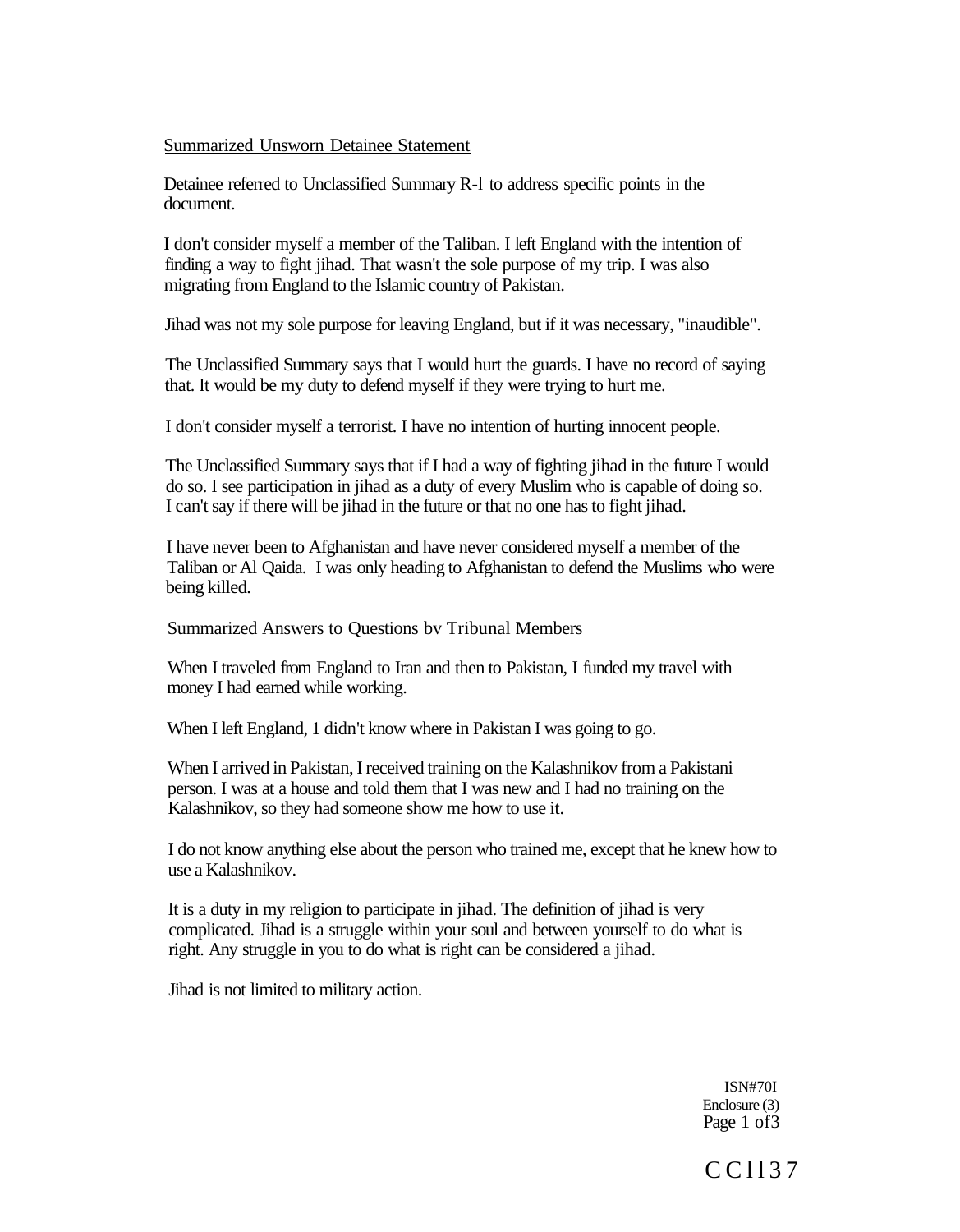When I was going to Afghanistan, it was to assist the Muslims who were being killed. There were many conflicts. I do not know if they were the Muslims who were being killed by the Taliban, Northern Alliance, or the Americans.

I have no intention of hurting innocent people. Non-Muslim people present in Afghanistan could be innocent.

It is fair to consider me a muhajedeen Warrior. We fight against oppression. I believe there were innocent people being wronged.

At the time I made my decision to go, I can't be sure who was doing the oppressing of the innocent people. There were ashes everywhere. You couldn't tell the difference between a tree, a dog or a human.

If I had been able to get to Afghanistan I would help the village and the people and try to stay safe.

I was not Muslim from birth. I converted as an adult. I heard about Islam from someone I used to study with. He gave me a copy of the Koran and I believe the message of Islam is true and you can find the truth in other religions such as Judaism and Christianity.

To say that as a warrior, it is legitimate to fight against enemies of Islamic states, is a broad statement. It is not necessary whenever there is an enemy, only when it is necessary.

I can't generalize the United States or the United States Government as an enemy of Islamic States, because the government is divided into groups. Some people make decisions, some gather information. I can't be specific on the United States as a whole group. I can't say the whole group is an enemy.

Anyone who knowingly kills any innocent person, even a non-Muslim person, is wrong.

I have never been to Afghanistan. I was attempting to get there. I was arrested in Pakistan around March 2002. I attempted to go to Afghanistan in December 2001. This was the perfect time for me to fight jihad because I was already preparing to migrate to Afghanistan. When I saw people were attacking the innocents and they were being killed, I had to be there and help save the lives of innocent people.

I never considered waging jihad in Pakistan or Kashmir.

I was in England when I converted to Muslim. The people I worshiped with did not encourage me to go to Afghanistan to participate in jihad. My desire to travel there was in response to aggression against innocent people and I was trying to stop innocent people from being hurt in the process.

> ISN#701 Enclosure (3) Page 2 of 3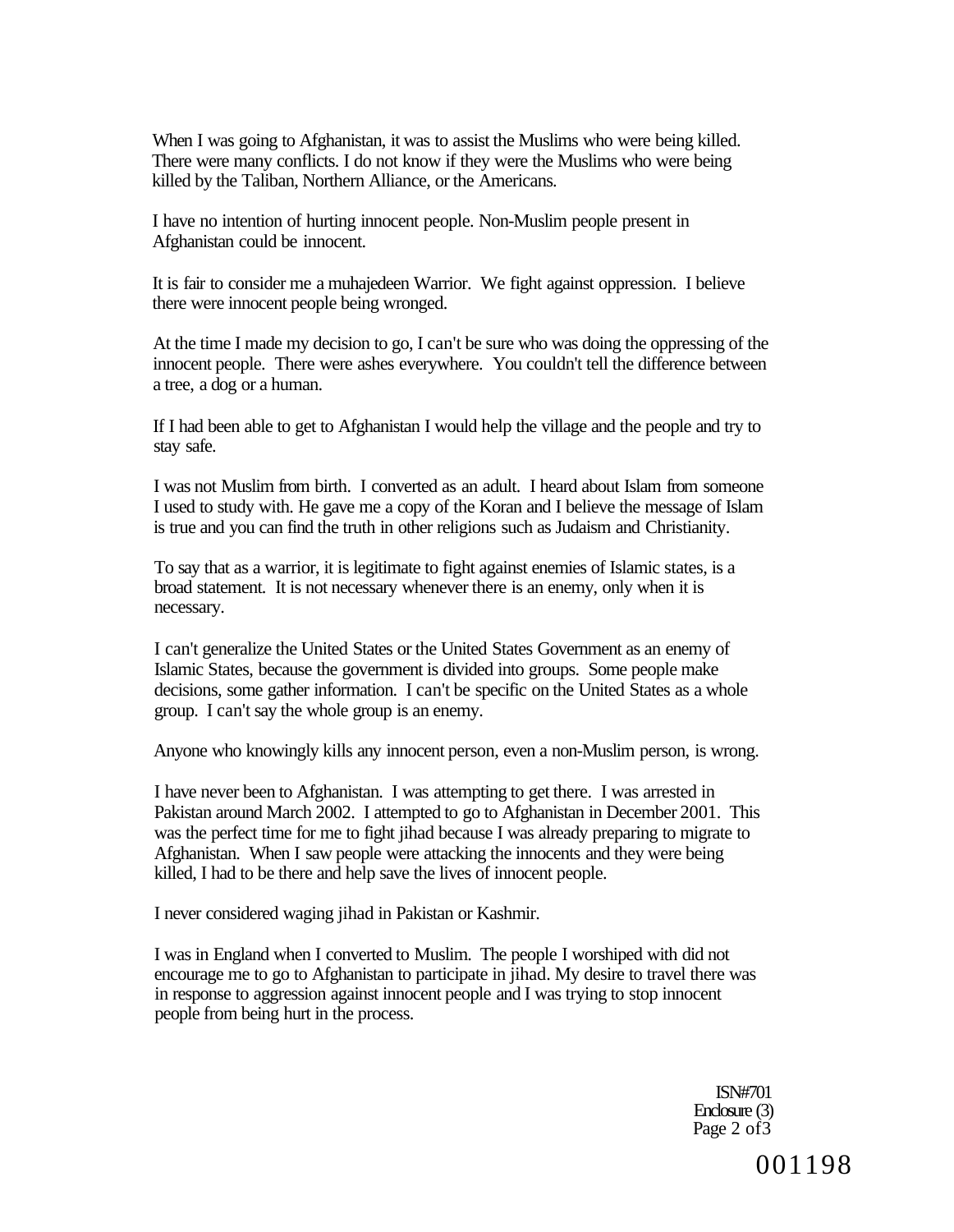# **AUTHENTICATION**

I certify the material contained in this transcript is a true and accurate summary of the testimony given during the proceedings.



Colonel, TJ,S, Marine Corps Tribunal President

> ISN#701 Enclosure (3) Page 3 of 3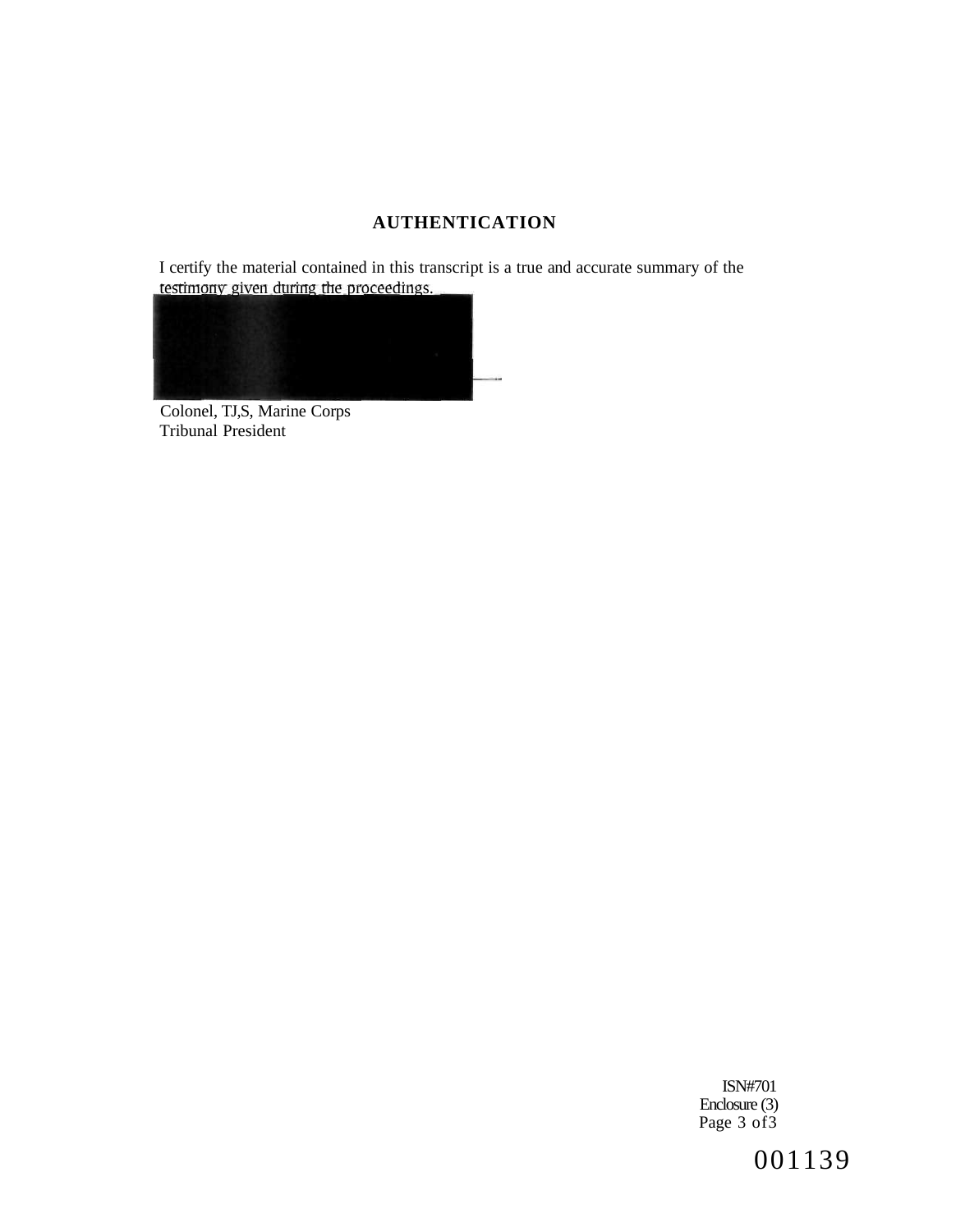#### Summarized Unsworn Detainee Statement

Bring me the information that is correct. This information is not correct. The accusations are not correct against me. First of all, I do not belong to Al Qaeda,

# *The Tribunal President interrupted the Detainee to give the Detainee an opportunity to make his statement under oath. The Detainee declined and made an unsworn statement*

I will not take an oath like that. First, I have to see, then I will take the oath. Everything that was said about me was false. I never said that. Bring your evidence; true evidence. Just a small amount of evidence, so I can understand.

# *The Tribunal President offered to show the Detainee the oath so he could decide if he wanted to take the oath.*

It is not about taking an oath; it's about evidence. Bring the evidence and I'll take the oath to apply to the evidence against me, so I can understand the case against me. The accusations at least have to be true. I want to see the accusations against me. That's it.

# *The Tribunal President advised the Detainee that he had the opportunity to review the Unclassified Summary, R-l, which is the evidence against him.*

All the accusations that they [Personal Representative] showed to me, they are all lies. They are not true. I want to see a little bit of the classified information against me.

# *The Tribunal President advised the Detainee he could not be permitted to see any classified evidence.*

How can I defend myself? All those accusations and I cannot defend myself? There is no solution for this.

# *The Tribunal President advised the Detainee he was being given this opportunity to defend himself against this [showing the Detainee R~l] evidence.*

That is not true. Bring me the evidence; the real evidence. The papers that were taken from me, the things that were taking from me, are used against me, fingerprints...My father is a lawyer, I know the process. The simple things, the training, those are not evidence. The things that were found on me when I was arrested; bring me those. I know for sure you have nothing against me. Why is this court happening? This Tribunal?

#### *The Tribunal President advised the Detainee the purpose of the Tribunal was to determine the Detainee's status as an enemy combatant.*

ISN# 694 Enclosure (3) Page 1 of 15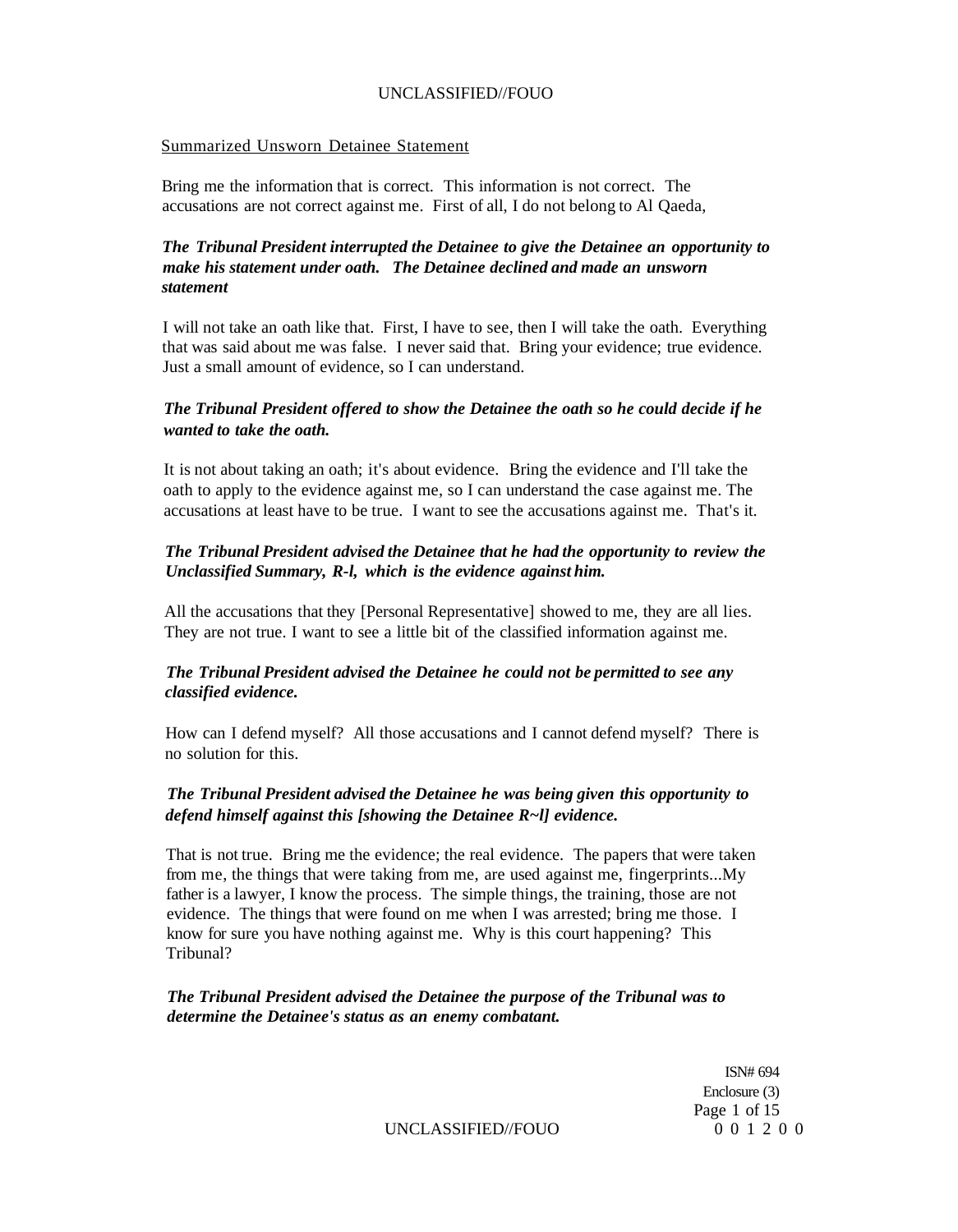I can say 100% that is not correct, If I'm not an enemy combatant, you will still classify me as an enemy combatant. If want or do not want, you will still classify me as an enemy combatant, that's the truth.

*The Tribunal President stated that wasn* V *necessarily true because we have the opportunity today to allow the Detainee to present his story.* 

I have never told my story before. I told my story before in details. There are some mistakes in translations, even before, because I speak so fast.

In general, I just want simple evidence against me. Some of the evidence.

*The Tribunal President stated this [holding up R-1J is the only evidence the Detainee will see today.* 

All that evidence is because of my hand, or my injuries. It's all because of that. I told them the truth. I told them I trained on mines. Because if I told them the truth, adding up to my statement, I'm not sure.

*The Tribunal President advised the Detainee he had the opportunity now to clear up any misconceptions or allegations that he felt were untrue with the assistance of his Personal Representative and this was the Detainee's opportunity to speak.* 

There are a lot of mistakes made on my case, for example 10 weapons, 30 weapons. I've never said I had that kind of training before. I never mentioned that. I'm not scared. I told them [interrogators] I did train on some weapons and I told them I didn't want to train on some of them and I told them why I went to Afghanistan.

I didn't go there [Afghanistan] to fight Americans; I went there before the Americans were there. I wanted to train to go fight the Chechnyans. That is the truth. I didn't go there to fight Americans. Sure, they did arrest me in a safe house. It was a safe house, but I have no connection to being against Americans. I was not planning to fight or be against Americans.

Maybe because I was arrested in their house, they accused me of those accusations. Of course at that house, maybe someone did say something against me that didn't know me and accused me of things.

I told them, I went to Afghanistan to train, but the car bombs and other things, all that is false, actually.

The second thing, for example, there were people testifying against me. There are documents and passports that state they will testify against me, so I can believe the accusations you're telling me I've been accused of. Something true, something I can see. All these are just rumors. Just someone's hearsay. You have the secret information, so

> ISN# 694 Enclosure (3) Page 2 of 15

UNCLASSIFIED//FOUO - A,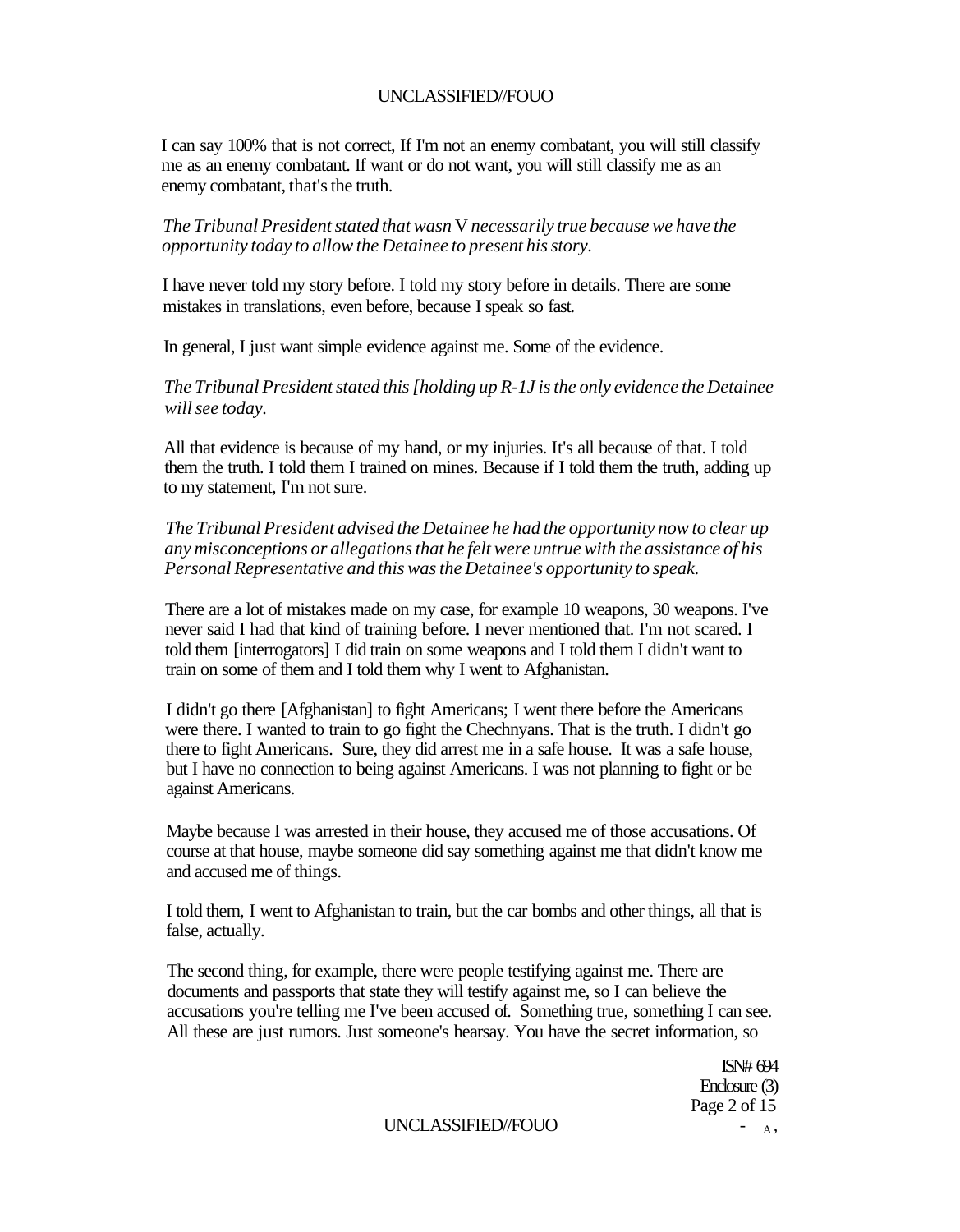#### UNCLASSIF1ED//F0U0

you know everything and you know you did arrest high top-level people and generals, so . you do know. The first thing you said, "I think he's from Al Qaida ".

#### *The interpreter stated that the Detainee is translating the word "with " incorrectly to mean "Ithink".*

The third thing, I cannot bring witnesses here. How can I bring witnesses here? Even if I have witnesses outside of here, how can I bring them here? It is very difficult.

If you're going to call rne a combat fighter, I spent all this time here and that's what I spent it for. That's the reason we [detainees] got detained here. Because we were here detained, they have to label us something, like combat fighter. Even if we are not combat fighters, they will still label us that because they arrested us and brought us here.

### *The Tribunal President advised the Detainee that the purpose today is to see if he had been properly classified as an enemy combatant*

That is a different story. I just want to defend my case. It is a false accusation against me and I just want to clarify it, in general. I know, for a fact, that you don't have any evidence against me. I'm not dangerous and I'm not planning and did not plan to fight Americans. For example, show me books, papers, show evidence. Was I on a wanted list before? Did I have any problems in the other parts of the world? Did I have any problems there? There is a list you have to read to really find out if I am really someone who is trying to fight against you or am I really fighting against you.

*The Tribunal President stated that is what the Tribunal is going to try to do today. The Tribunal panel has clear minds, and all they have been exposed to at this point is R-l, the unclassified evidence. The Tribunal will take what the Detainee is saying, along with the evidence, to make a determination. The Tribunal President advised that the Tribunal panel would like to ask questions.* 

I do not have a way to defend myself. You ask me, I can't defend myself. I don't have anything. I'm telling you this is not correct. There is no strong evidence, and I know this very well. In general, you can ask me; I'll tell you.

In general, I just want to say that all the accusations against me are wrong and that is what I told you, all the accusations are wrong. For example, they never found anything on me, like a map, piece of paper, a book that would connect me to these accusations. They never found that on me. At least, someone would say, "we found this on you, it says this on it, it connects you to the accusations". They are just rumors; just hearsay. People say lies about me. That happens a lot. If they have a witness that would come and say I trained with him, then I'll believe them. They don't have someone that was with me when I was training to say "he did do this or do that". This is how I talk, I talk very fast.

> ISN# 694 Enclosure (3) Page 3 of 15

UNCLASSIFIED//FOUO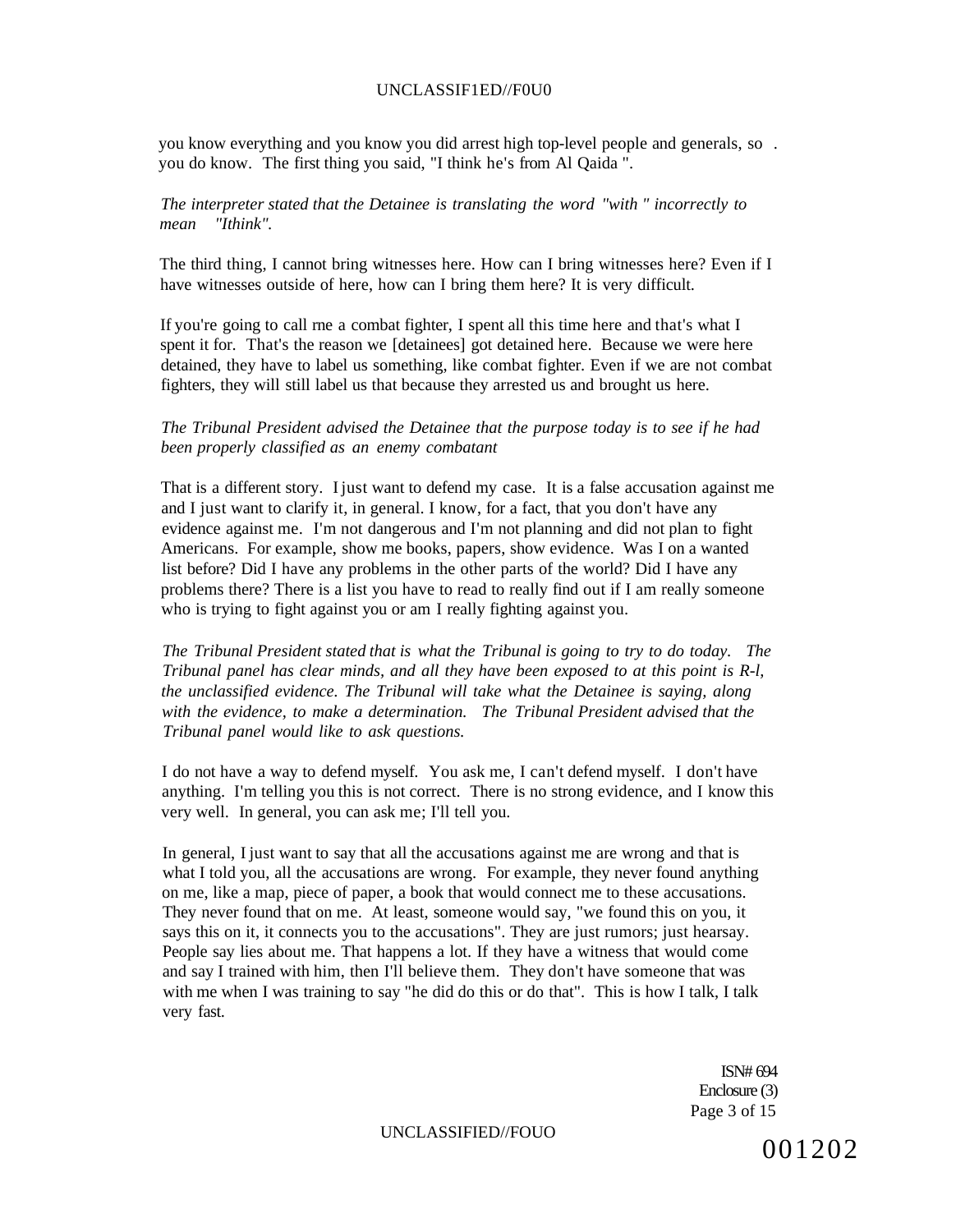*The Tribunal President asked the Detainee to talk slower.* 

The Americans talk fast too, so I talk fast just like them too.

*The Tribunal President stated the Recorder identified the fact that the government has no witnesses to testify against the Detainee.* 

I know that, I know that well. I tell you the truth. I spoke to investigators before the same way. They told me "people" told rumors about me, hearsay. It's not a problem. If that's what you want to do, call me a terrorist? Then go ahead and do it.

Compared to other people in the world, I'm just an average person, like everyone else. Afghanistan is just another country. A lot of people enter and go to Afghanistan. Everyone has their own goals.

I lived in Europe; I never fought Americans. I didn't have any problems in Europe. Something normal.

Questions to Detainee bv Tribunal Members

- Q: Because this [R-l] is the only information we have concerning you so far, there are a number of things you should expect we want to ask you now. From what country do you come?
- A: Algeria.
- Q: Did you go to Algeria to Afghanistan in 1999?
- A; I went from Great Britain to Afghanistan.
- Q: How long did you live in Great Britain, prior to going to Afghanistan?
- A: About 2 years.
- Q: What was the reason you chose to go to Afghanistan?
- A: I saw a tape, showing were they [Russians] killed Chechnyans. I saw a tape in a mosque. I saw the situation in Afghanistan, In Great Britain, there was a mosque. We went to a mosque and saw a tape of how they [Russians] were killing Chechnyans. The Russians were killing Chechnyans on that tape. Someone told me they were going to train and go to Chechnya.

ISN# 694 Enclosure (3) Page 4 of 15

UNCLASSIFIED//FOUO  $\qquad \qquad$   $\qquad \qquad$   $\qquad$   $\qquad$   $\qquad$   $\qquad$   $\qquad$   $\qquad$   $\qquad$   $\qquad$   $\qquad$   $\qquad$   $\qquad$   $\qquad$   $\qquad$   $\qquad$   $\qquad$   $\qquad$   $\qquad$   $\qquad$   $\qquad$   $\qquad$   $\qquad$   $\qquad$   $\qquad$   $\qquad$   $\qquad$   $\qquad$   $\qquad$   $\qquad$   $\qquad$   $\qquad$   $\qquad$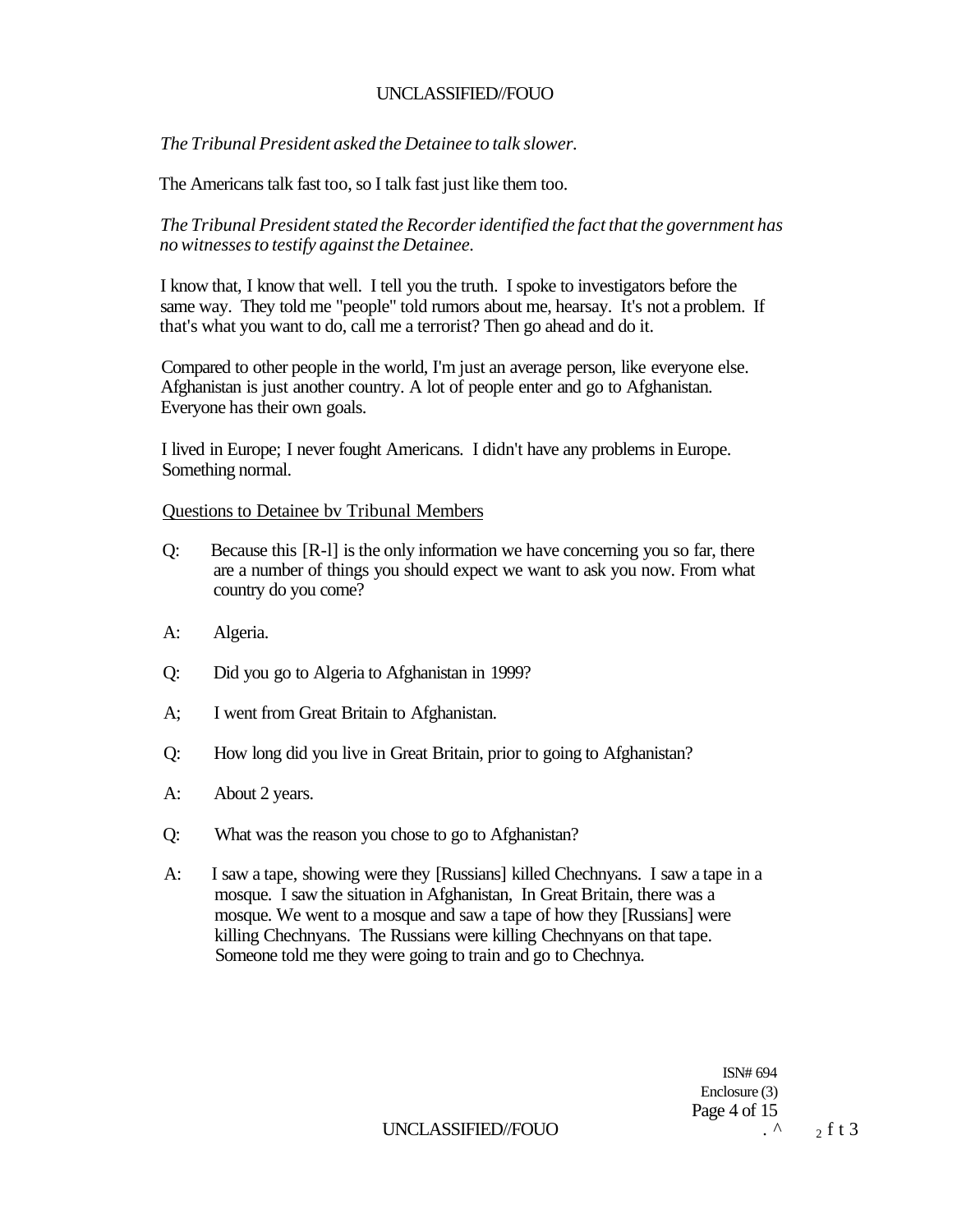- Q: So, after going to the mosque, seeing the tape and talking with people, you went to Afghanistan to get training to go fight the Russians in Chechnya?
- A: To fight the Russians, yes.
- Q: Do you remember when you went to Afghanistan, what year?
- A: 1999.
- Q: Since you raised the issue with your injuries, tell us how you became injured.
- A: Small mine training.
- Q: What happened?
- A: It was a small bomb buried, a mine, and the top was lifted up. Some of them have covers, some of them don't. I was digging them out. While digging, I pressed it accidentally. I thought they wouldn't switch. After I pressed, it exploded.
- Q: Are you permanently injured, or is there a chance that you will someday be healed? What is the nature of your injuries.
- A: [The Detainee pulled the cloth off of his left arm and showed the Tribunal Panel his left hand, which had been injured during the explosion. All fingers were missing and only his thumb, which was mangled, was left. Detainee's left hand was covered with scar tissue.] All this was torn off. There were stitches, and minor cuts on my legs.
- Q: Also on your left leg, we see it is bandaged here? [The Detainee's left ankle had a bandage covering it.].
- A: Maybe you won't believe me, but that's an investigation. They [guards at Guantanamo Bay] did that to me, for a year and a half. From walking for an hour and a half with chains on. There was an investigation, about a 2 month investigation. It was cut from the top and the bottom at the base of my leg. It happened here, not before.
- Q: How long ago?
- A:  $1/4$  years ago.
- Q: Are your injuries permanent, or do you know?
- A: It needs surgery. I don't want to have the surgery here. We know how military doctors are. They offered me surgery, but I told them no. It's not guaranteed.

ISN#694 Enclosure (3) Page 5 of 15

#### UNCLASSIFIED//FOUO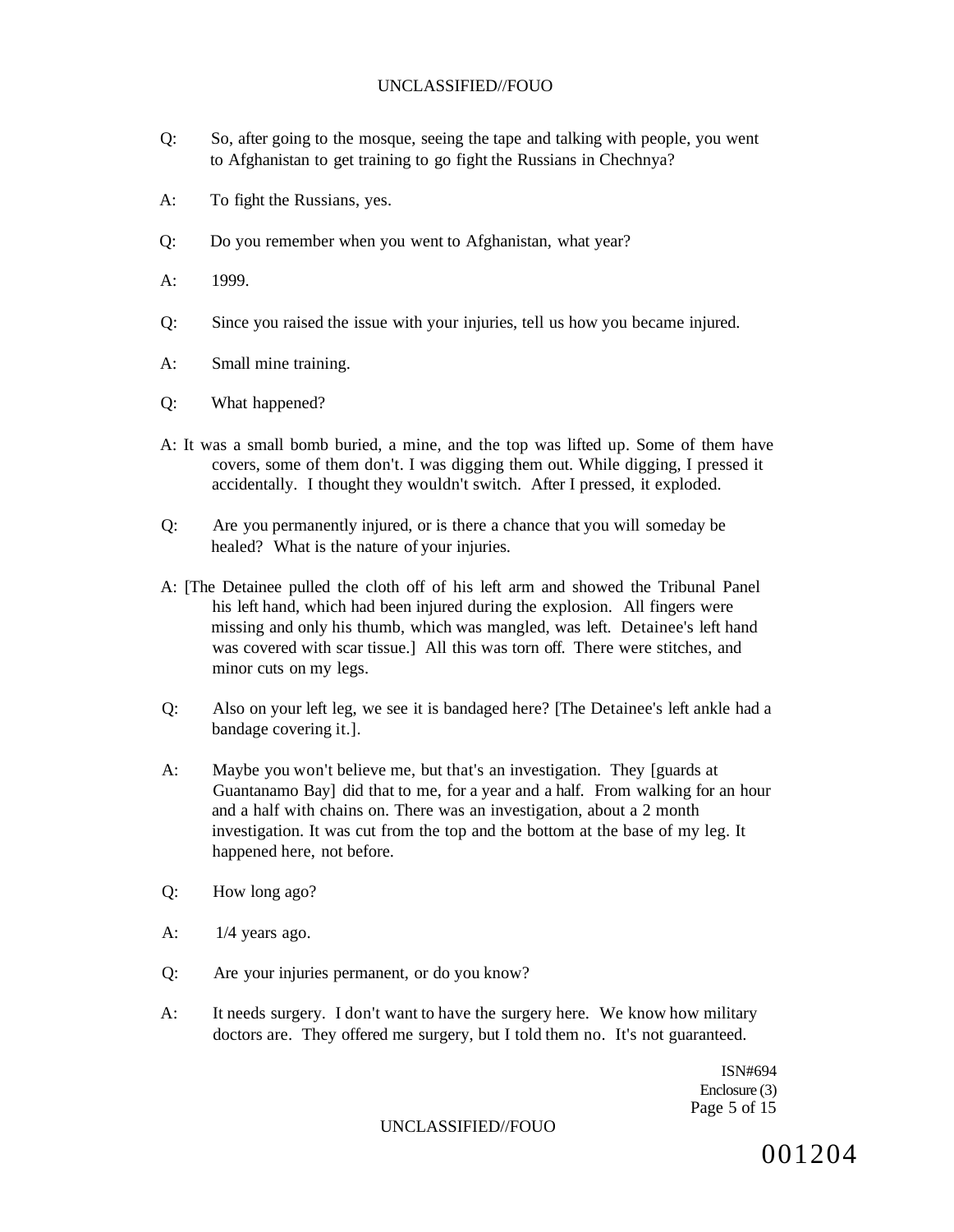- Q: Let us return to Afghanistan. What training were you able to receive in Afghanistan?
- A: Weapons training, rifleman's training. I don't understand the measurements of the weapons, but rifle.
- Q: On what weapons do you consider yourself proficient?
- A: It is difficult; I have one hand. It would be difficult for me.
- Q: Before you were injured?
- A: It was just a few months. Right when I went to training I got this injury. The whole time I was there, I still had the injury.
- Q: Between the time you arrived in Afghanistan and the time you were injured, on what weapons did you become proficient?
- A: Just simple training. It was a few months, maybe 5 months. My training stopped.
- Q: Were you trained either before or after your injuries in the area of land mines?
- A: During training, I had my injury.
- Q: During the training?
- A: Yes. There are mines in every country. There were mines everywhere.
- Q: Yes, but one needs specialized training to learn how to handle them.
- A: I don't have specialized training. The training camps where I trained, there is no specialization, you just get trained in general training.
- Q: Did you receive any training in the area of remote control devices, or how to... ?
- A: It was a military calling device. About one week of training. It was a regular phone call, a regular call.
- Q: You received one week of training?
- A: About I studied 2 years. I can't tell you exactly the time period.

ISN# 694 Enclosure (3) Page 6 of 15

UNCLASSIFIED//FOUO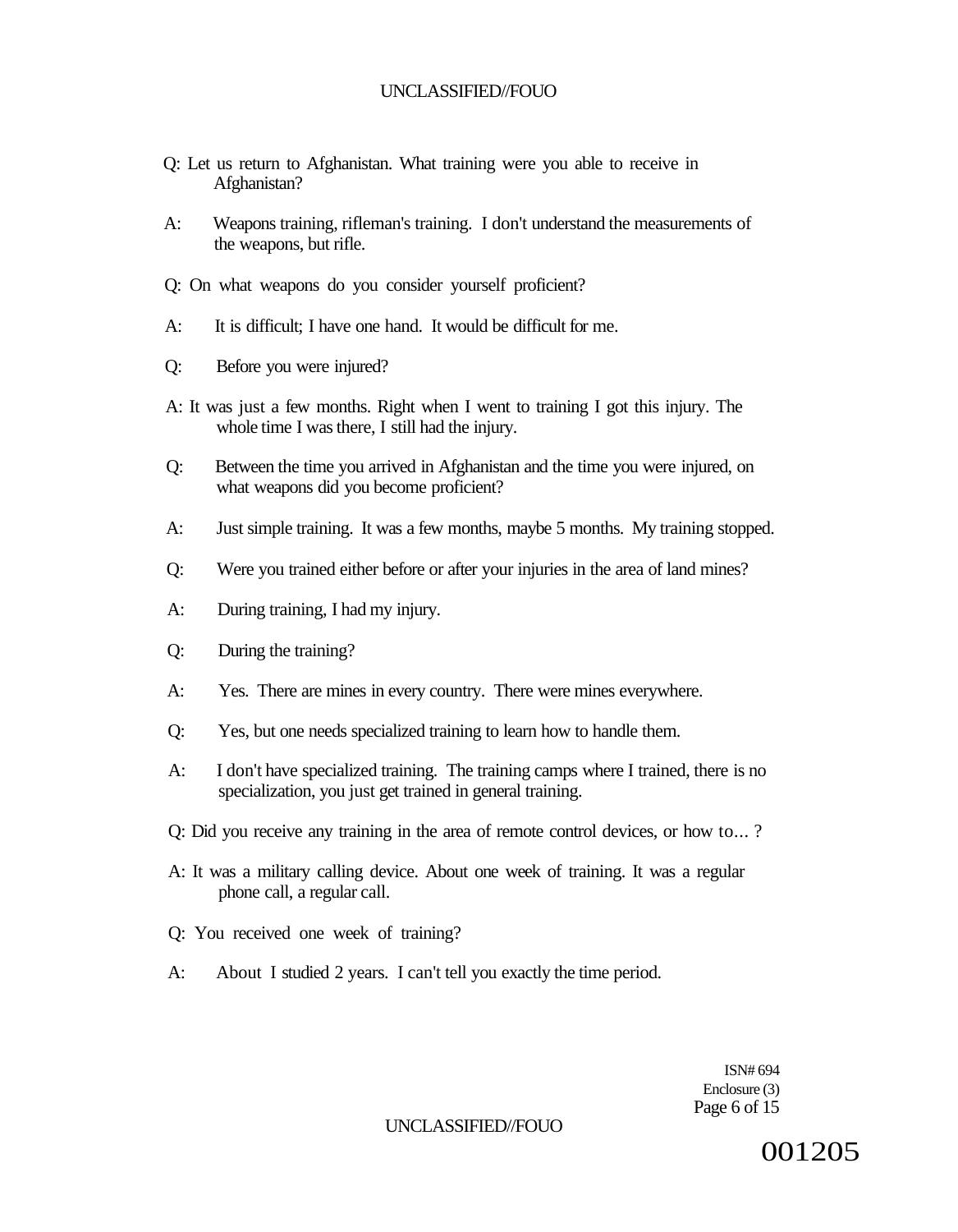- Q: When you say you studied 2 years, 2 years in what?
- A: Those things happened so long ago that I don't remember it very well. I can't tell you precisely, exactly. I don't remember it. If you ask me what I ate 2 days ago, I don't remember what I ate 2 days ago. A week, a month, how can I remember?
- Q: AH we seek today is to hear your story and get to the truth.
- A: I told my story from the beginning. There are some errors, some mistakes done. I will tell you something, you might believe me, you might not believe me. I said I trained at 3 camps, 3 military camps. One of the camps, I added to the list because they pressured me, so I said yes, I did. I lied. I lied to them and I lied to myself too. If you believe me or not...
- Q: Well, tell us the truth. How many camps did you train at?
- A: Two camps. I'm telling you right now I trained at 2 camps. I lied to myself because they liked hearing that kind of thing.
- Q: Do you understand English?
- A: A little bit. I knew English before. I know a little bit.
- Q: Where did you study English, in your time in Great Britain?
- A: No, in Algeria in the school. They teach French and English.
- Q: How many years of instruction in English did you receive?
- A: Up to high school.
- Q: Did you train other people, other fighters while you were in Afghanistan?
- A: No, I didn't train. You know very well I didn't train anybody. Do you have witnesses? I'm ready. I'm ready, not a problem.
- Q: We don't know whether it's true or not. That's why we're asking.
- A: I'm telling you right now, I'm not scared. If I did something.. .the evidence, the witnesses, bring them. I'm ready.

ISN# 694 Enclosure (3) Page 7 of 15 UNCLASSIFIED//FOUO 001206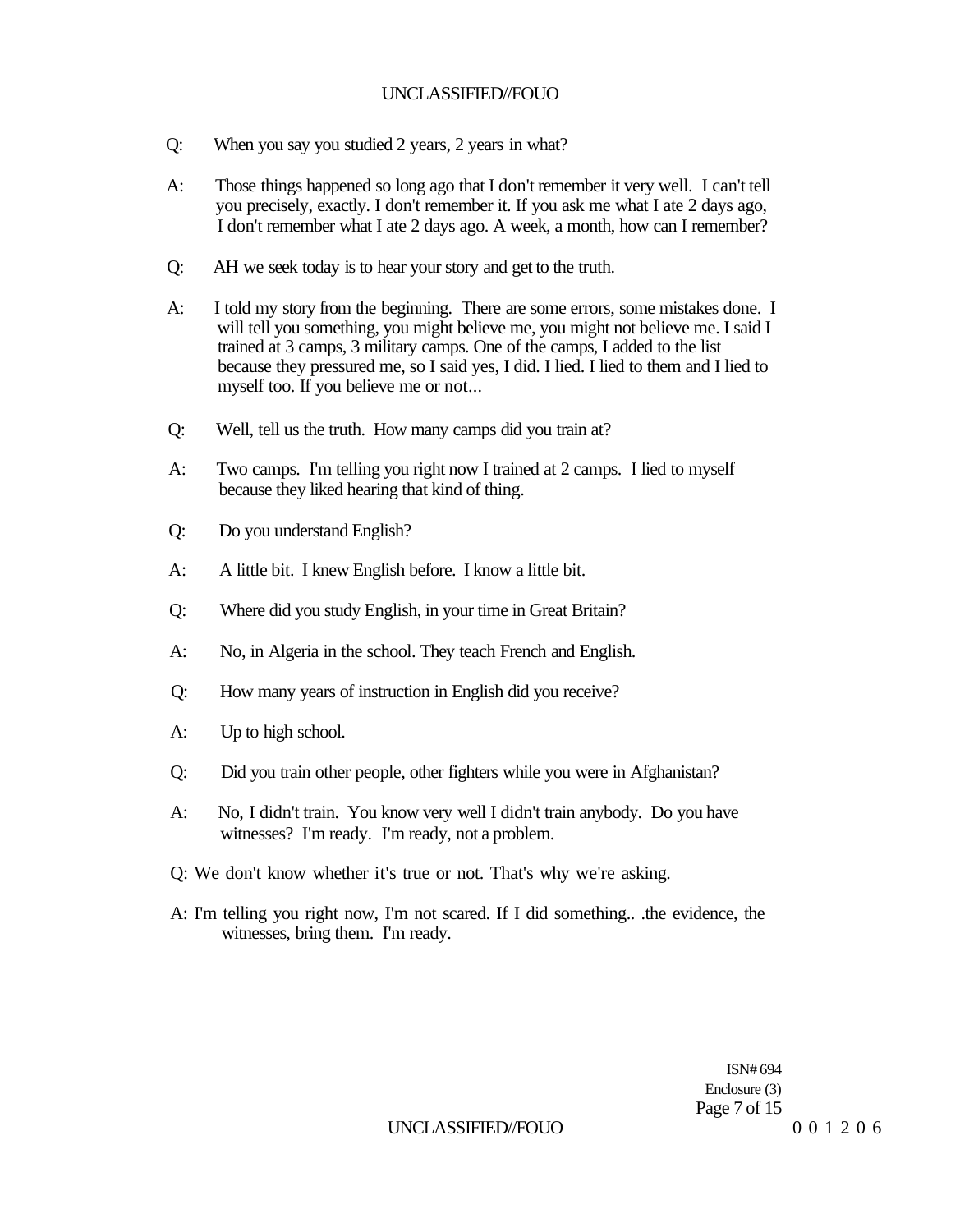You said you wanted to go to Chechnya. Why didn't you ever go to Chechnya?

The situation was very difficult at the time. It was very difficult to travel there. Sometimes the door would be open and sometimes it would be closed. The borders are very difficult there.

But there were many fighters who trained in Afghanistan that did go to Chechnya,

yes?

I don't know. Everyone has his own goal.

Did you try to go to Chechnya and were prevented?

I tried a lot, but couldn't go.

Tell us how you ended up in Pakistan.

The situation was very difficult. I left Afghanistan when the righting started. It was a mess. I was going from house to house. I was going from one place to another. Things were a mess. Finally, I went to a house. I stayed in their house about 10 days, or maybe less. That's where I was arrested?

By the Pakistani police?

Yes.

The evidence says you were with a top Al Qaida member. At this point, we don't know who that might be. Do you know who that might be?

I don't know anyone from the Taliban.

I said Al Qaida member.

I know just one guy was arrested. Abu Zabaida. I don't even know him. I don't know him. I was arrested with him, so they dumped everything on me and said I was Al Qaida also. They know I'm not from Al Qaida. You know people from Al Qaida. You have a list; you know who they are. You know very well. I don't need to know anything else.

We know now, because you told us. You were arrested with Abu Zabaida?

I only know him because I was in the same house as Abu Zabaida. That's all the problems. Abu Zabaida. That's it. That's the whole problem. If they had arrested me alone in that house, I would not have had this problem.

> ISN# 694 Enclosure (3) Page 8 of 15

UNCLASSIFIED//FOUO COX2G7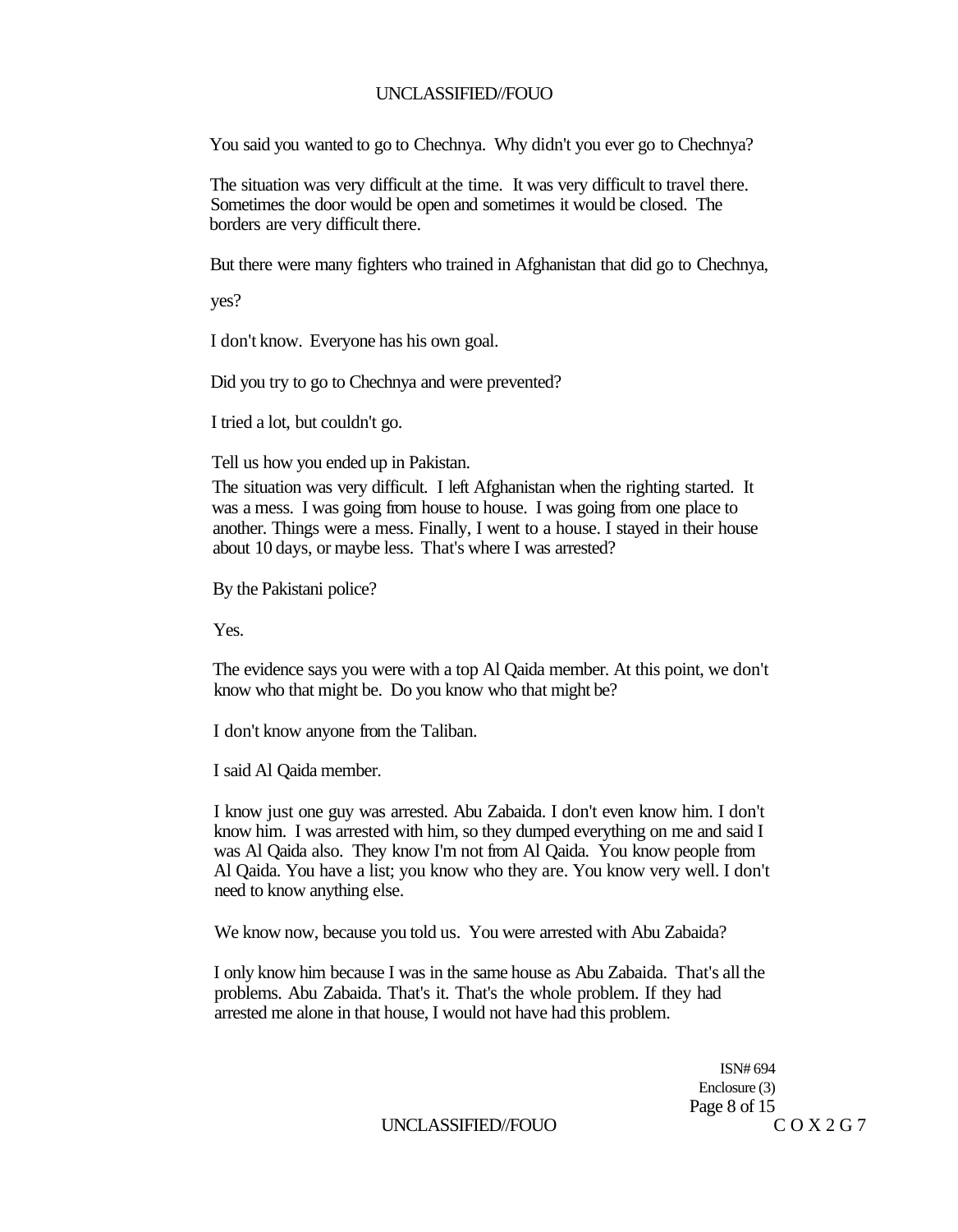- Q; I want to just clarify one more thing before I stop here. The accusations against you are very precise in nature. For some reason, there is evidence concerning the specific types of weapons on which you are said to have trained, the additional training you received in mines and mountain navigation...
- A: After you finish, I will reply to this.
- Q: .. .and the area of remote controlled devices. The most serious allegation is that you participated in a plan to bomb the United States.
- A: From where?
- Q: I would just like you to address that specifically, please.
- A: I never! That is strange, very strange. I want to laugh. Honestly, I want to laugh at those allegations. If I was so dangerous, I would not be here. This is very strange.

Q: You have no idea of who would accuse you of this, or why?

- A: At the investigation, they told me "people are talking about you a lot" and "people" said. Give me the picture or tell me this person said this about me. They tell me no, it's secret and we can't do this. So, I can't defend myself.
- Q: Why would any of your comrades want to say anything against you?
- A: Ask yourself, when you talk to someone, are they going to tell you 100% the truth? I know these are just rumors; just hearsay. If you don't have something that's strong evidence against, it's a problem. If I did something, I would say I did this or did that I would tell you this is what I did if I did. I don't want to lie and say I did it when I didn't do it. I don't want to lie to you. If you'd like, you can get a camera, take a picture of me and say I was with Al Qaida or Usama Bin Laden. You tell me I am against America. I am not against America. I don't have any information or planning against the United States. You know that very well.
- Q: Right now, all we know is what you are telling us.
- A: I told them [investigators] okay, people have said this about me, no problem. Bring them here and let's see if they can testify against me, or bring their picture. If they spoke about me, if they testified against me... You do have a way of knowing if they are telling the truth or if they are lying. The problem is they don't have strong evidence against me. The allegations, 4,5,7.

ISN#694 Enclosure (3) Page 9 of 15

UNCLASSIFIED//FOUO  $P fH^A \sim f$ t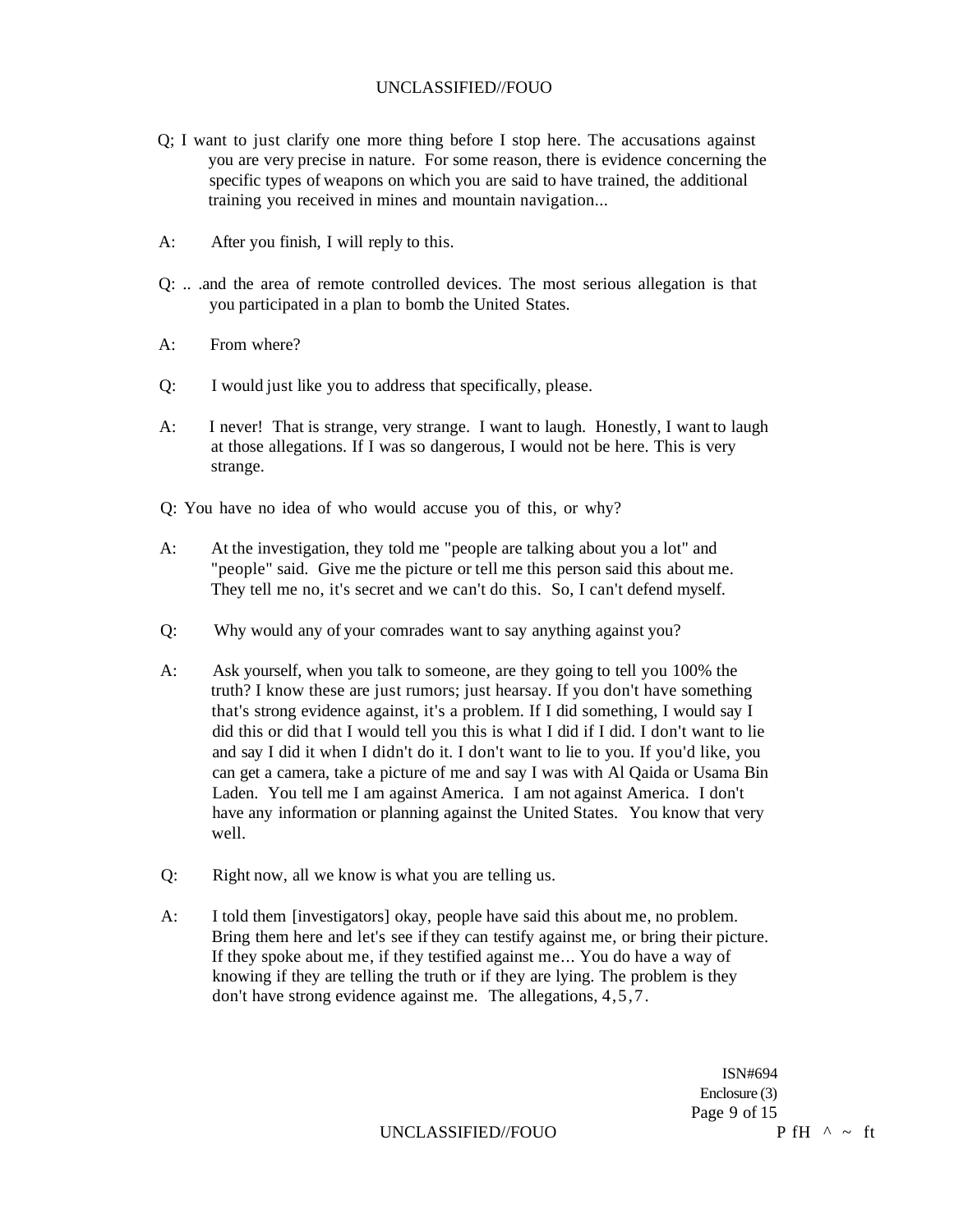- Q: We understand that. I'm not as interested in what other people have to say or not say, as much as we are to hear what you say.
- A: I just clarified it to you. That's how it is. For example, they accused me, okay? If you found something, a piece of paper, and you'd say, okay this is the piece of paper and it proves you did this.. .at least so I can believe you. There is an important point. People are like this. Everyone wants to make his own statement against another. Here, everyone is on their own. That's what's happening here. That's the problem here now. Everyone is lying at each other, and everyone is saying, making a statement against each other. Lying is very easy. Someone will say 100 stories of lies. The truth is difficult. It is difficult to get the truth.
- Q: Travel is fairly expensive. How or who funded your travel to Afghanistan for this trip?
- A: I was working. The British pound is strong. In Pakistan, you can get more for your money. You can live like a Sultan, or like a chief.
- Q: So, you funded your own trip?
- A: Yes, I did.
- Q: Who was running the camp you went to train at?
- A; We never saw them. There were a lot of people, and they usually don't say. They don't say "Oh, I'm the Chief, they never say. Everyone is training, doing their own job. You're not supposed to ask; you can't ask.
- Q: I'm just trying to get the sequence down. In 1999, you went to train?
- A: Yes.
- Q: And then when things started to get really bad in Afghanistan, you left?
- A: Yes.
- Q: So, that's about 2 years. Were you training the whole time?
- $A:$  No.
- Q: What other activities were you doing?
- A: I helped kids. I was teaching them the Koran and Arabic. I was handicapped. I couldn't do anything. I couldn't do most things. I was teaching and that's what's in my file.

ISN# 694 Enclosure (3) Page 10 of 15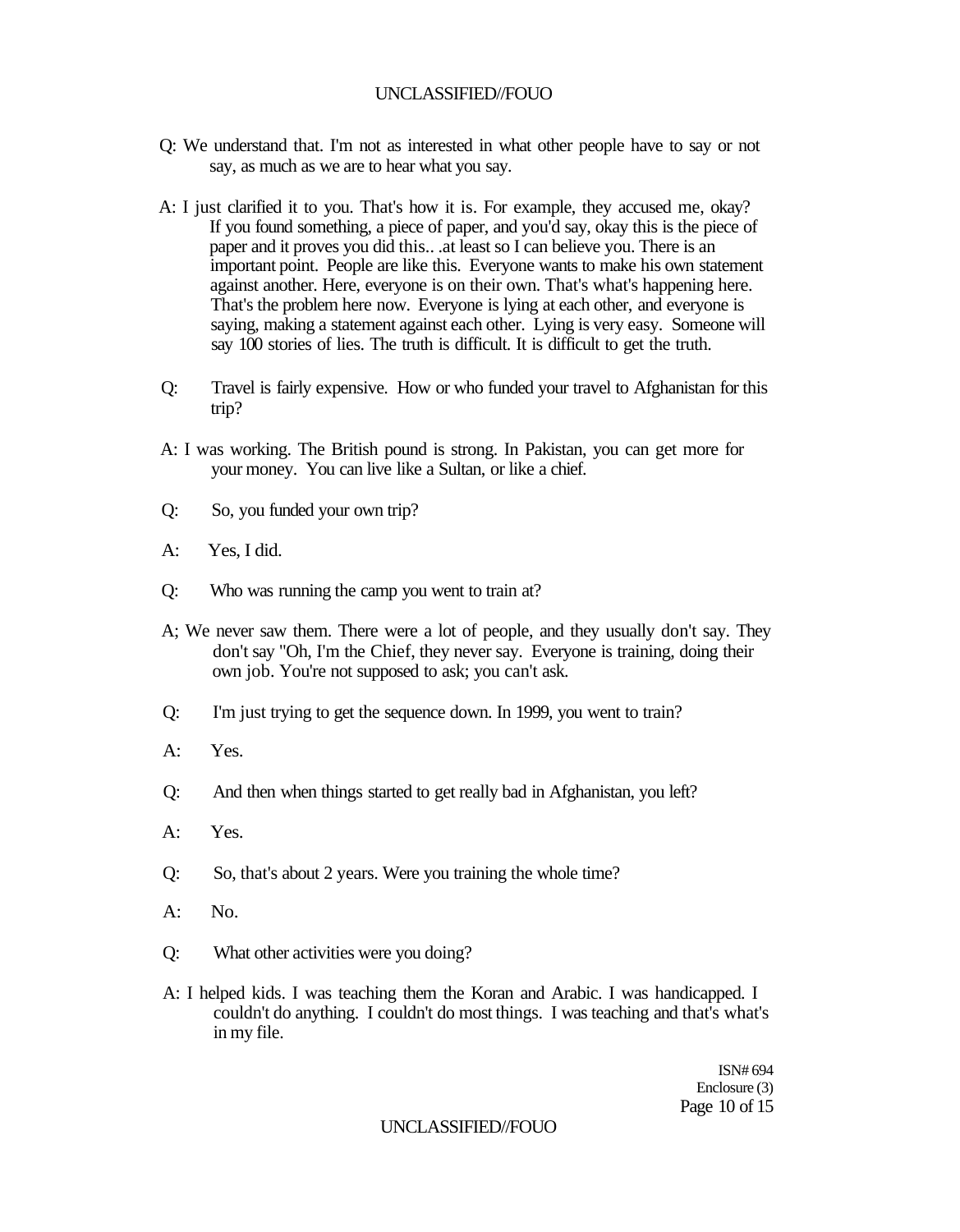- Q: Did you teach at mosques?
- A: It was like a big room and the children would come to that room and learn. They don't speak Arabic; they don't know Koran. They don't know how to read and write. That's normal over there. There was no problem with me teaching them. That's how it is in those countries. Like here, you help people, over there, you try to help people also. It was not problem teaching education.
- Q: Can you remember what time it was when you decided you wanted to leave Afghanistan?
- A: After the problem, the attack. A short time after, I left.

#### **Questions to Detainee by the Tribunal President**

- Q: Where did you live when you were in Afghanistan?
- A: Different places. Three neighborhoods.
- Q: In your own house, or a friend's house?
- A: Regular houses. Muslims, we go and live and live in different houses, with Afghans. Afghans have guests at their houses.
- Q: They would provide you food and shelter as long as you want?
- A: That's very normal there. Maybe a year is different. When you have a visitor, you offer them your house and food. It's regular there, it's normal. You go there as a guest and they offer you food and shelter. The houses aren't specialized houses; they are regular houses. We go to any house. Not a problem.
- Q: So, you did not have to earn money?
- A: No, I went there with money.
- Q: For 2 years? You had enough money for 2 years?
- A: Sometimes they would give me money here and there, gifts. It's regular, not difficult. It's normal over there.
- Q: Who would give you gifts? The Taliban?
- A: No. Muslims, just regular people. Not the Taliban, regular muslims.

ISN# 694 Enclosure (3) Page II of 15

#### UNCLASSIFIED//FOUO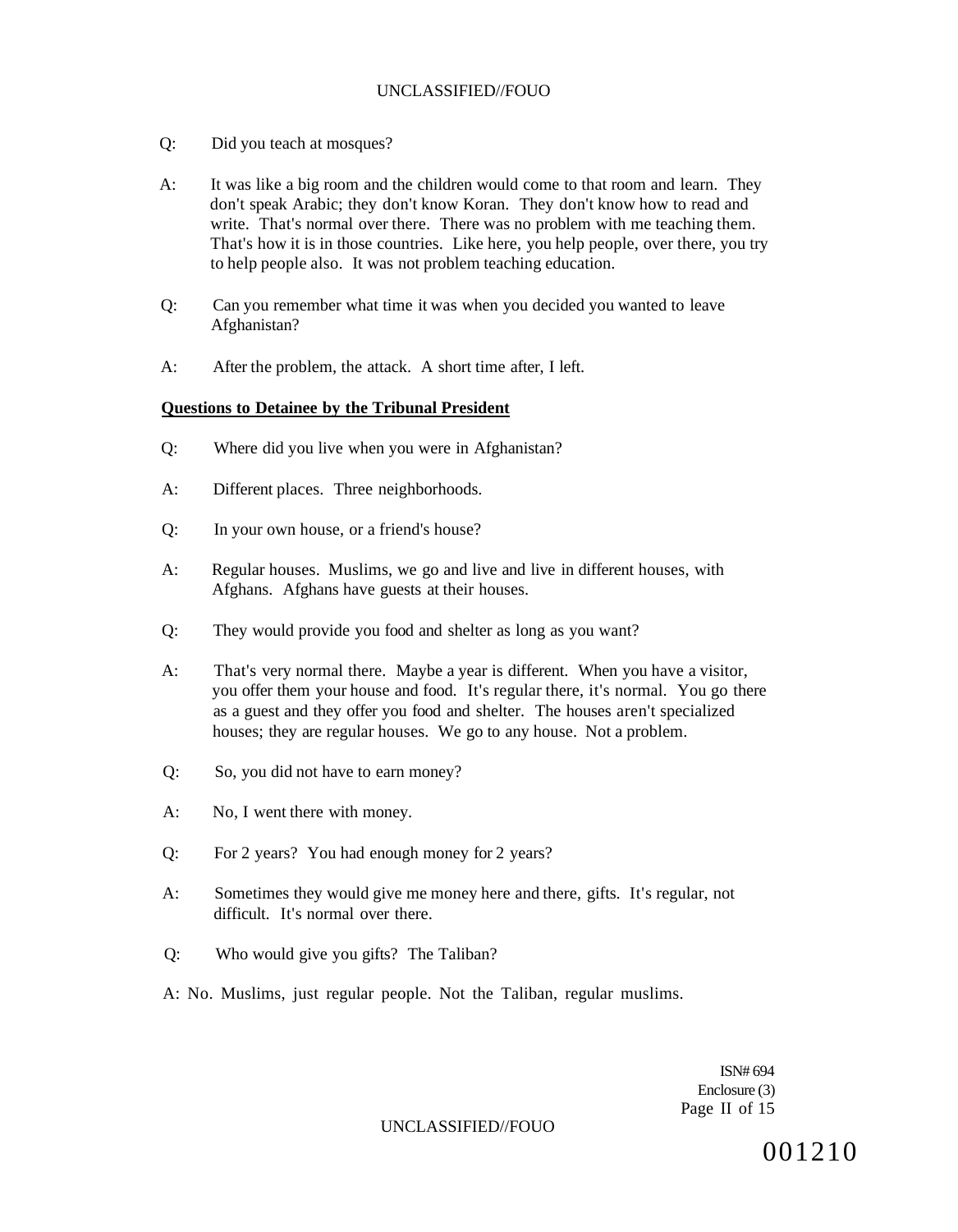# UNCLAS SIFIED//FOTJ0

- Q: So, you were happy in Afghanistan, and you were not interested in traveling anywhere else?
- A: Life is difficult in Afghanistan.
- Q: Why didn't you want to go home to Algeria to see your family?
- A: I told you why I went to Afghanistan. I wanted to go to Chechnya. That's why. Maybe, if there wasn't a way to go there, I would go back and work in my country. My parents, my father, my mother, my brothers, they all work.
- Q: I understand that the reason you originally went there was to go to Chechnya.
- A: Yes.
- Q: But, after your injury, how could you have been able to benefit the effort in Chechnya?
- A: In any way to help them. I would help them in any way. I'm not the only one who wanted to go to Chechnya. A lot of people from the whole world go to Chechnya. Even you helped Chechnya. Didn't you help Chechnyans? Because you don't like the Russians. We read history and geography and studied it in school. It is very well known. I don't need intelligence.

### Questions **to Detainee by Tribunal Members**

- Q: But for the war in Afghanistan, would you still remain there today if you had not been captured?
- A: Heft.
- Q: I understand that.
- A: No, I would go to Chechnya, That was my goal. I tried so hard to go there. I tried. I would take my chances, just to go there.
- Q: So, for almost 2 years, between the time you were injured and the time you had to leave to go to Pakistan, there was no way you could go to Chechnya?
- A: The situation was very difficult. Sometime, if there is a chance, I will go. I honestly tried. I wasn't able. You might ask me why I couldn't go there, but it may be questionable why I didn't go, but I did try multiple times. It is difficult
- Q: The reason I asked, you just mentioned that so many people did go to Chechnya, and we wondered why you didn't go with them.

ISN# 694 Enclosure (3) Page 12 of 15

#### UNCLASSIFIED//FOUO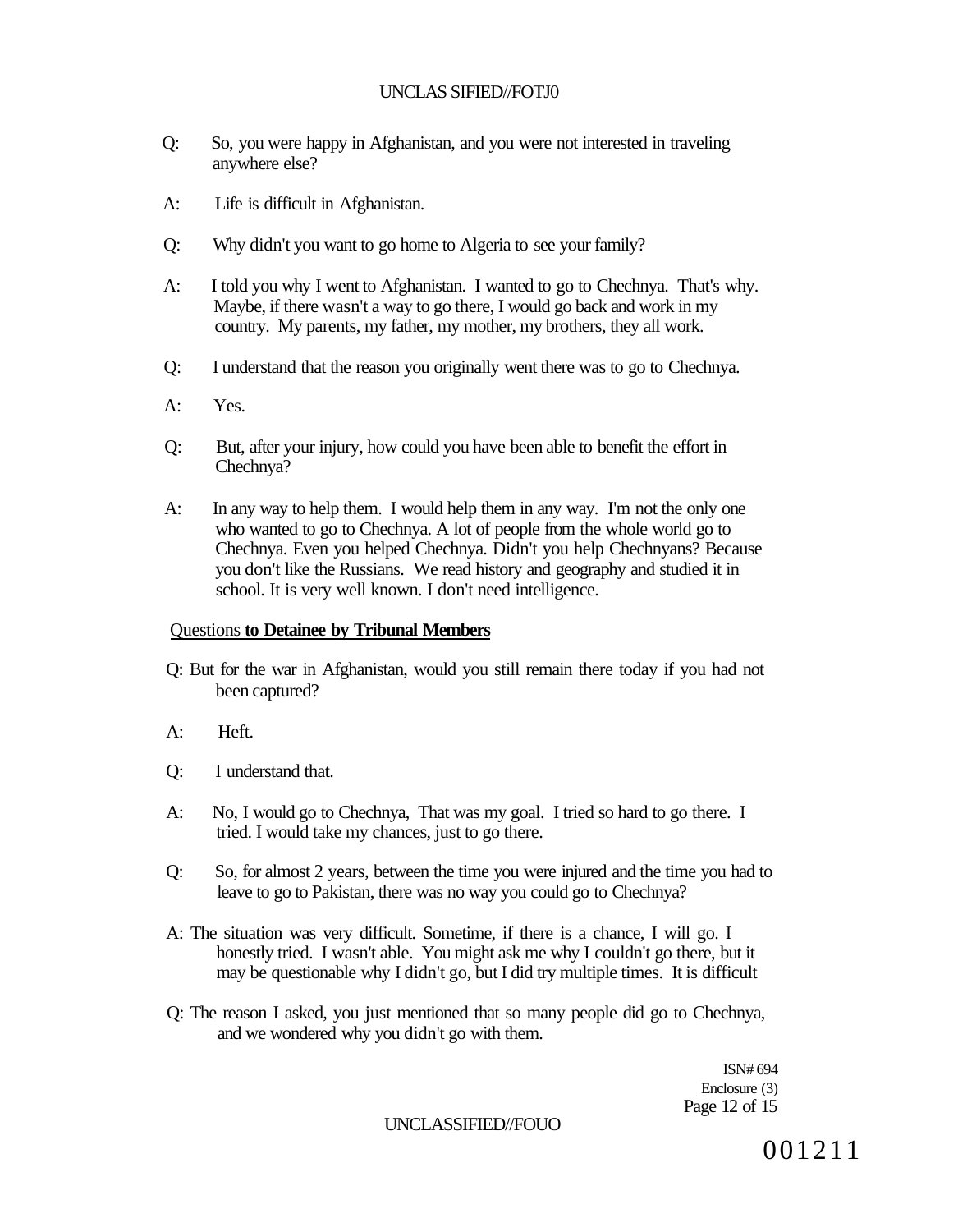A: Everyone has a destiny. Everyone has his own situation. People go, people come and so on. The situation is difficult.

#### Questions to Detainee by the Tribunal President

- Q: When you were arrested in Pakistan at that safe house, and there were other people that were there at the time, did they travel with you from Afghanistan to Pakistan?
- A: No. They went a different way. I never met with them.
- Q: Who did you travel with?
- A: About 4 people, through the borderline. And the Pakistanis, they helped us. They divided us. Everyone was taken to a different spot. It was difficult. We couldn't be all in one spot. It was difficult to be in one spot.
- Q: Who helped you?
- A: Pakistanis. People in Pakistan. It's normal, they help you, sometimes.
- Q: Not necessarily Al Qaida?
- A: No, not Al Qaida. Maybe the government of Pakistan said Al Qaida, maybe. People from the military helped us, on the road. And then, the Pakistanis themselves, arrested us.
- Q: Do you have any further information to present to this Tribunal?
- A: Right now, this is it. That's the whole thing.

#### Questions to Detainee by Tribunal Members

- Q: One more question. You're asking us to believe quite an incredible coincidence, that you can somehow end up in the same house as Abu Zabaida and have it be a complete coincidence.
- A: I never met him. I saw him at the house. You wouldn't believe me, but it's my story. For example, if I knew him very well, maybe they arrested him with things on him? Documents, paperwork or some information about me? When Abu Zabaida got arrested, did they find things with him, documentation, that say I know him very well? For example, there are a few things that will prove it. It's simple; not very difficult. The story is very clear.

ISN#694 Enclosure (3) Page 13 of 15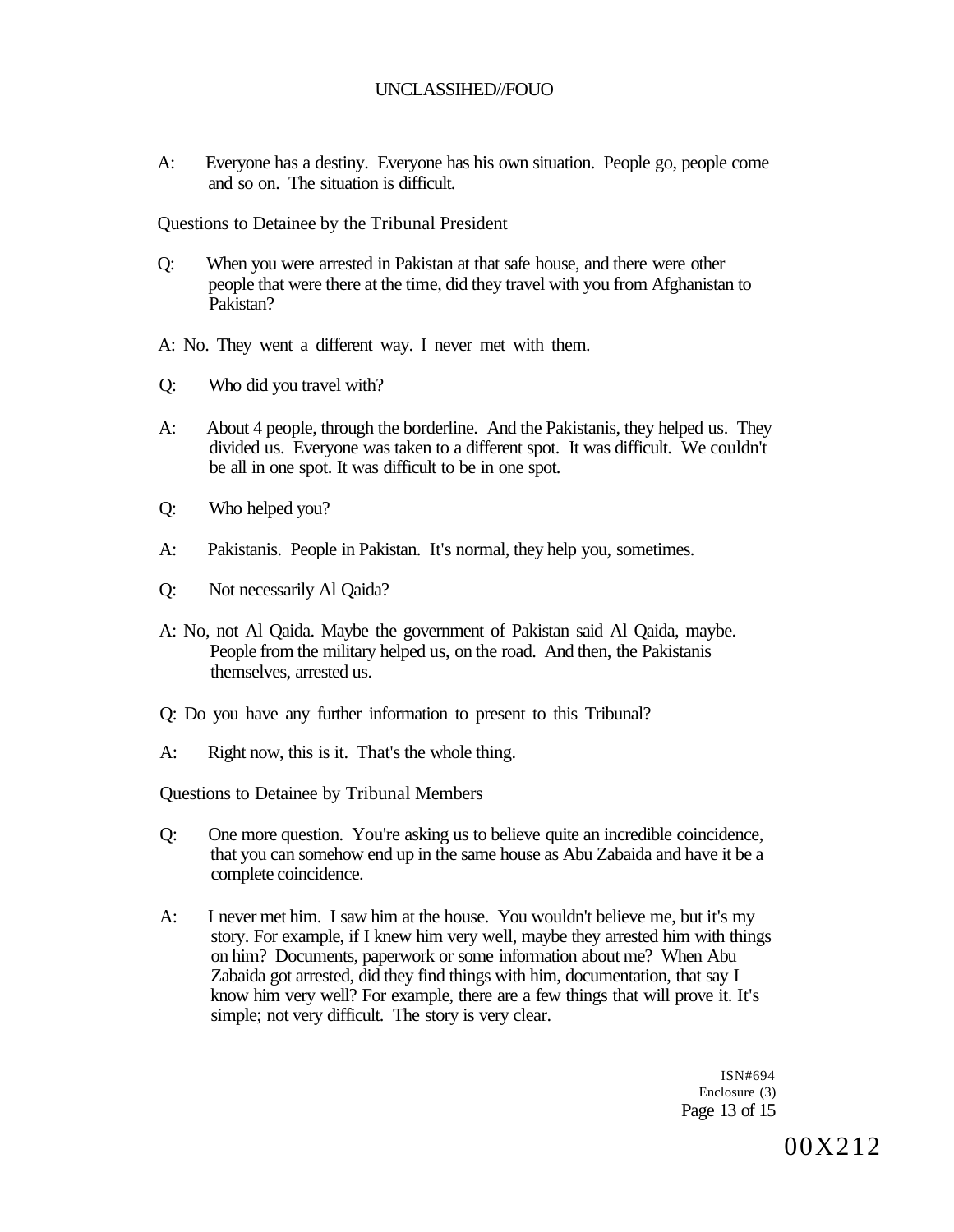- Q: Here is what I'm having trouble with. It would seem as though, someone as important as Abu Zabaida is probably surrounded by many guards, and the only people permitted to be with him or in his vicinity, are people who could be trusted. Not just any old person.
- A: I'm going to answer you. It's simple. The house, a lot of people went to that house, leaving and entering. For example, if I was his [Abu Zabaida] guard, so people are living in that house are his guards? I can't protect myself, how can I be his guard when I can't even be my own guard.

They [Pakistanis] arrested us at the house. For example, I'm his [Abu Zabaida] guard. I have a weapon, so at least I would have a weapon to protect him or protect myself. I didn't have a weapon on me. They arrested us right away. If I were his [Abu Zabaida] guard, I would at least have a weapon, or I would know how to protect myself since I'm a guard and I have information.

- Q: I'm not necessarily saying you were a guard. I don't know that.
- A: No, I'm telling you as an example.
- Q: What I am saying is if Abu Zabaida was in the house, his guards would make sure that anyone they didn't know would not be allowed to stay there with him.
- A: I don't have any connection to him or any information about him [Abu Zabaida]. Leaving, entering the house.. .maybe people in the house were related or close to him, I don't know. You know, I've been telling this for 2 years.
- Q: Give me an estimate of roughly how many people were in the house at the time you were there.
- A: When I was arrested?
- Q: Yes.
- A: Before I was arrested?
- Q: How long were you in the house?
- A: Ten days.
- Q: Okay, give me a range then.
- A: Fifteen, sixteen, seventeen, add or take. People come in. Pakistanis bring more people and some leave. *1* didn't have a right to ask them why they were coming or leaving. I wasn't involved.

ISN# 694 Enclosure (3) Page 14 of 15

UNCLASSIFIED//FOUO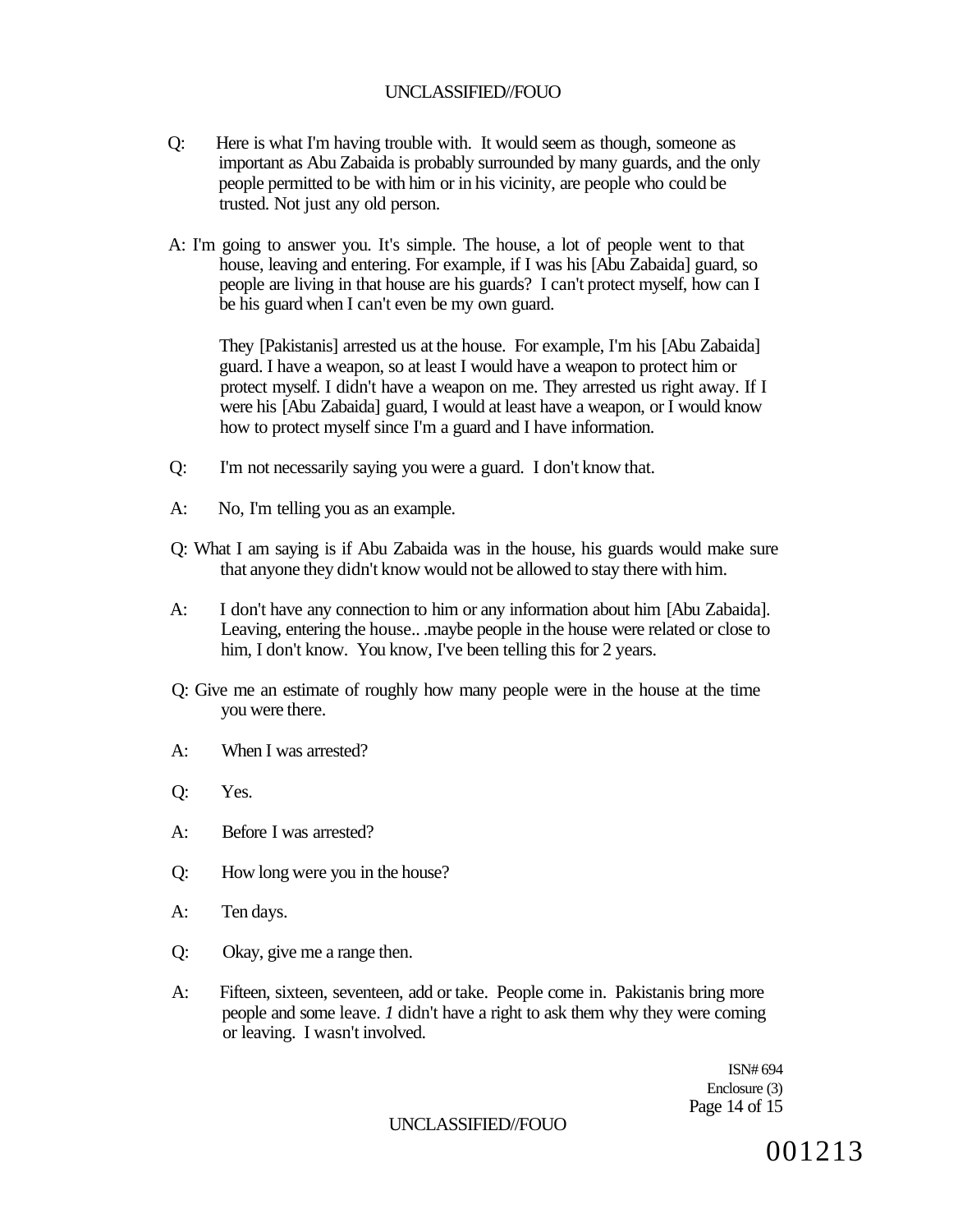- Q: How long was Abu Zabaida in the house the same time you were?
- A: When I was there, he was there too. I found him there. I wasn't at the house the whole time. I didn't see him the whole time. I saw him, but I didn't see him that much.
- Q: He was there before you got there?
- A: I don't know. When I was there, I saw him there.
- Q: You were both arrested together, with others?
- A: At the same house.
- Q: Was everyone at the house arrested at the same time, or only some?
- A: I have heard some ran away. That's what 1 heard, they ran away.
- Q: Did you see them run away?
- A: No, I heard about it. I didn't see it.
- Q: How many people were arrested that you know?
- A: Ten, eleven or twelve, about that.

#### AUTHENTICATION

I certify the material contained in this transcript is a true and accurate summary of the testimony-given during the proceedings.



Colonel, U.S. Marine Corps Tribunal President

> ISN#694 Enclosure (3) Page 15 of 15

UNCLASSIFIED//FOUO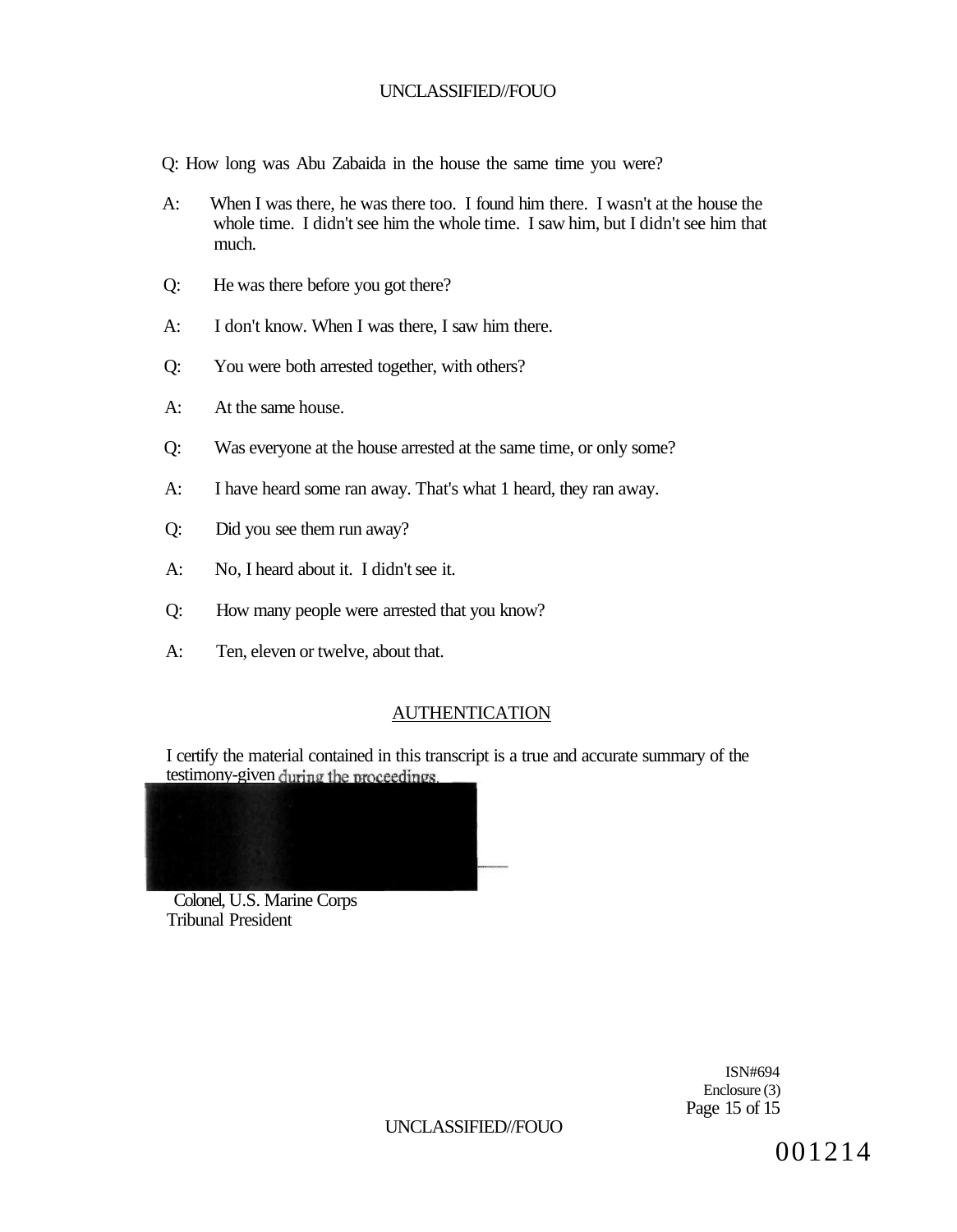#### Summarized Unsworn Detainee Statement

*The Tribunal President began reading the Tribunal instructions to the Detainee. Upon the reading the instructions, the Detainee stated the following:* 

Detainee: All the information that is classified and all the information that's unclassified, I don't really understand.

Tribunal President: Unfortunately we only have two categories of information; unclassified information we can show you, and classified will be kept secret for national security reasons.

Detainee: Because they've given our file to the Chinese government, then there's no more secret or classified information.

Tribunal President: 1 have no knowledge of that.

*The Tribunal President then went on to explain the rest of the Tribunal process, and confirmed the Detainee had requested a Witness. The Recorder then summarized the nature of the evidence in full to the Tribunal In addition, the Detainee elected to make a statement, but did not elect to take the Muslim oath, and stated the following:* 

Detainee: Taking the oath is not necessary; since the beginning I have told the truth,

*At this time, the Personal Representative presented each hem of the unclassified summary individually, to include notes gathered from his initial meeting with the Detainee.* 

Personal Representative: (addressing the Detainee) I will read each item as we discussed; I will read my notes and you may add more. Regarding *(3.a~l), In 2001, the Detainee traveled from Kyrgyzstan, through Pakistan, then on to Jalalabad, Afghanistan to attend a training camp.* He stated he traveled around July 2001 before the World Trade Center incident. He says he stayed in Afghanistan for three months; how could I speak the language or associate with the Taliban. I don't know what they look like. I went to the training camp to learn to fight the Chinese; to get our independence from China. I did not know that Taliban gave them the place, only that the Uighurs were there. He said "they did not want a lot of people to know about the camps so that the Chinese would not send a spy there. That's why only Uighur people are in that place. We did not even know that area was called Tora Bora. The camp was made up of 4-5 houses and one mosque." That actually covers the response for # 1 and # 2. Would you like to add more?

Detainee: I want you to read all of it, and then I'll read my statement.

1SN # 283 Enclosure (3) Page 1 of 10

UNCLASSIFIED//FOUO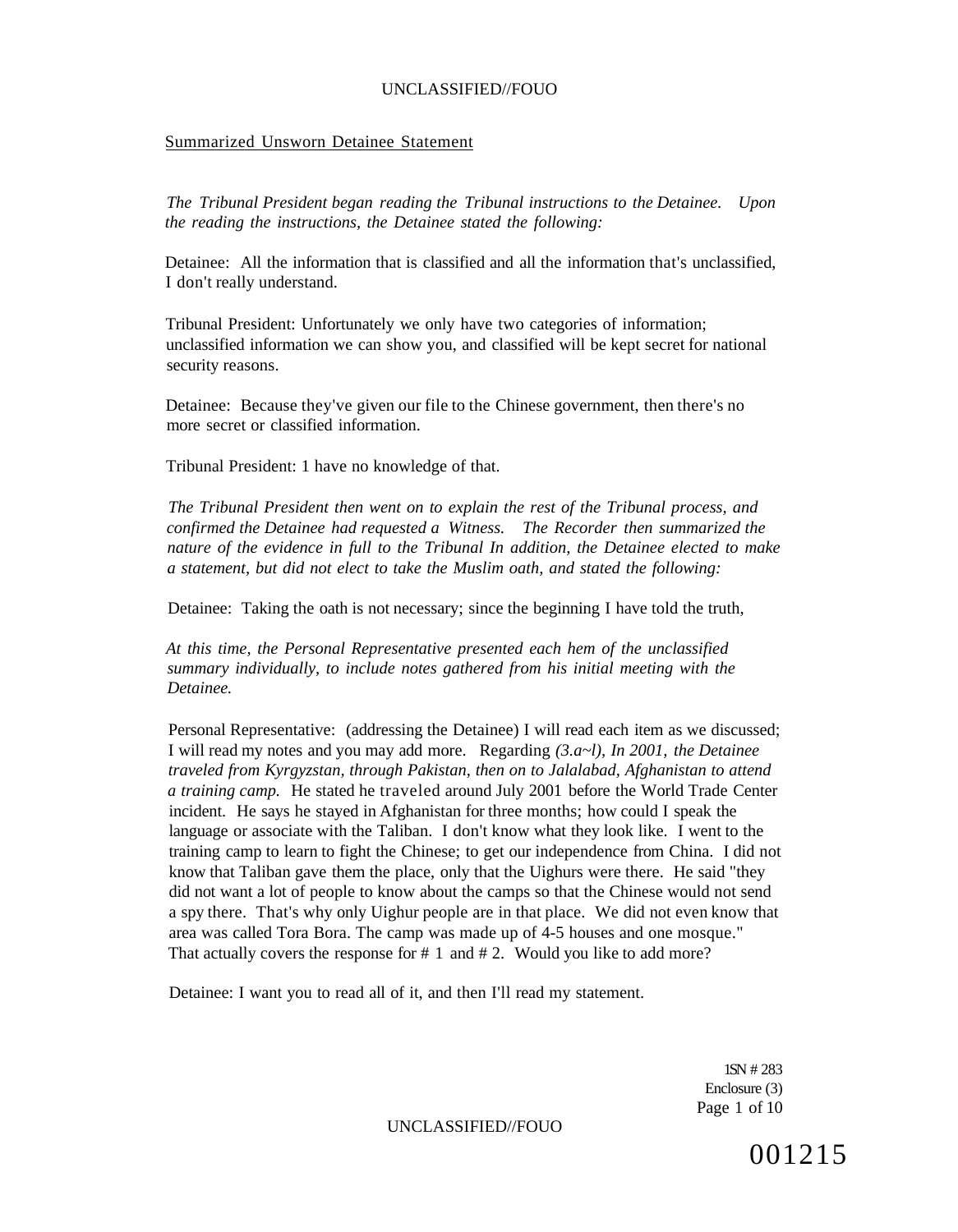Personal Representative: *(3.a-3) The Detainee was at the camp for three months and spent two months learning the Koran and one month shooting an AK-47.* He (the Detainee) said "that was true, because in China there is no school to study to learn the Koran. I had to learn the Koran. The Chinese never let us learn. We have no religious freedom. Two months I learned the Koran, and one month on the AK-47, and nothing else. I never saw any other weapons. I never trained at the camp to fight the United States or coalition." Regarding the fourth one, *(S.a-4) After the U.S. bombing started, the Detainee and the other Uighurs went to the caves and stayed there until the Northern Alliance came to the camps.* He said "we ran into the caves, and ran out of food. We did not know any Northern Alliance people. After two months of moving from cave to cave, then we heard from Afghan people that the Northern Alliance was coming to the Tora Bora region. We left to Pakistan. We did not know how to get back to Jalalabad. We waited two months, then a Uighur from Jalalabad came up to the camp. We heard some Arabs were going to Pakistan." And now we'll go into the fifth one, *(3,a-5) An Afghani man sent the Detainee with approximately one hundred Arabs and twenty Uighurs to Pakistan, where they were captured.* He stated, "When we heard the Arabs were going to Pakistan, we followed them there. I was not with the Arabs when I traveled, only with the Uighur people. We only followed from a distance, not with them. It was at a village in Pakistan that we were treated as guests. Then in the middle of the night, the villagers told us they would take us to another place. We walked 2-3 hours away to a mosque. The tribe people tricked us and turned us over to the Pakistani authorities." Now that concludes my notes, you may want to say more.

Detainee: I will explain the accusations. I will explain the association with the Taliban, then I will read one by one. I want to remind you that you are blaming me that I had an association with the Taliban, because these 5 pieces of evidence do not support that. I took those actions against the Chinese government. Secondly, we all 18 were arrested in the same place. You captured all 18 together, then why are you accusing all 18 people of different kinds of accusations; how did you do that? We were captured at the same place and time. You can see you have no clear evidence for those accusations. Here is an example: I was training in the training camp to fight against the U.S. or coalition forces or for the Taliban or al Qaida? All those accusations do not apply to the Uighur people. We do not involve those kinds of activities because we have nothing against the U.S. We do not want to involve those kinds of activities. We have enough problems. It is important to us to try to get our country's independence. The time I spent three months in Afghanistan, how did I associate with the Taliban? I was not the leader of the camp or Uighur people. The reason I went to Afghanistan was to try to get my country's freedom. The U.S. has no clear evidence I associated with the Taliban. We Uighurs have more than 1 billion enemies, that is enough for us. Why should we have more problems? I will explain evidence  $\#1.1$  traveled to go to the training camp in 2001. I traveled from China and all those places with my visa and passport. It was legal. You cannot accuse me of traveling illegally. The reason I traveled from Kyrgyzstan to Pakistan because my goal was to try to go to Turkey. I didn't have enough money to travel. I was going to travel by car. I couldn't get a Pakistani visa to travel to Iran. I was given advice to go to Afghanistan to stay a couple months, then I would be ready to go to Pakistan to travel.

> ISN # 283 Enclosure (3) Page 2 of 10 UNCLASSIPTED//FOUO<br>
> GOL2'i6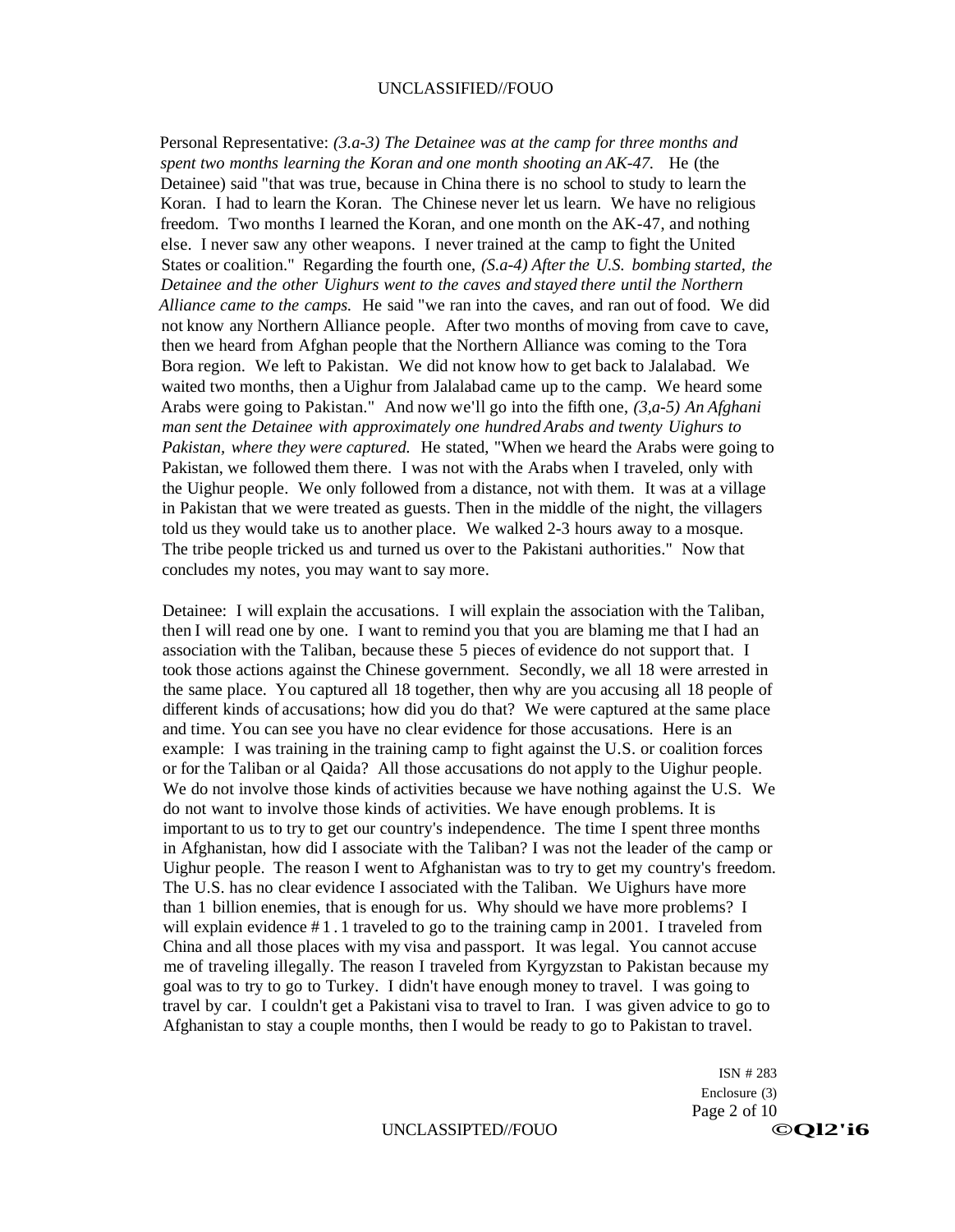The Iran government wouldn't give me a visa to stay in Pakistan legally; if you try to do it legally, it takes 2-3 months to get the legal documents. Before the Uighur people went to Afghanistan, the host person in Pakistan, by the name of Abu Salam, told me that people were training there, and that it could be useful. That is the reason I went to Afghanistan to get the training. Someone told me that the Uighur people are getting training for a future fight against the Chinese government. The reason I tried to go to Turkey is because there was a famous leather manufacturer there. It was formed by Uighur people. In my country, I was working that same kind of job. My profession in the market was a fast way to make money. That is the reason I tried to go to Turkey. And that's the reason I tried, but instead I went to Afghanistan, and now I'm captured and came here. About  $\# 2$ , in the past I told them many times that the place was not given to fight against the U.S., but the Chinese government. I told the interrogators the place might have been given by the Taliban to the Uighurs, but that doesn't prove that I associated with the Taliban. Also, Tora Bora doesn't mean it was called this name. It does not make any sense that a place with a couple houses and a mosque is called Tora Bora. The place was not located inside a mountain. The interrogator stated we stayed at Tora Bora. About # 3,1 studied for 2 months on the Koran. This is funny to me. How can you blame me? America is a democratic country with religious freedom. How can you blame us for learning the Koran; how can I fight against the U.S. by learning the Koran? Our country does not give us a chance to learn the Koran. As a Muslim person trying to learn the Koran, is that a crime? If it is a crime, then why are you providing us this crime at Guantanamo Bay. If the U.S. reads the Koran and it is a crime, what is the difference between the U.S. and China? In the last 50 years, we have not had any chance of learning any religion and have been discriminated against by the Chinese government. That's the one reason I left the country was to learn the Koran. If the U.S. says it is a crime, then I don't know what is going on this world? If people try to teach the Koran, they are executed by the Chinese government. If the U.S. says learning the Koran is a crime, that gives the Chinese more chances to discriminate and kill more people. I've been told many times that I trained on the AK-47. I trained against the Chinese government. I want to be free because 100,000 people are being used like slaves. I want them to be free so they can do what they deserve. Those 100,000 people are in prison in my country. Three times a week we eat meat here, but in China, they might have meat three times per year. They eat goats and are hit by the Chinese. Is it a crime to want to save people from torture? Why isn't the U.S. freeing people tortured by the Chinese government? The U.S. knows better than to allow those people to be tortured. About # 4, we moved to that place the same day the U.S. started bombing. All the way into the mountains, close to some village, we hid in that place. Before the Northern Alliance arrived to the area, we Uighurs did not see them. They are saying we stayed at a place the Northern Alliance arrived; it was not true. In interrogation, I explained this very clearly. We didn't know a way to get out, and had to wait for other Uighurs to come and help us. I didn't fight against anybody. When the bombs came, there was nothing left of the camp, so we went into the mountains. There was no sense in staying in the camp until the Northern Alliance arrived. What time is it? (it was currently around 1700 hours) I want to break I am fasting today, that is why. I will do it at 5:20 p.m. (The Detainee then continued with his statement.) About # 5, we are 18 people in Cuba right now. We

> ISN # 283 Enclosure (3) Page 3 of 10

# UNCLASSIFIED//TOUO  $0012:17$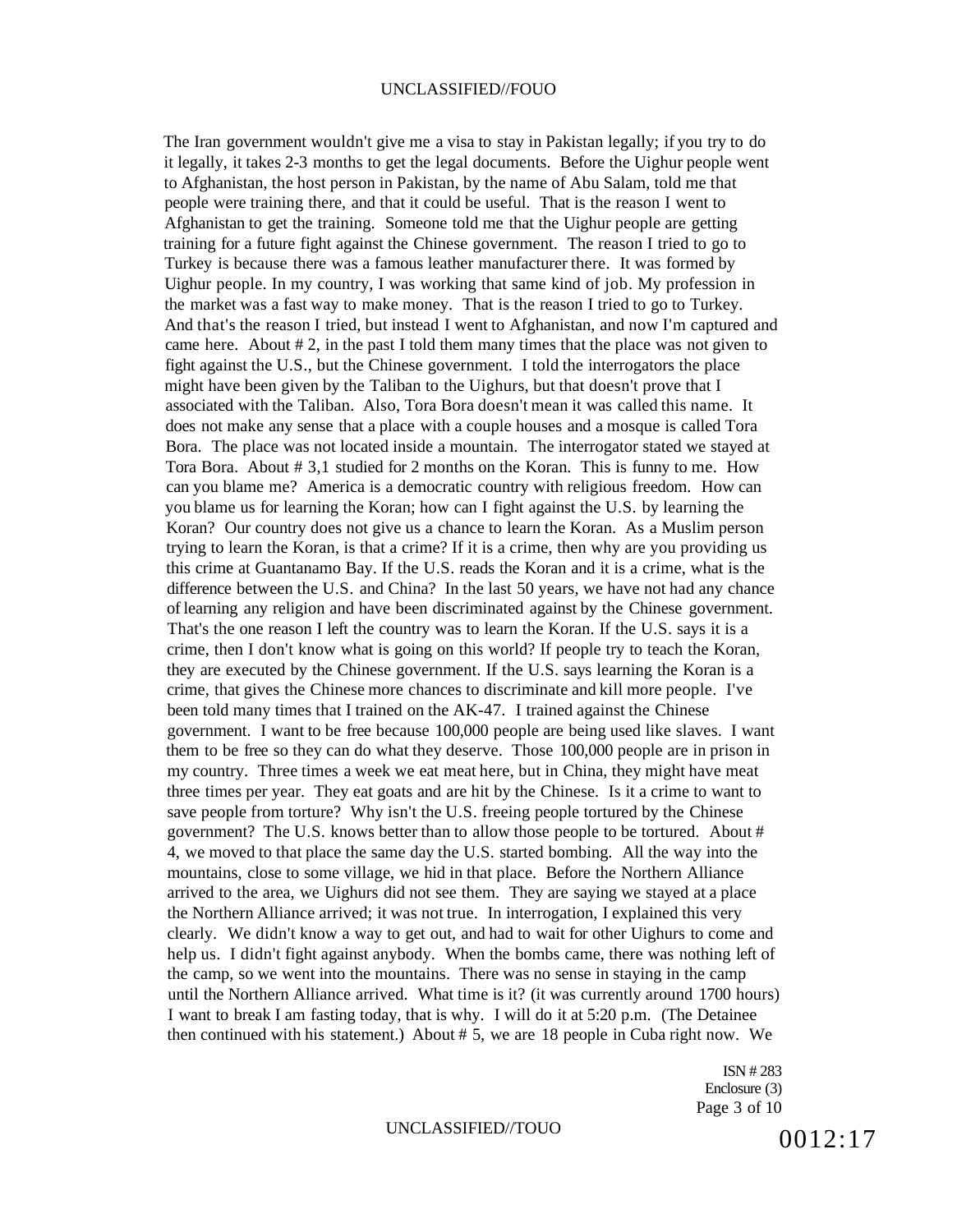were in Kandahar counted at 18 people. If there's 20 people, then where did our other 2 people go? Where are our other 2 Uighurjs? It is true that 18 of us went into Pakistan, but we were not with the Arabs. In my traveling, I saw Arabs, that is true, but we were not with them. Because we didn't know the way into Pakistan, we had to follow the Arabs. We were following the Arabs, but it doesn't mean we were with them. I did not see 100 Arabs on the way. The Pakistan tribe people collected all the Arabs to collect them for the mosque. I saw those 100 people inside the mosque in Pakistan, not on my way to Pakistan. I have no idea where they were captured or arrested. All the 5 pieces of evidence are done, now I would like to make some more statements. We Uighurs went to Afghanistan before America went to Afghanistan. If we went there after, then we would be an enemy of the U.S. But we stayed at the place before the U.S. arrived there. The reason we stayed was to learn to fight against the U.S. government. When the U.S. arrived, we left. We had one goal against the Chinese government, but we left because we have nothing to do with you guys. This explains we are not the enemy against the U.S. government. I don't tell anything in interrogation, but they are still saying these accusations. We never had any problems with the U.S. or American people. If history is true, how can we have something against the U.S. Those accusations are funny because I explained to interrogators was to get training for freedom from Chinese. America is treating a person like me this way is not fair. They told whole world they were for human rights and democracy, and America is now breaking their own policy; treating Uighurs like this does not fit justice. This does not fit American justice. Over the last 50 years, we've been suffering at Chinese hands like animals. The interrogators told us that they are against the Chinese government as well. They wanted us to tell them what kind of torture we had. We told the interrogators many Chinese secrets. They told us we should give them more information, we may help you against your country, so we trusted the Americans, and we gave them the information. That's the reason we trusted the American government. And they took all the information from us, then told us we were against the U.S. I want to take all this stuff and find out about my case and do it fairly. That's the reason I had the trust to the U.S. in the past. I read some article or story about the U.S. in my country. That story I read is that the government was going to destroy an old building, but when they went on the roof, they found a little bird having a baby. Then they said those animals can wait til the young birds grow up, then they let them live. That is why I had big hopes about the U.S. When we were in Pakistan, we would tell other Uighurs to go to America because America would give us a place or station to work to get our freedom back. Our hope was the U.S. would give us freedom. I would like to remind you they say I'm an enemy combatant. How can I be an enemy combatant? In my knowledge, an enemy combatant is someone in a battle with a rifle in your hands captured from there; or a person retreating from his position. But I was captured in Pakistan without any weapons and arrested by local people. How can I be detained as an enemy combatant? If you accuse me, you should have real evidence. If you blame me this kind of nonsense, then it will drop the U.S.'s face down. This blame against people you can only find in China. If U.S. tried to make me enemy with this nonsense, then what is the difference between the U.S. and China? The Chinese used to make all kinds of blame against the Uighurs. They would take 100 people to court and execute those people. The U.S. accepted I went to that place to train to fight against the Chinese

> ISN #283 Enclosure (3) Page 4 of 10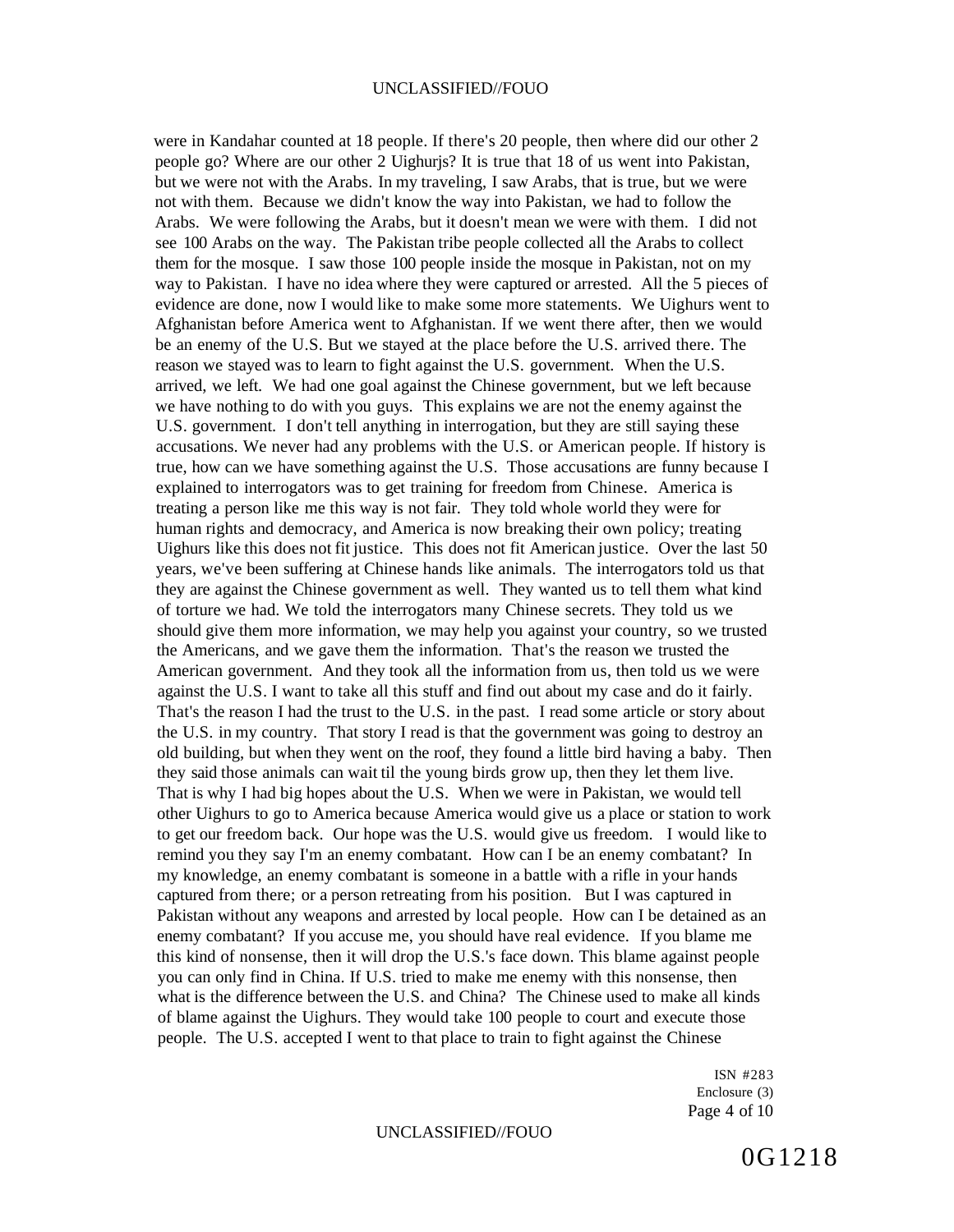government, then they're blaming me for being an enemy of the U.S. How can you understand that? I am telling you this because I'm not against the U.S. government or America. I want to tell the truth. In the beginning they said I was not an enemy, then they made me an enemy. Also, we heard a lot of good things about the U.S. in the past about democracy and human rights. Now, they treat us differently, and I don't understand that. Over the last 3 years, we are innocent and we arrested you wrongly, you will be freed and given political asylum. If they had clear evidence we were captured in battle or had something against the U.S. government, then they could tell us we were criminals or enemy combatants. Also we are telling you everything. We were captured in Pakistan and are not against them. There is no evidence to prove we are the enemy or fought against them. I still believe U.S. will take care of this situation in here fairly; I still believe that. They have been hurt really bad, and we understand they (U.S.) are hurt and angry. Also, Kyrgyzstan was hurt for the past 50 years, and I want you to think about that as well. After U.S. knew where we were stationed, and we heard on the radio they were there to help. People heard on the radio all this stuff about the country's independence. After people started waking up to get our country's independence, some people went to the U.S., and others went to Turkey. Some with financial problems didn't have ways to get to other countries, wound up in Afghanistan. The U.S. was to help young Uighur people, and now they are saying we are the enemy. People have the knowledge in Kyrgyzstan that the U.S. was going to help us get our independence back. If those Uighurs here, the U.S. government didn't free us, but kept us in prison. If Uighurs hear that we are in prison, don't you think they will know that the claims are false? Uighurs will lose hope. Last, I want you to find out all the truth on me, and for all Uighurs' cases to be handled fairly and correctly.

Tribunal President: Let me just ask you one question. Your concern about the time was a concern about missing dinner?

Detainee: If you give me water at 5:20, that's enough.

Tribunal President: We probably have some questions for you; if we could finish that first, and take a break when we bring the Witness in, we can arrange that for you.

Detainee: If I break my fasting, then if it's OK, could I know how many questions you will ask?

Tribunal President: Let's just take a recess, and let the guards help him.

*The Tribunal President took a short recess to allow the Detainee to have a glass of water, and shortly reconvened.* 

Tribunal President: (to the Personal Representative) Do you have any questions of the Detainee?

> ISN#283 Enclosure (3) Page 5 of 10

UNCLASSIFIED//FOUO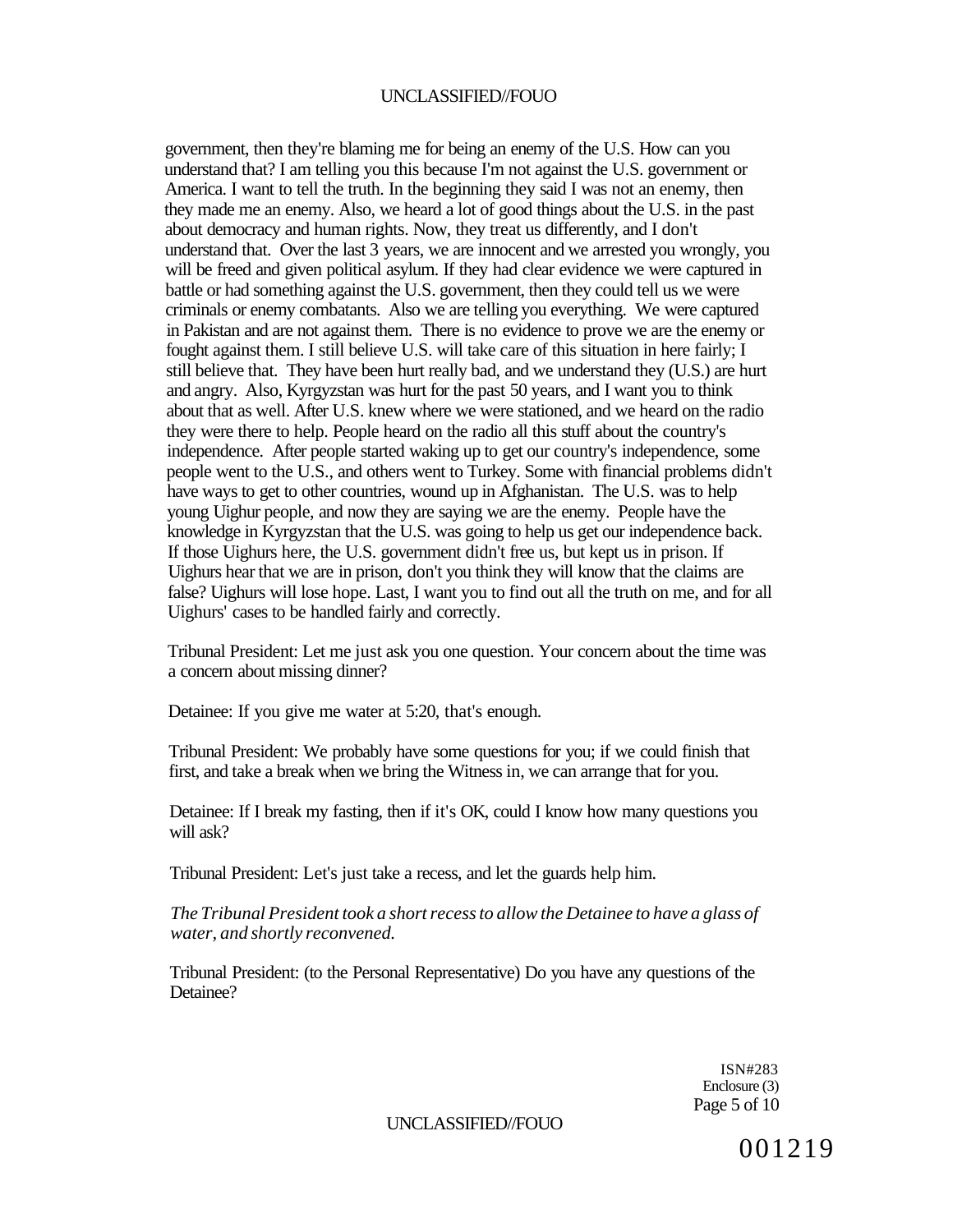Personal Representative: Yes, ma'am. Did you ever have weapons in the mountains when you fled, or fight against the Northern Alliance?

Detainee: I had no weapons personally. The place in the mountains was about 2-3 hours away from the fighting. It was very close to Pakistan. How can we carry weapons against the U.S. or coalition forces because we walked a day and a half; **we** ended up in Pakistan about 3-4 hours away from the battle.

#### *The Tribunal President then opened up the floor for questions from the Tribunal Members. The Tribunal Member questions follow.*

Q: Sir, did you know if any of the other Uighurs fought against the U.S. or its coalition partners?

A: We were 18 people together. I didn't even know of anyone who fought against them. I never heard anyone say one bad word against the U.S. That proves that when we were in prison in Pakistan that I said to them - what do you think if we say we are from Afghanistan and are Uzbek people? What do you think if we say we are from China? If we say that, we will die. No one says anything about being from China.

Q: When you were captured, I understand you didn't have a weapon; did any of the other Uighurs have a weapon?

A: No, I didn't see any of the other Uighurs have a weapon.

Q: Did you or any of the other Uighurs resist when you were captured?

A: When we went to Pakistan the local people treated us like brothers, and gave us good food and meat. Then we didn't even think it was possible they would turn us in to authorities, how can we resist or do anything? When we went to prison in Pakistan, we heard they sold us to the Pakistani authorities for \$5000 per person.

Q: Were you the member of any political party or group?

A: No.

Q: I have a few general questions about the Islamic religion. Do you feel that the whole world should be returned to Islam?

A: I read the translated version of the Koran in here and it says you cannot force people to come to Islam or any other religion. People have a choice. You cannot ask people to join; it's the person's choice.

> ISN#283 Enclosure (3) Page 6 of 10

UNCLASSIFIED//FOUO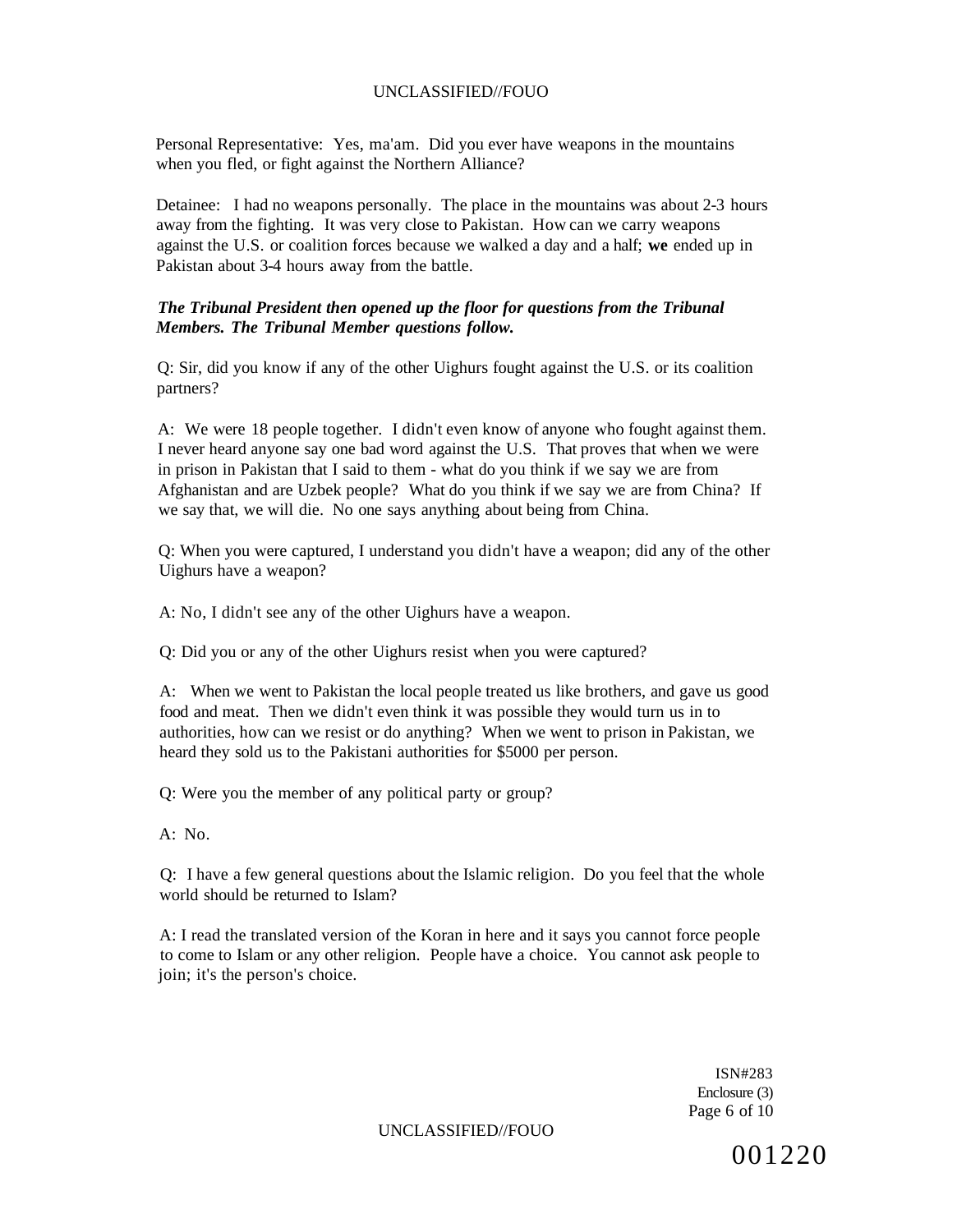*Tribunal President's questions of Detainee* 

Q: Did you travel with anyone when you left China?

A: I was alone when I left China, but I was traveling with other people from Kyrgyzstan to Pakistan.

Q: So you met him in Kyrgyzstan?

A: Yes.

- Q: And he is a Uighur like yourself?
- A: Yes.

Q; And his purpose for traveling was the same as yours, to go to Turkey?

A: Because we were doing business with that person, we decided to go to Turkey.

Q; So your travel wasn't straight from China to Pakistan, you stayed in Kyrgyzstan for a while?

A: We stayed in Kyrgyzstan for a year and a half.

- Q: Did you pay for the travel yourself?
- A: Yes.

Q: You said you were running low on funds and would travel by car. How did you pay for your travel from Pakistan to Afghanistan?

A: The person I met in Pakistan, the host, gave me money for the driver to take me to the Afghan border, then they dropped me off at the border.

Q: How did you get from the border to the camp?

A: I was told to pass the border, then take the car to Jalalabad which is two hours away. Then go to station and I will notify those Uighurs to pick you up.

Q: So it was Uighurs that picked you up?

- A: Yes.
- Q: Did the Uighurs, during your time at the camp, ask for any monetary contributions?

ISN # 283 Enclosure (3) Page 7 of 10

UNCLASSIFIED//FOUO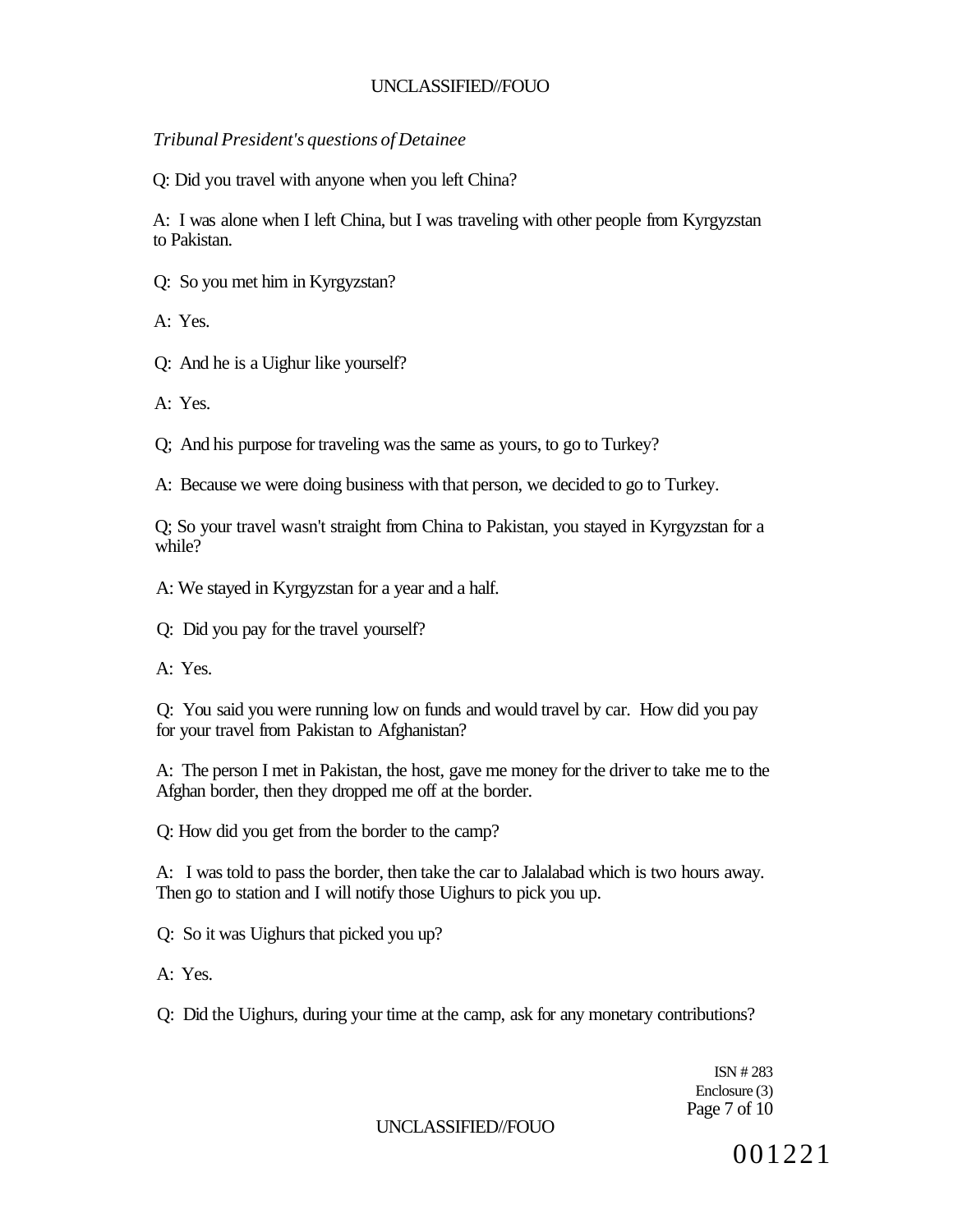A: Probably that person from Pakistan, the people in Afghanistan that we don't have any money. Probably those people in Afghanistan know, and they didn't ask for anything.

#### *The Tribunal President then thanked the Detainee for participating, and asked if the Detainee had anything else to say.*

Detainee: All I want you to do is check all of my file, and compare what I said today and do it fairly. In those 5 pieces of evidence, there are two that do not match. In interrogation, it may have been mistranslated, and they probably came out with fake evidence to make it match.

# *At this time, the Tribunal President explained the procedure for Witnesses to the Detainee, and verified the Detainee had no more questions. After a brief recess, the Witness was brought in and administered the Muslim oath by the Recorder.*

Tribunal President: (to the Detainee) Do you have any questions for the Witness?

Detainee: I do not have any questions; you and the members may ask the questions.

#### *Personal Representative questions of Witness*

- Q: Was there any al Qaida or Taliban at the camp when you two were there?
- A: No, I didn't see any of those people; only Uighur people.
- Q: When you fled the bombings, did you flee with only Uighur people?
- A: AH of us Uighur people left the camp together.
- Q: When you left the mountains to Pakistan, who did you travel with?

A: We traveled together waiting for a way to leave; we saw a couple people traveling. We asked them where they were going and they said Pakistan. Then we followed them, but we're not close to those people.

#### *Tribunal Member questions of Witness*

- Q: Do you know the Detainee, this gentleman, for the record?
- A: Yes. We did business together and went to Afghanistan together.
- Q: Before you went to Afghanistan, how long had you known him?
- A: More than a year that time when we were together.

1SN # 283 Enclosure (3) Page 8 of 10

UNCLASSIFIED//FOUO  $0012£2$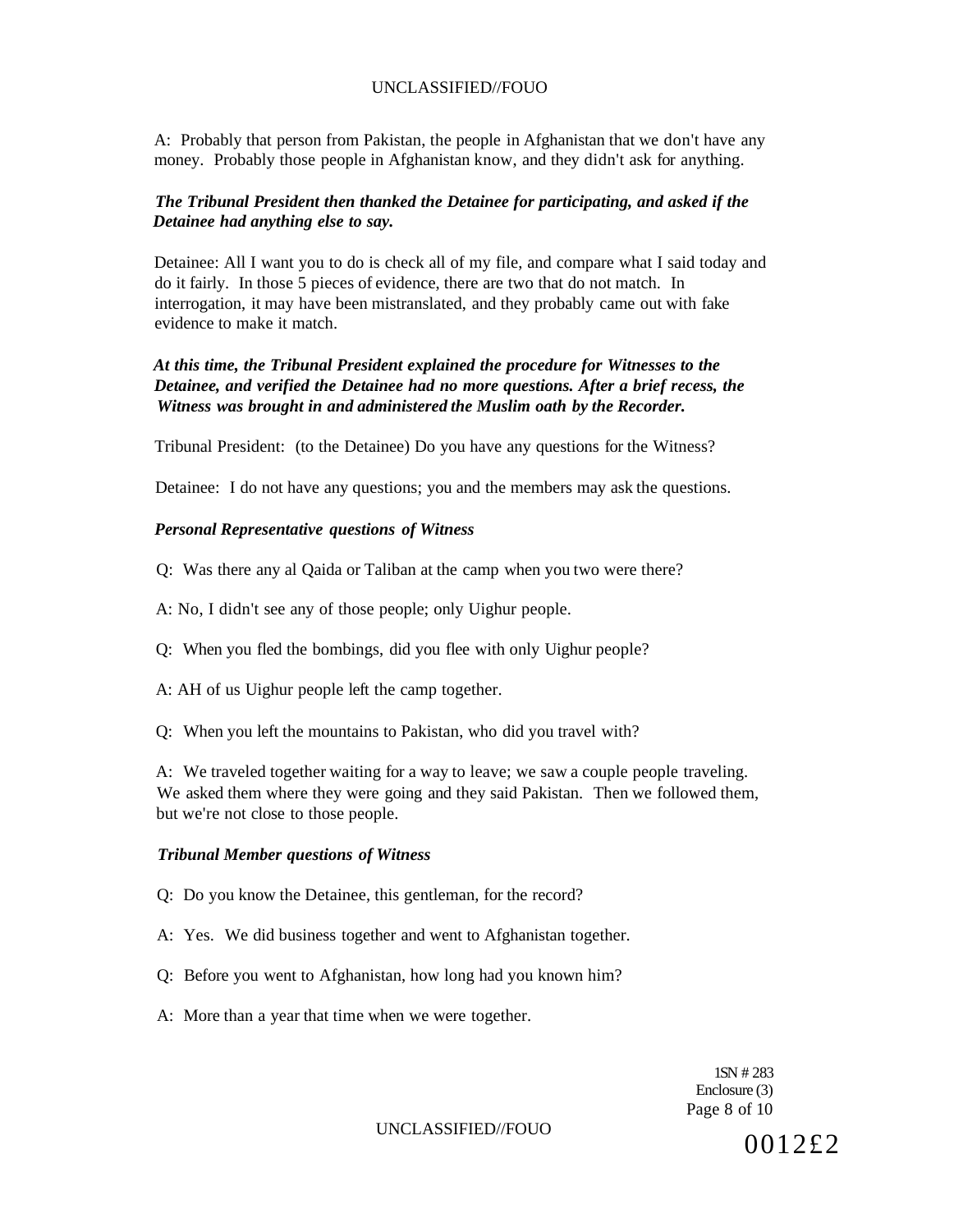Q: So you first met him where?

A: In Kyrgyzstan.

Q: And what were the circumstances you met in Kyrgyzstan?

A: There was a market only for Uighur people in Kyrgyzstan to take stuff they make from China. Then I saw this person, and he was from the same city (Walja), and I met him at the market for business.

Q: Is the Detainee a member of any political party or groups that you know of?

A: No. We were in the same place together; there was no group or party.

Q: Do you know of any other Uighurs that fought against the U.S. or the Northern Alliance?

A: I know of no other Uighurs that fought against the U.S. or the U.S. government.

Q: When you and the Detainee were captured, did any of the other Uighurs have any weapons at all?

A: No, no weapons. We were empty-handed.

Q; How do you, the Detainee and the other Uighurs feel about the United States?

A: When I left my country I had no idea that the U.S. faced this attack. When I was at home, as a kid, I was interested in America because I heard some people say that the U.S. was the only country that was powerful and could face the Chinese. I was hoping the U.S. would help our country to free our people. When I came here, the interrogators told us they would help the Uighurs. I still believe the U.S. will help us.

Q: One more question; do you feel the world should be returned to Islam?

A: No, I don't think so. People have a right to choose any religion they want. I don't think you can force people to be one religion, or to join my religion.

#### *Tribunal Presiden 'st questions of Witness*

Q: Where were you and the Detainee headed for when you left Kyrgyzstan?

A: We headed to Turkey because we were to going to travel through by car to Iran.

Q: And your purpose of going to Turkey was what?

ISN # 283 Enclosure (3) Page 9 of 10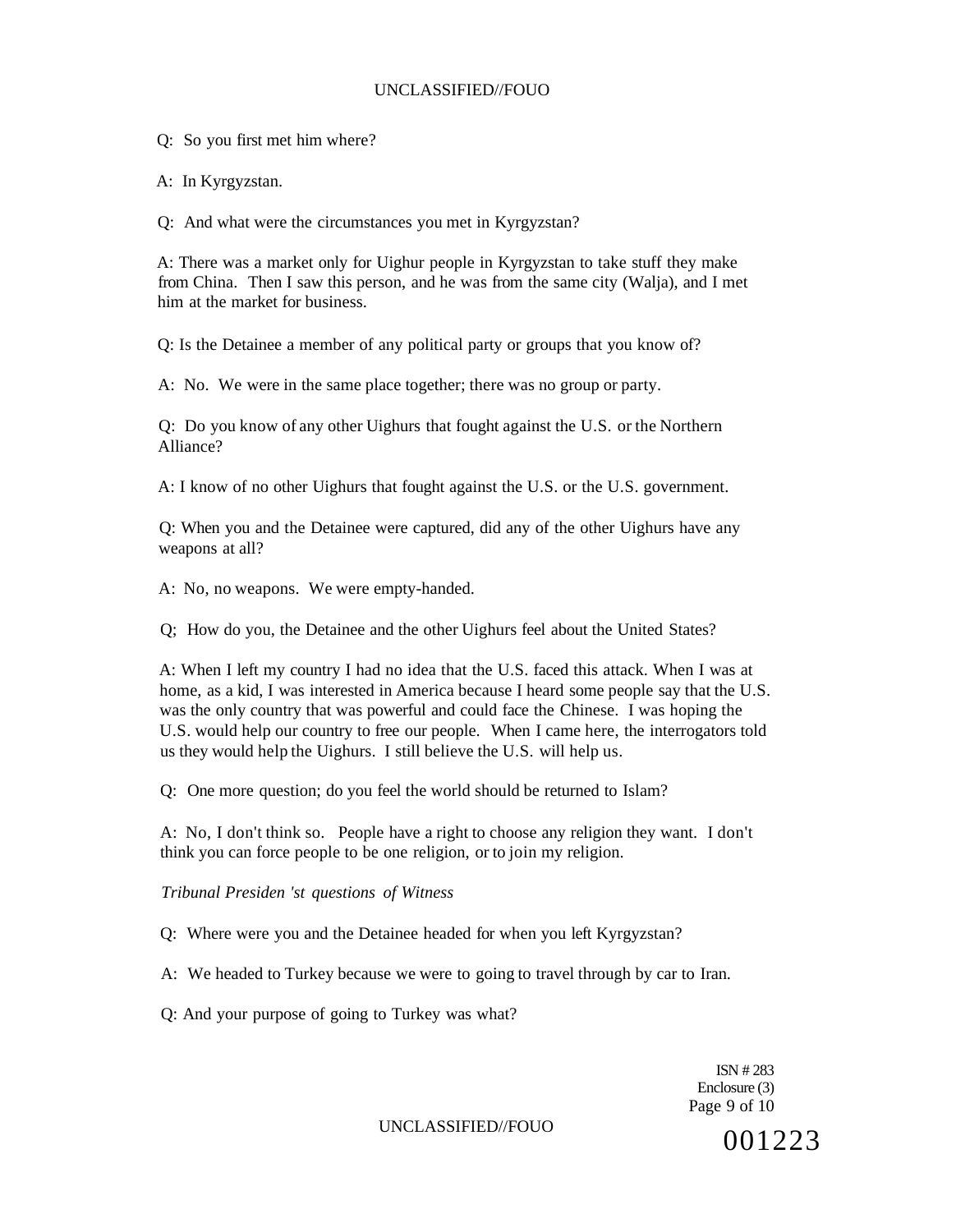A: In Kyrgyzstan, we can only do business at this special market for Uighur people; if we go somewhere further than that market police will ask us to pay more money on that stuff. Also, Kyrgyzstan is a country that doesn't really treat us right, and business wasn't going well. Then we decided Turkey would give us more freedom, so we decided to go to Turkey.

Q: Why did you detour into Afghanistan?

A: We went to Pakistan and Afghanistan because they couldn't get us visas. The embassy needed special documentation to stay in Pakistan. That person, the guy in Pakistan, told us it would be more money. He said if you stay here it would be more money for food and living. If you go to Afghanistan, there is a place where they won't ask for money for food or housing. He also said I could learn the Koran and train with a weapon. He said when he finished with the paperwork to go from Iran to Turkey, then I will let you know then you can come back to Pakistan and travel.

Q: So you traveled to the camp; what did you learn there?

A: The place was bad and didn't allow us training right away. All the buildings were in bad shape so we fixed all the stuff. Then I learned the Koran for two months, and then trained on the Kalashnikov rifle.

Q: Did you ever ask anybody who funded the camp?

A: I didn't ask. I had nothing to do with that.

*The Tribunal President then took a brief recess to allow the Witness to be removed from the room. When the Tribunal returned, the Tribunal President read the remainder of the Tribunal process to the Detainee, and adjourned the open session.* 

### AUTHENTICATION

I certify the material contained in this transcript is a true and accurate summary of the testimony given during the proceedings.



Colonel, United States Army Tribunal President

> ISN # 283 Enclosure (3) Page 10 of 10

UNCLASSIFIED//FOUO

00l2i;4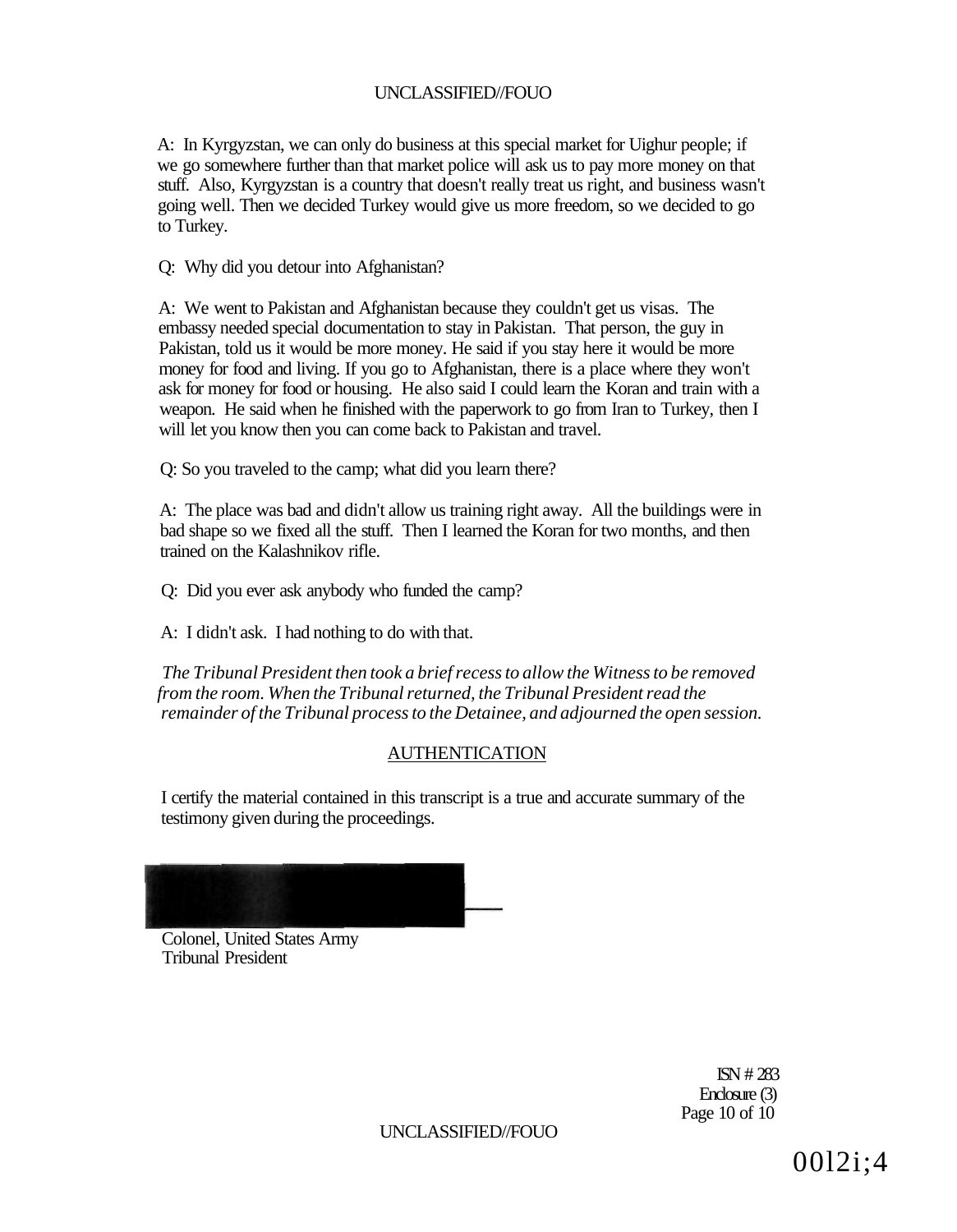## **Summarized Detainee Sworn Statement**

*The Tribunal President read the Hearing Instructions to the Detainee and confirmed that the Detainee understood and had no questions\** 

*The Personal Representative presented the Detainee Election Form (Exhibit D-A) to the Tribunal* 

*The Recorder presented the Unclassified Summary of Evidence (Exhibit R-l) to the Tribunal* 

*The Recorder presented Exhibit R-2 into evidence and gave a brief description of the contents of the Unclassified Summary of Evidence (Exhibit R-l).* 

*The Recorder confirmed that he had no further unclassified evidence or witnesses and requested a dosed Tribunal session to present classified evidence.* 

Tribunal President: I see by the Detainee Election Form that you have elected to participate as evidenced by your being here today. I also see that you wish to make an oral statement and the Personal Representative will read each allegation and then you will respond to it.

*The Tribunal President opened the Tribunal to the Detainee to make his statement and asked if he would like to make his statement under oath.* 

Detainee: No.

Tribunal President: No, you don't wish to do it under oath?

Detainee: Yes.

Tribunal President: That's fine. We will accept your oral statement. You may begin.

*3.1. The Detainee traveled from China to Afghanistan in the summer of 2001.* 

Detainee: 1 didn't go. What do you mean by summer? Which month?

Personal Representative; Do you want to tell us when you went to Afghanistan from China. This is your opportunity to tell your story.

Detainee: It was in the tall, at the end of the fall.

*3.2, The Detainee went to Afghanistan to receive weapons training.* 

Detainee: I didn't go for weapons training.

ISN# 279 Enclosure (3) Pagel of 7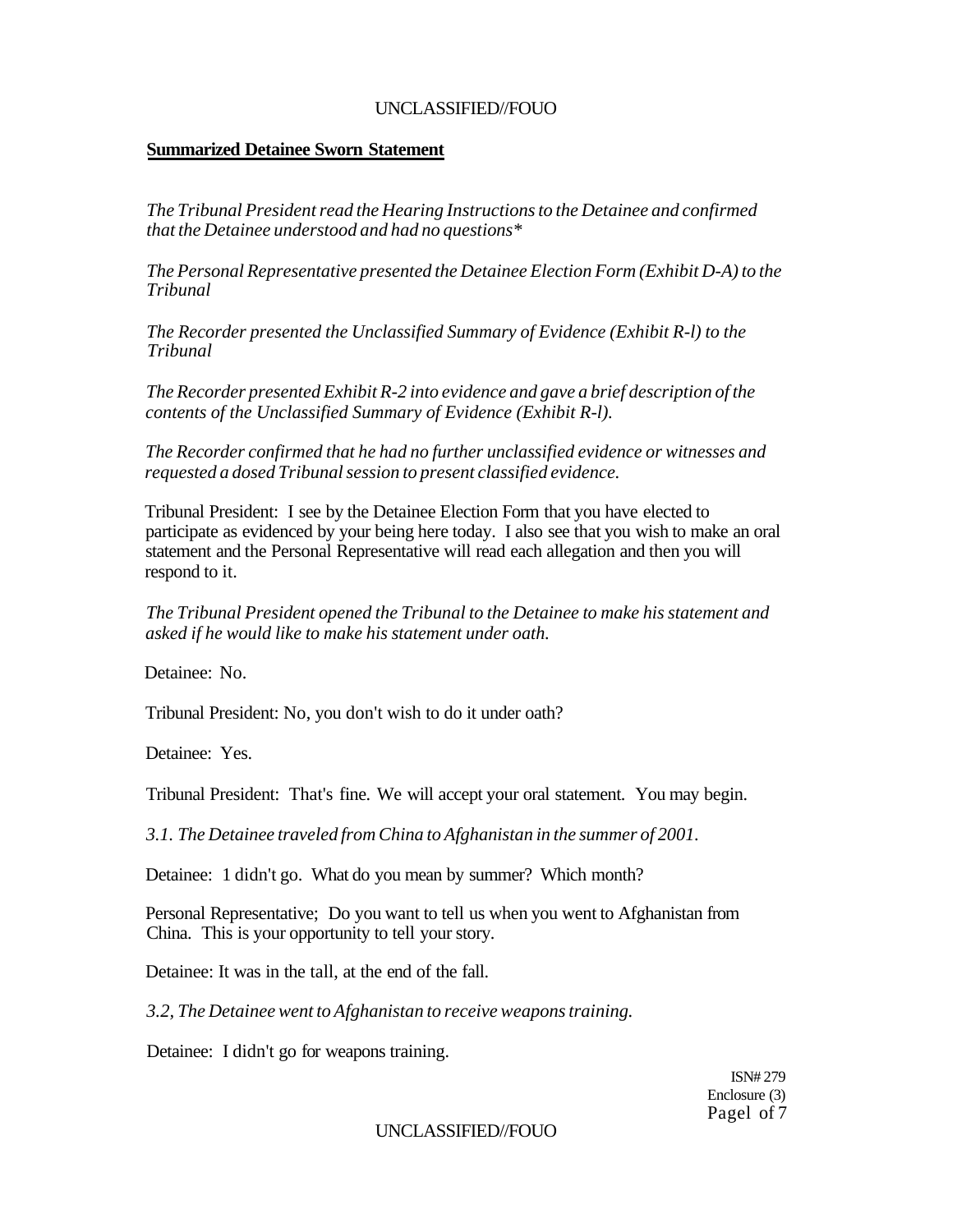*3.3. The detainee stayed at a Uighur training camp in the Tora Bora Mountains in Afghanistan.* 

Detainee: I didn't stay at that camp. When I got there, the camp was being destroyed by the bombing.

*3.4. The training camp was destroyed by coalition air strikes in October 2001.* 

Detainee: What is this, an accusation? Are they blaming that on me? What is this?

Personal Representative: It's just a statement. If you have anything that you want to say about it, you have an opportunity now to do so.

Detainee: Yes, number four is true.

*3.5. The Detainee was in Afghanistan during the U.S. bombing campaign.* 

Detainee: That's true.

*3.6. The Detainee was traveling with a group of armed Arabs from Afghanistan to Pakistan.* 

Detainee: I traveled with Kurkistani (ph) people. I was with the Kurkistani people who were following the Arabs. I wasn't with the Arab people. I was with the Kurkistani people.

*3.7. The Detainee was captured in a mosque in Pakistan by the Pakistani authorities.* 

Detainee: I didn't know if I was being arrested by the Pakistan authorities or the local tribe people. I had no idea. I was arrested in Pakistani territory.

Personal Representative: Madam President, may I try to explain.

Tribunal President: Certainly.

Personal Representative: If there is anything else in your story (speaking to the Detainee) that you want to say about these allegations, now is your opportunity to do it. In a few minutes the Tribunal, if they have questions, they will ask you questions. If you have anything else you want to say about your story, now is the time to do that. Right now the Tribunal doesn't know anything about you other than what they've heard this morning. So anything that you can to explain your story would be helpful to them as they ask questions of you.

Detainee: If it's helpful to me, yes I will explain everything. But if it's not helpful to me, I don't have to tell anything.

> ISN#279 Enclosure (3) Page 2 of 7

#### UNCLASSIFIED//FOUO

**1** 

**\_ \_ /« \***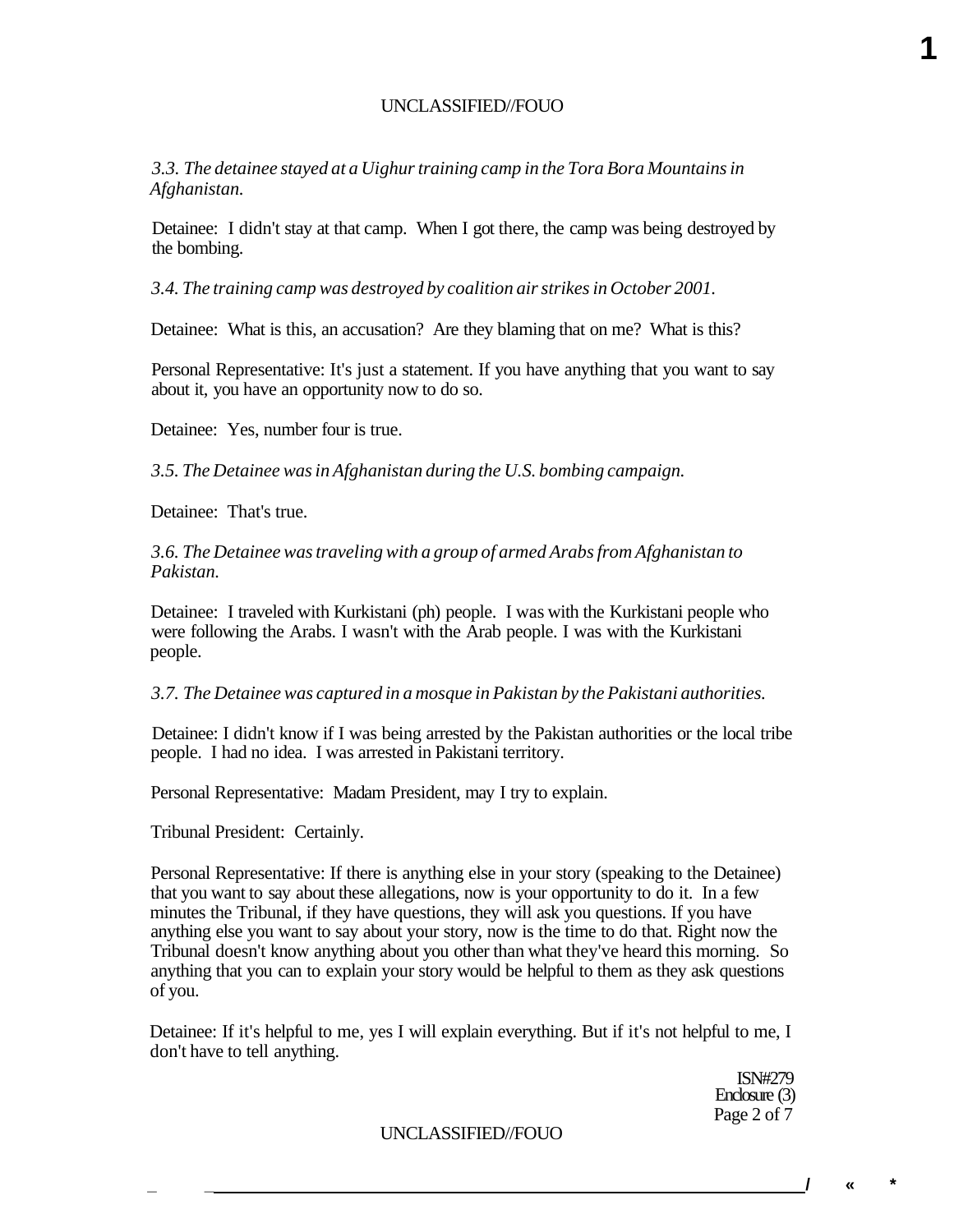Tribunal President: It may be helpful. Like the Personal Representative said this is the only information we have seen so if there is something that you think would help us understand why you left China and went Afghanistan, and what you did while you were in Afghanistan, 1 think it would be helpful to your case.

Detainee: I've been telling everything truthfiilly in the last two and half years because I'm not sure I can remember everything clearly because it's been a long time.

Tribunal President: Okay. That is fine. We may have some questions for you. Would you be willing to answer some of our questions?

Detainee: Yes.

Tribunal President: Personal Representative, do you have any questions for the Detainee?

Personal Representative: Yes, ma'am,

#### Personal Representative's questions

- Q. You said earlier that you did stay at the Uighur training camp in the Tora Bora Mountains. Was that before or after that training camp was bombed?
- A. After.
- Q. Where were you when the bombing started in Afghanistan?
- A. In Jalalabad.
- Q, One of allegations say that you were traveling with a group of armed Arabs from Afghanistan to Pakistan, and you said the group that you were traveling with were only Uighurs, is that right?
- A. Yes, I told you that the Uighur people were following the Arabs. I was with only Uighur people.
- Q. Could you see the Arab group in front of you? How much distance was between the two groups?
- A. At the time when we traveled there was snow and it was foggy. I couldn't really see farther than 4 or 5 meters away.
- Q. I'm not sure I really understand your answer. Are you saying that they were 5 meters in front of him?

1SN# 279 Enclosure (3) Page 3 of 7

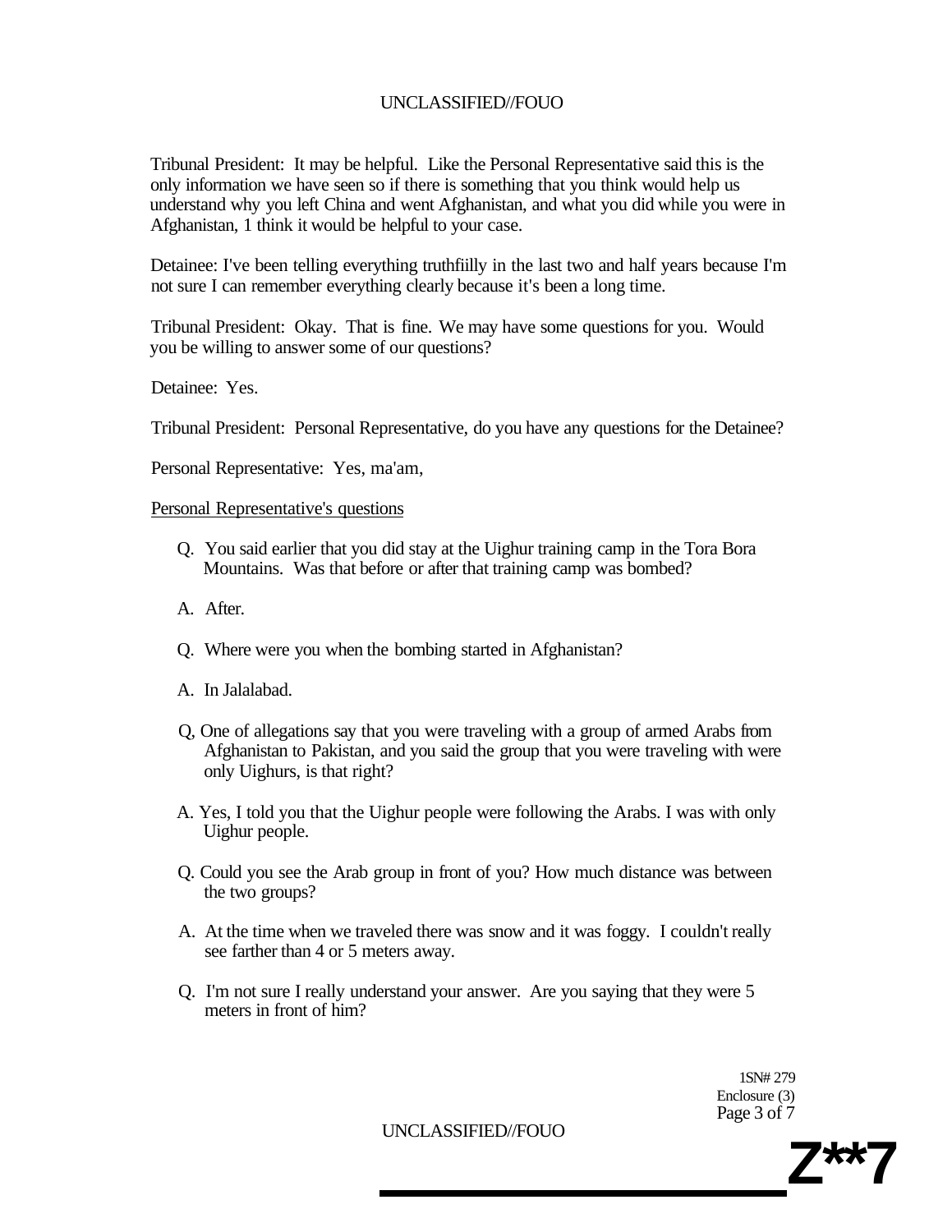- A. Five or six meters farther away, you can't really see the person because of the snow and it's really foggy.
- Q. So maybe you don't know how far they were?
- A. Right, I don't know how far.
- Q. How long did you stay at the Uighur training camp in the Tora Bora Mountains?
- A. I didn't stay in the camp in the Tora Bora Mountains or the Uighur training camp.
- Q. Where did you stay when you were in the Tora Bora Mountains?
- A. We went to some kind of jungle area and went into the mountain and found a cave to stay in.
- Q. Did you ever receive any weapons training when you were in Afghanistan?

A. No.

Q. Did you ever carry a weapon during your travels in Pakistan or Afghanistan?

A. No.

Tribunal President: Recorder, do you have any questions for the Detainee?

Recorder: Ma'am I have two questions.

#### Recorder's questions

- Q. You said that you went to Afghanistan but you did not go to receive weapons training. What did you go for?
- A. I told you two and a half years ago. Everything is in the interrogation. I've told you that.
- Q. We weren't at the interrogation and nobody here knows why. Can you explain why you went to Afghanistan?
- A. It's clear that before you people come into the Tribunal room that you have already checked my files.

Tribunal President: Do any Tribunal members have any questions?

ISN# 279 Enclosure (3) Page 4 of 7

UNCLASS1FIED//FOUO

*[2i£*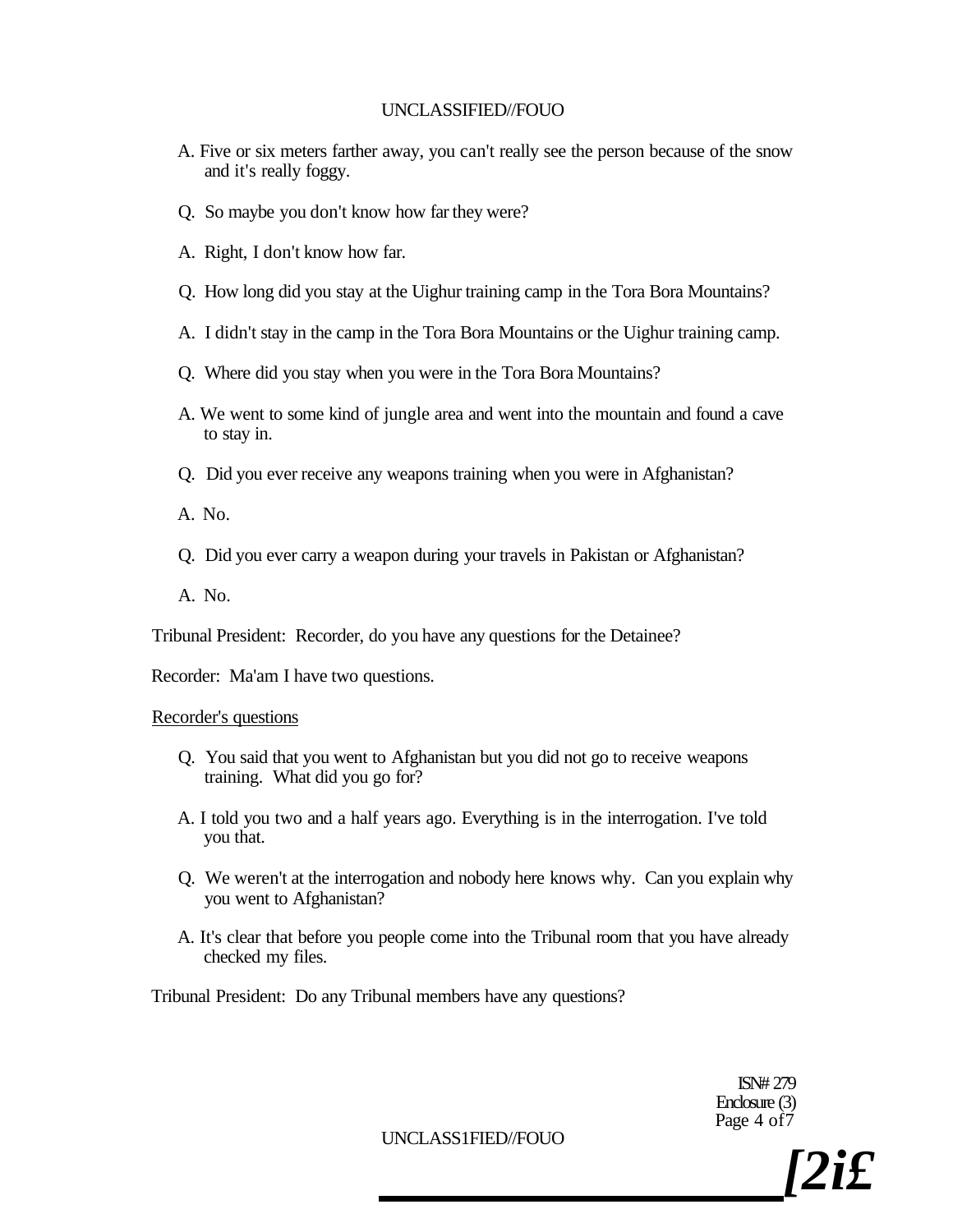### Tribunal Members' questions

- Q. Were you a member of any political parties or groups?
- A. Are you saying in China, Afghanistan, or in here?
- Q. In your lifetime,
- A. No.
- Q. I just want to repeat that all we are trying to do is get your side of the story because we have to make a determination. So we would like to hear your side.
- A. In the world, no place, can you put a person in prison for three years and then you check their status. This is not right. I've told everything to the interrogators two and half years ago. I'm suffering here and I cannot remember and I cannot tell you.
- Q. Okay, so why did you elect to come to the Tribunal if you have no information to give us?
- A. Because I wanted to answer those allegations, yes or no.
- Q. So I understand you really have nothing else to say?
- A. No.

Tribunal President: Let me jump ahead a little bit. You asked to have a witness come here. What would you like for the witness to tell us?

Detainee: 1 came here to explain that I wasn't traveling with the Arab people and that I went to the Afghanistan, Tora Bora Mountains after the bombing, and that to Afghanistan not in the summer but during the fall.

Tribunal President: Okay. Let me ask you again. You wanted to bring a witness in. What do you want him to testify to?

Detainee: He can tell that I went to Tora Bora after the bombing and that I traveled with the Uighur people not with the Arabs.

Tribunal President: So those are just the two points you want him to collaborate?

Detainee: At this time yes.

Personal Representative: There may have been a third point May I ask a question?

Tribunal President: Yes.

ISN# 279 Enclosure (3) Page 5 of7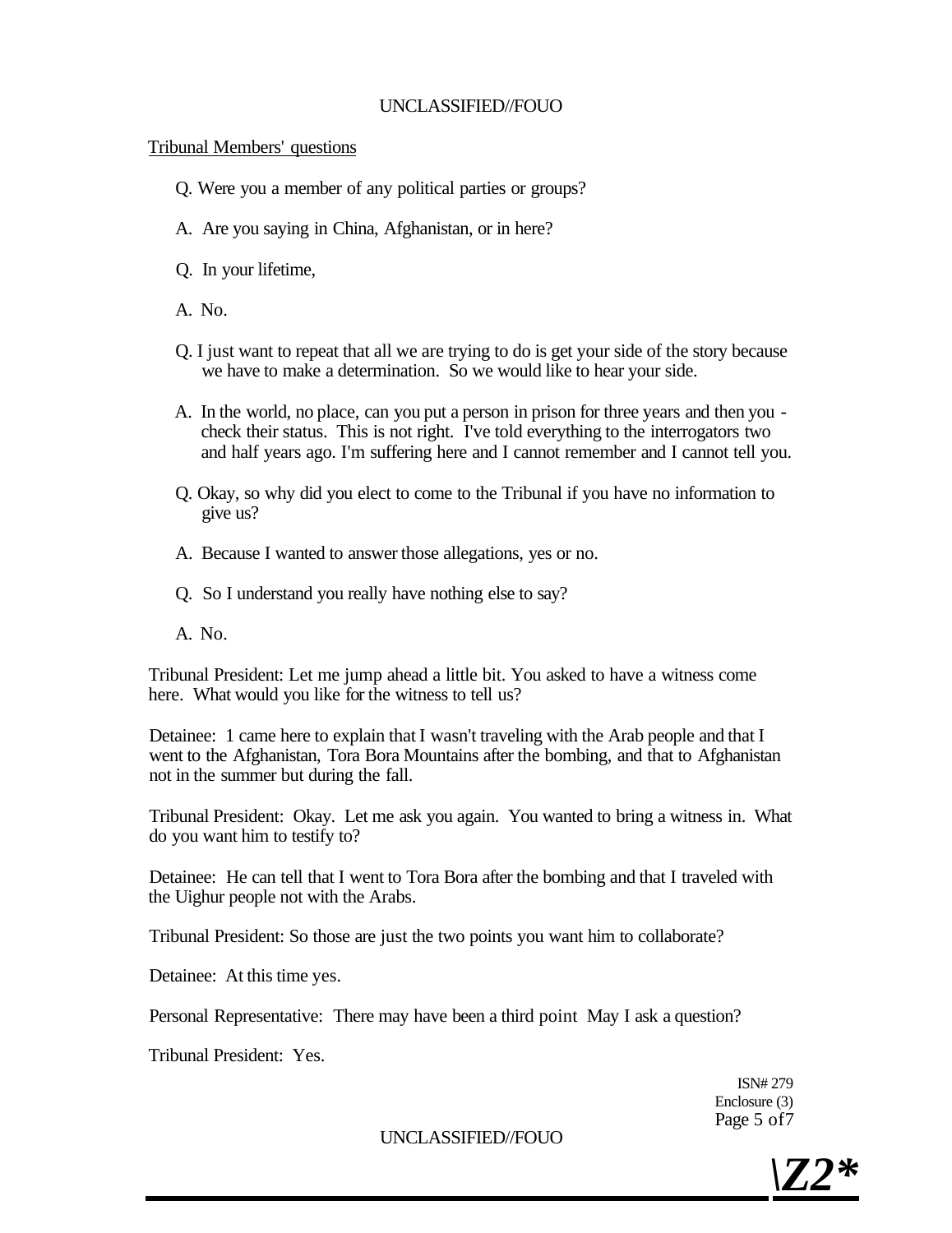Personal Representative: Were you going to ask whether he saw you receive any weapons training in Tora Bora Mountains?

Detainee: We mentioned it in the interview yesterday but I didn't answer.

Tribunal President: At this point, it's my understanding that this concludes the statement that you have to provide to us.

Detainee: I have nothing to tell. If you ask more questions I will answer.

Tribunal President: Personal Representative, do you have other evidence or does the Detainee have any previously approved witnesses to present to this Tribunal?

Personal Representative: There is a witness. Hamid Mohammed Hamid (ph) is the witnesses' name.

Tribunal President: At this point let me explain to you how the witness procedures will go. We will bring the witness in. I will ask him if he is still willing to testify for you and he will take the oath. Then you will be allowed to ask him questions to get information from him that you would like for us hear. Then the Personal Representative, Recorder, and the panel will be allowed to ask him questions as well.

Detainee: Can I talk?

Tribunal President: Sure.

Detainee: The witness is for the two issues I've already mentioned and I don't want other people asking questions about me or other issues.

Tribunal President: That's not acceptable. This is the procedure. You have an option at this point to elect to not have a witness.

Detainee: I don't want any witnesses.

Tribunal President: Okay and that's fine.

*The Tribunal President confirmed that the Personal Representative had no further evidence to present and that the Detainee had no previously approved witnesses to present to the Tribunal and closed the open session,* 

> ISN#279 Enclosure (3) Page 6 of 7

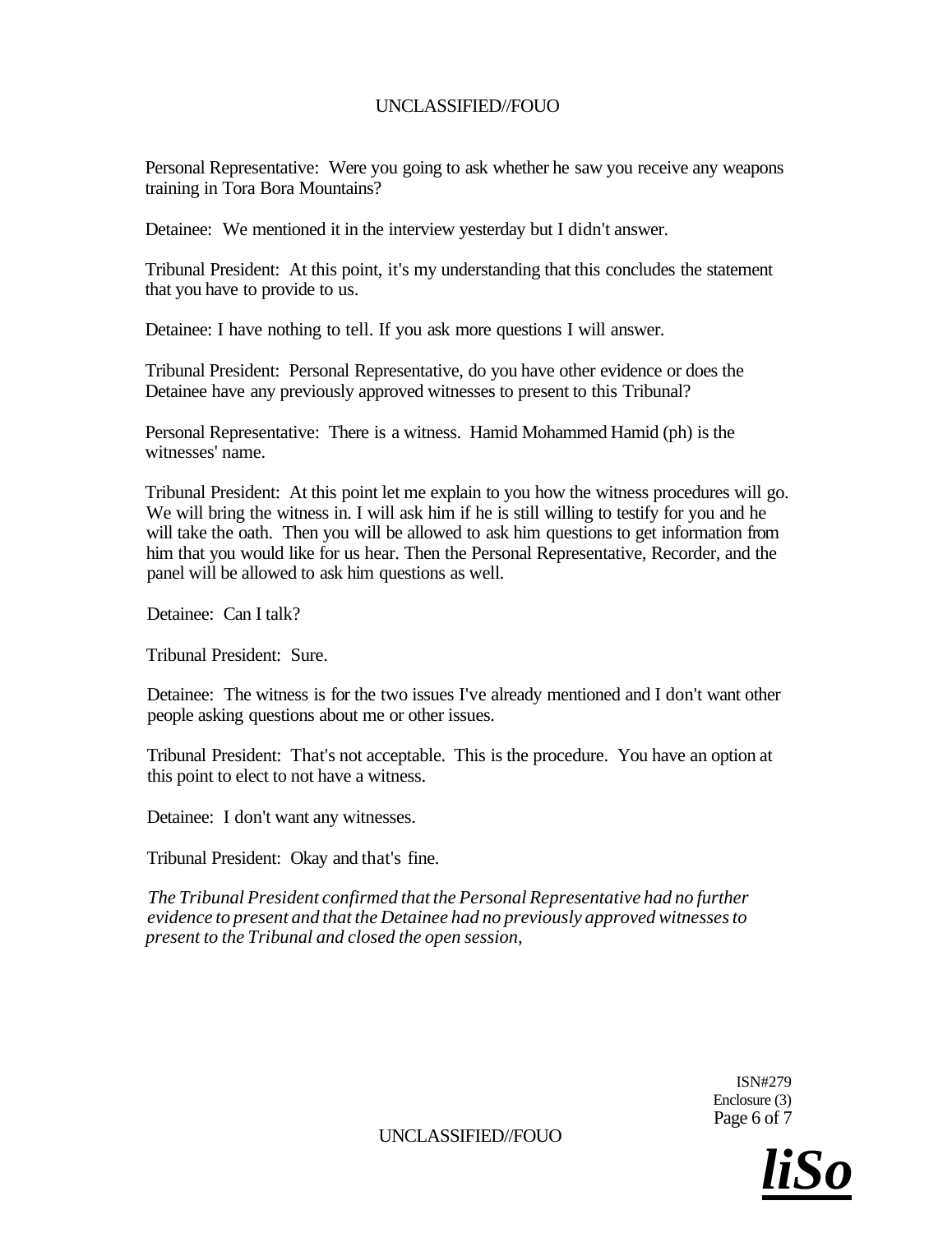*The Tribunal President explained the remainder of the Tribunal process to the Detainee and adjourned the open session,* 

# **AUTHENTICATION**

I certify the material contained in this transcript is a true and accurate summary of the testimony given during the proceedings.

Colonel, U.S. Army Tribunal President

> tSN# 279 Enclosure (3) Page 7 of  $\overline{7}$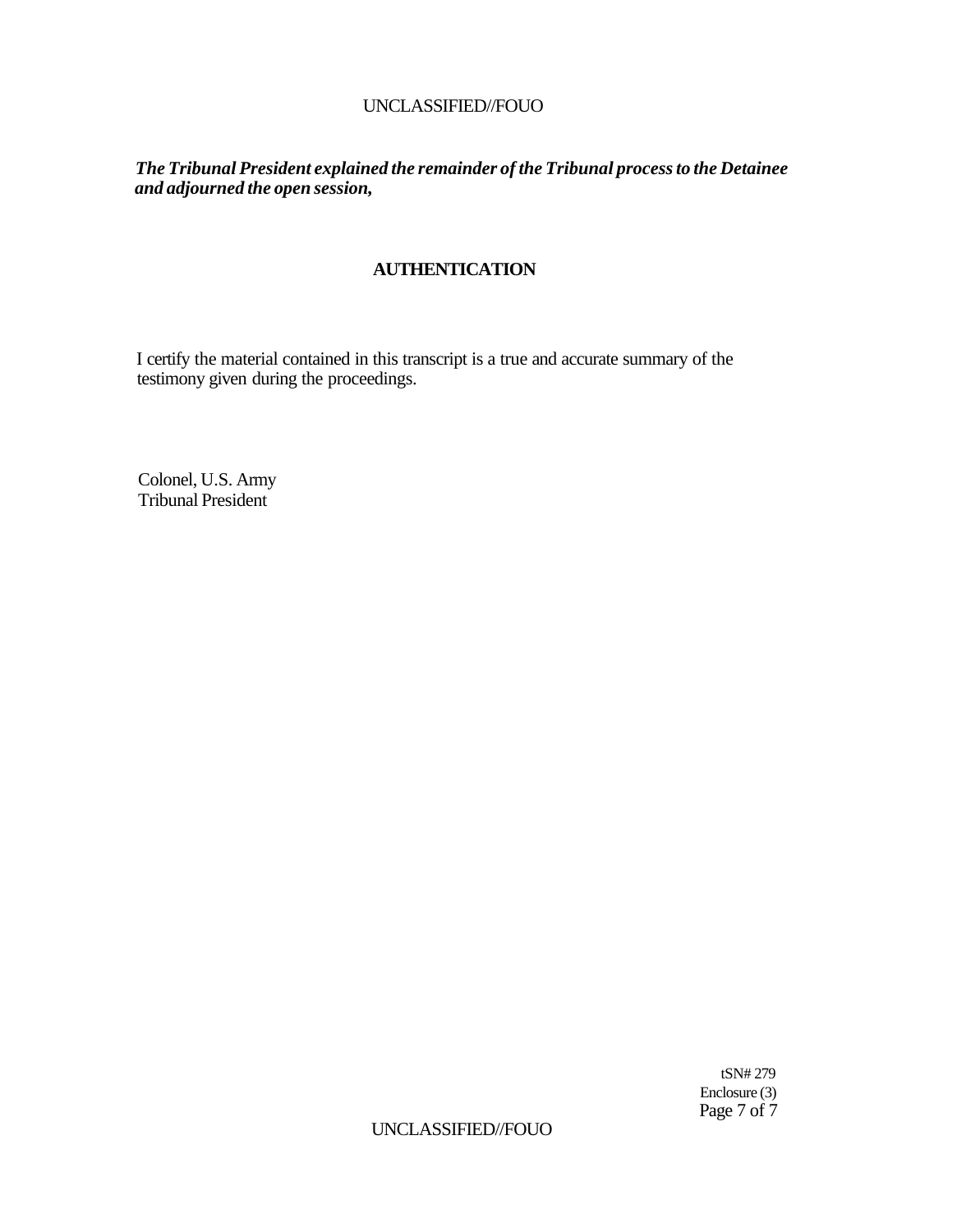#### **Detainee's Unworn Statement** - **ISN 260**

*When the Tribunal President asked the Recorder if he had any witnesses to present, the Detainee stated that he had requested witnesses. The Tribunal President advised that issue would be addressed shortly and the question was directed at the Recorder. After receiving the unclassified evidence from the Recorder, the Tribunal President addressed the Detainee.* 

Tribunal President: The Personal Representative indicated that you did not request any witnesses.

Detainee: I told the Personal Representative that I have seventeen people that can be my witnesses if it is necessary and she could pick any one of them. I didn't want to bring them here and have them sit for five or six hours. That's what I told my Personal Representative.

Tribunal President: We understand your request. We do not need any witnesses, as a Tribunal.

Detainee: You mean you don't need my witnesses right now?

Tribunal President: We don't find it necessary to pick any of the seventeen to provide us information. As I mentioned earlier, you have the opportunity to call a witness to provide specific information to us about your case. Prior to this hearing you did not specify a witness and I would like to proceed with the hearing at this point. I'll ask one more time. Do you have a specific person you want to be here today to provide testimony?

Detainee: It doesn't matter. If you pick one of the seventeen people, they can be my witness.

Tribunal President: We don't have a reason to pick any of them. This is your decision and I understand that you do not wish to pick one.

Detainee: If it's not necessary, I don't need one because I'll answer all of the questions truthfully.

Tribunal President: After we receive all of the evidence, we may determine that a witness will be necessary\* and we'll decide that later. Additionally, this panel only knows what you know. We have only this information [Unclassified Summary of Evidence]. We have not seen any of your file, but we may see it later. At this time, this is all we know.

Detainee: Okay.

*The Detainee was sworn.* 

*At the request of the Detainee, the Personal Representative read each allegation and the Detainee's answers to the Unclassified Summary of Evidence. The Detainee will add information as he deems necessary.* 

> ISN# 260 Enclosure (3) Page 1 of6

UNCLASSIFIED//FOUO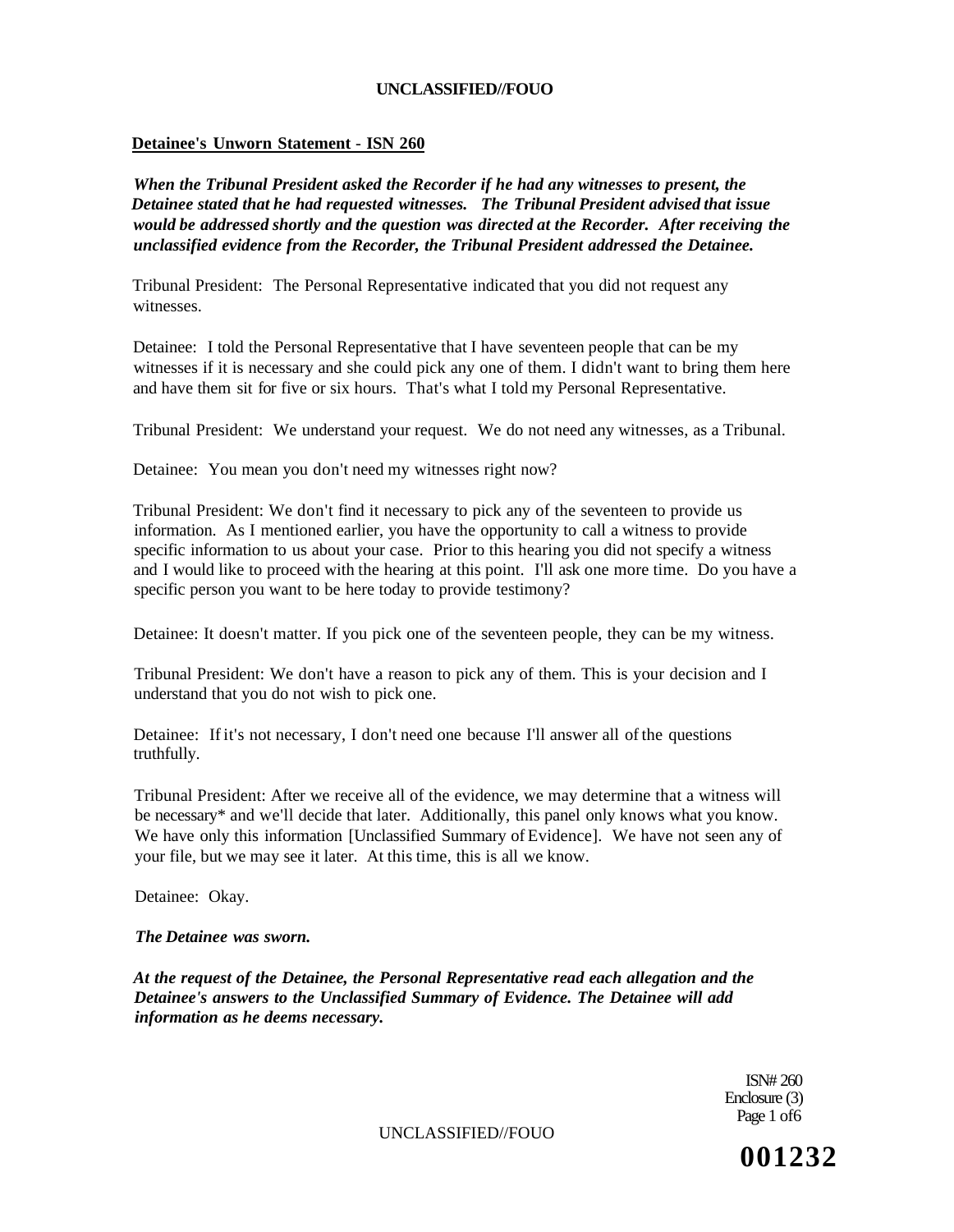• **3(a)l The Detainee traveled to Jalalabad, Afghanistan from Pakistan in 2001.** 

Personal Representative: True.

# • **3(a)2 The Detainee went to Afghanistan in October 2001 to receive training.**

Personal Representative: No, I did not go for training.

Detainee: When I was in Pakistan, I was trying to do business and make money so I could travel to Canada or another country. That's why I was in Pakistan. In Pakistan, the people are very poor and business is not good. When I was in Pakistan I couldn't make money and other Uighur people said I could go to a place in Afghanistan that would take care of me if I had problems.

Also, I was afraid to go back to China because they would torture and punish me. That's when I decided to go to Afghanistan and stay there. Not for the training.

• **3(a)3 The Detainee traveled from Jalalabad to a Uighur camp in the Tora Bora mountains and stayed there for approximately forty-five days.** 

Personal Representative: True.

• **3(a)4 Uighur groups in China's Xinjiang Uighur Autonomous Region (XUAR) have formed ties with Al Qaeda and other Islamic terrorist groups and China's two principal militant Uighur groups are the East Turkistan Islamic Movement (ETIM) and the East Turkistan Liberation Organization (ETLO).** 

Personal Representative: My understanding is that all the Uighurs work toward the movement for East Turkistan independence and I do not believe they are doing anything beside that. I do not believe Uighur groups have the ties to Al Qaeda or any other Muslim terrorist groups.

Detainee: They are blaming us Uighurs for having ties with Al Qaeda or some international terrorist groups those organizations. We shouldn't be accused of this. I don't believe it because our only problem is with the Chinese government. They've been torturing and fighting us for hundreds of years.

In my country some betray the Uighur people and work for the Chinese government. Besides those people, all the Uighurs will try to use their own natural resources so their own people are happy, rich and peaceful. That's all they want.

China, after the U.S., is the second most powerful country in the world. They are using our natural resources to make themselves richer and smarter. All the natural resources we have make the Chinese smarter, richer and more powerful.

> ISN# 260 Enclosure (3) Page 2 of 6  $\wedge \ldots$ 00123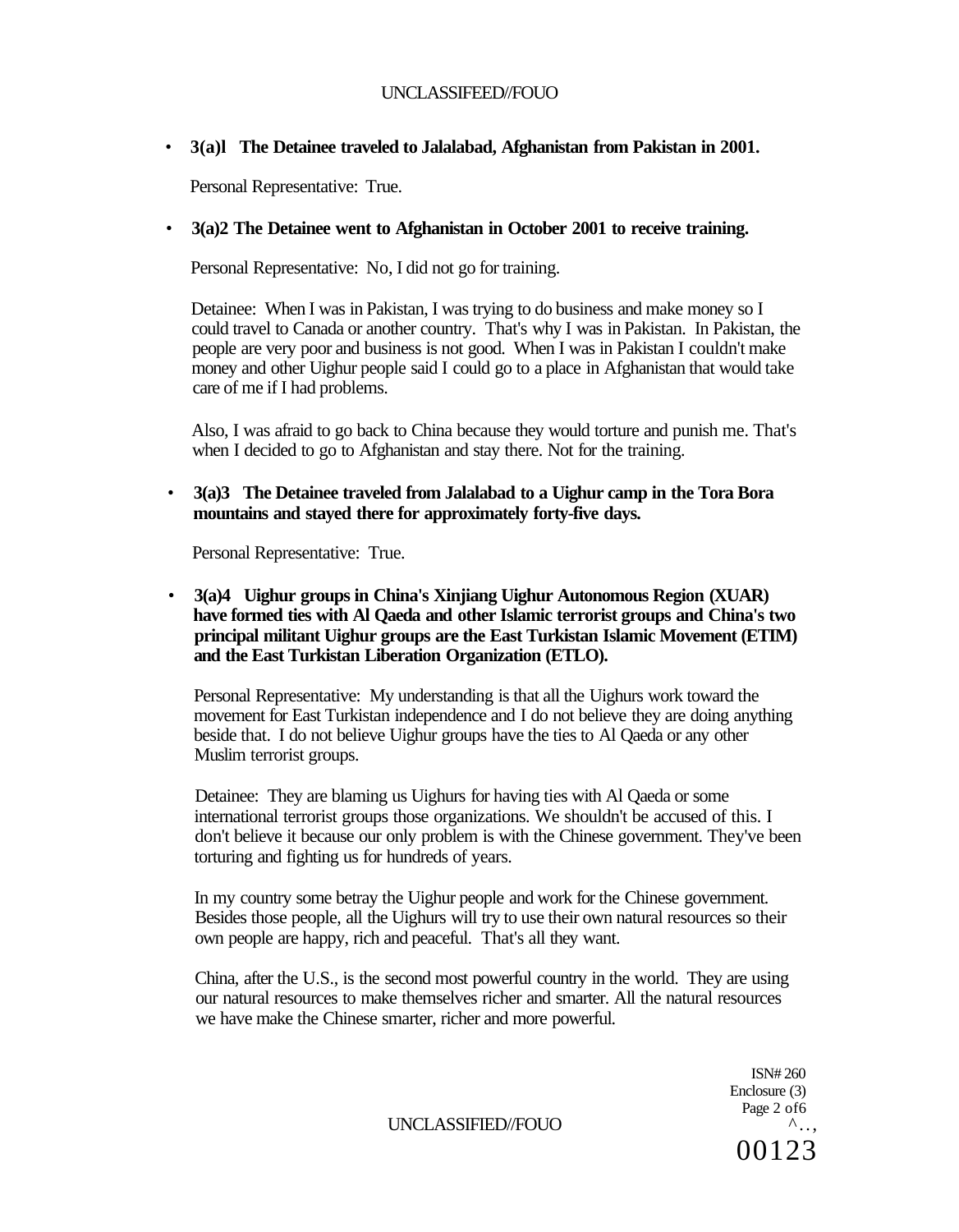I believe all the Uighurs in Turkistan and in other places in the world are trying to do something to get back our country's independence from the Chinese.

The rest of the allegations concerning Al Qaeda; I don't believe the Uighurs are involved in this.

You've been saying Al Qaeda and Taliban are militant, terrorist people, but I don't know about Al Qaeda or the Taliban. I've never heard of them, I heard about them here. I don't understand those people or what they do, but I think you understand those people better than I do. I heard from you and others here that those people like to disturb world peace, try to make trouble, and do bad things to other places.

I heard from you guys that most of the Al Qaeda people are Arabs. Those Arabs have their own country and they can live wherever they want in their own country. They are free to *do* whatever they want. I do not understand why they are causing trouble and making a mess for the world.

I hear that those people have a little problem in their brain; it doesn't work properly.

All of the Turkistani people's goals are clear and simple. All they want is to get our from the Chinese communist country and we want to live like any other country around the world. We want to live in peace, eat good, live good, dress good and be happy in peace.

#### • **3(a)5 The East Turkistan Islamic Movement is listed in the U.S. Department of Homeland Security Terrorist Organization Reference Guide, as being one of the**  most **militant groups, and has financial and training ties to Al Qaeda.**

Personal Representative: No, I'm not a part of the East Turkistan Islamic Movement. I left home for business. My understanding is that every single Uighur does something for the movement so they can help their country.

Detainee; This is the first time I'm hearing that there is an Eastern Turkistan Islamic Movement, but all the Uighurs are Muslim people. The Uighur people living in the United States are Muslim and so are the Uighurs in Germany and Turkistan.

Myself, I wasn't a member of any party and I don't understand any party or any organizations. Our people, anywhere they stay, are still trying to free all the Uighur people from the Chinese government. It is clear that all they want to do is get rid of the Chinese government and be their own, independent country and live in peace.

I'm hearing all of the accusations that I've been involved in this and that and it's new to me right now. I do not believe the accusations about the organizations and I also believe that the smart Uighur leaders know if they have associations with ail of those terrorist organizations, which are against the whole peaceful world, then the whole world would

> ISN# 260 Enclosure (3) Page 3 of6

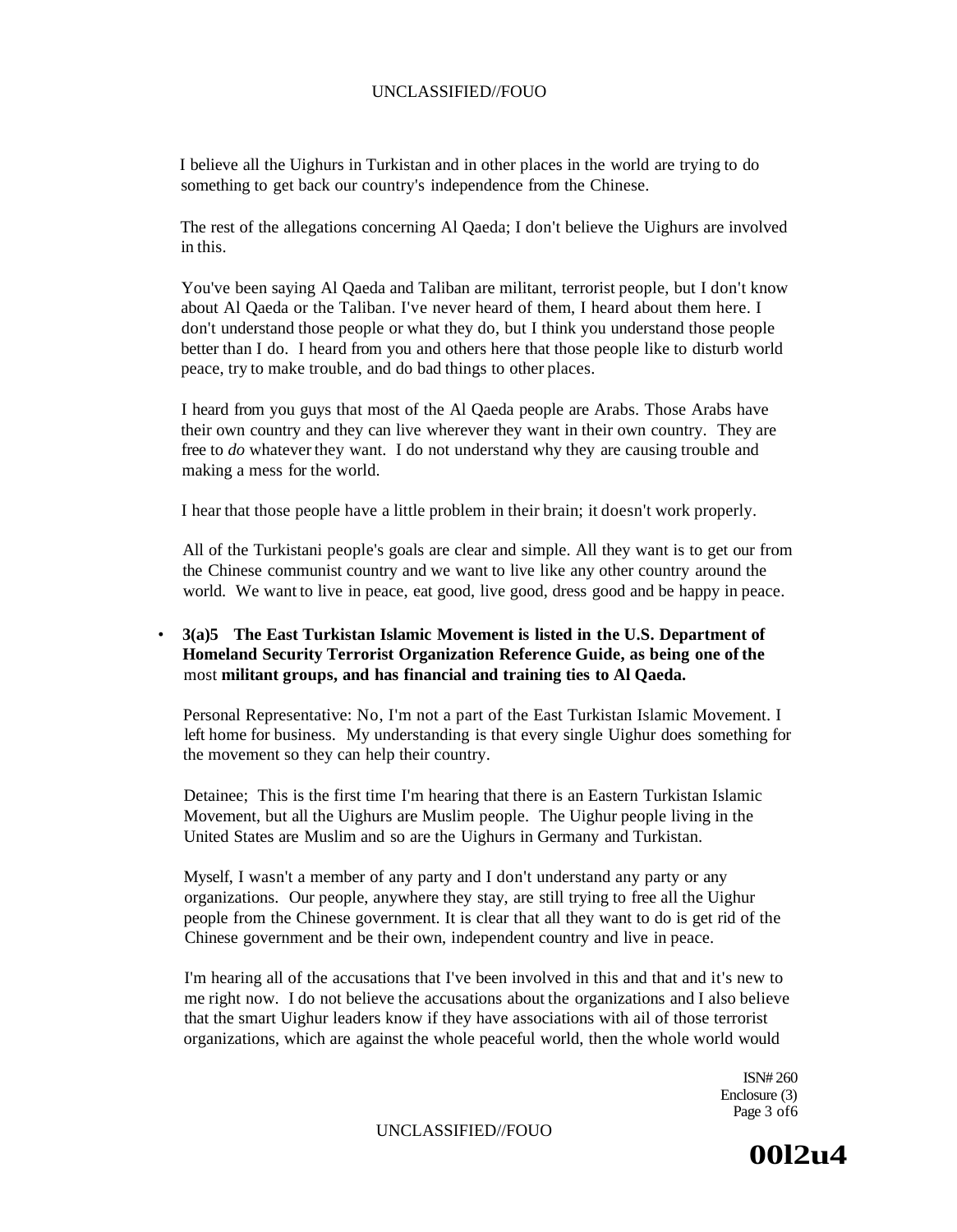be against us. They would understand that if we had ties with them that our goals will disappear and will never happen.

#### • **3(a)6 While in the** Tora **Bora mountains, the Detainee learned how to "break down" the Kalashnikov.**

Personal Representative: Yes.

Detainee: When I arrived in Afghanistan ail of the people had a problem with going back into the country because they are all afraid that the Chinese government will torture or punish them. Nobody wants to travel all over the world and not be able to go back to their home country. Everybody wants to go home because they have their family there, but I can't. That's the reason I can't go back to China.

In Afghanistan, the people were saying that if there was a chance, and as much as we could, we would fight the Chinese government. I decided to participate because it's my country and I want to provide my personal beliefs. Everyone wants to go home and stay with their whole family.

I wanted to back because I want to free my country. I trained on how to use the Kalashnikov so if there was a chance, I could fight back against the Chinese government.

#### • **3(a)7 The Detainee was in the Tora Bora mountains when the U.S. bombing campaign occurred\***

Personal Representative: True.

Detainee: If I wasn't there, I wouldn't be in this prison and I'd be at my house.

# • **3(a)8 Pakistani soldiers, while fleeing Afghanistan into Pakistan, captured the Detainee, along with other Uighurs and Arabs.**

Personal Representative: Yes. We fled into Pakistan and were fed by the local people. They took us to a mosque at night, and there were a lot of people in the mosque. Ten percent of the group would go outside and then would be put into a car.

Detainee: Not ten percent; ten people in each [group]. I told my Personal Representative, but I'd like to tell you this story.

When we passed through the border, the local people came and fed us and then in the middle of the night, they took us to the mosque. At the mosque, there were a lot of people, Uighurs, Arabs and others as well.

> ISN# 260 Enclosure (3) Page 4 of6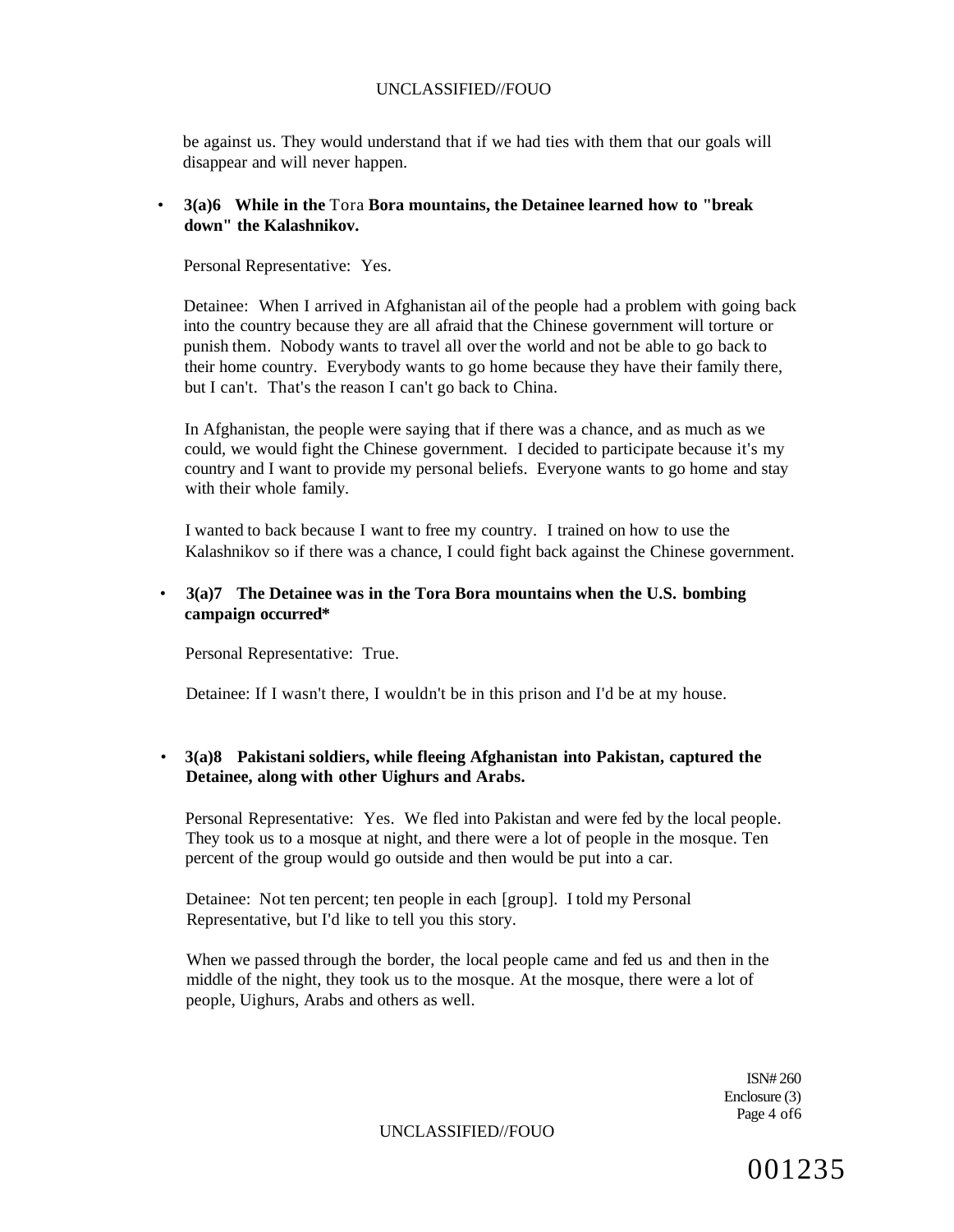There weren't any Pakistani soldiers or anyone with rifles or weapons to capture us. When we were in the mosque, they told us to get out. We went out in groups often and we were taken to a car. They drove us for a couple hours and we ended up in the Pakistani prison.

We stayed in the Pakistani prison for a while, and then we were taken back to Kandahar, Afghanistan again. From there we were taken to Cuba, and we've been here almost three years now.

# Tribunal Members' Questions to Detainee

- Q: When you went to Afghanistan, did you go anywhere besides the Uighur camp?
- $A:$  No.
- Q: When you were at the camp, did you do anything besides learn how to shoot a rifle?
- A: We fixed the old house, helped bring ail the rocks, brought the water, and did some construction work.
- Q: You fixed up the camp?
- A: Yes.
- Q: Did you take the rifle with you when you left, after you were bombed?
- A: They showed me a couple times in the camp, but after that, I never saw a rifle. They told me that if I needed to use it, I knew how.
- Q: Did you see any fighting in Afghanistan?
- A: When the bombs started, we were scared and we ran all over. We found a cave in the mountains and were hiding in there. We found out that it was a monkey cave. We didn't see any fighting. We stayed a while and then we decided to go back to Pakistan. We were on the way to Pakistan and we saw some Arabs and we followed them.
- Q: How did you find the camp?
- A; in Jalalabad, a Uighur guy took me to the camp.
- Q: How did you know to look for this particular Uighur guy?
- A: I found this person from information given to me by another Uighur guy in Pakistan.

ISN# 260 Enclosure (3) Page 5 of 6

UNCLASSIFIED//FOUO

00X2o6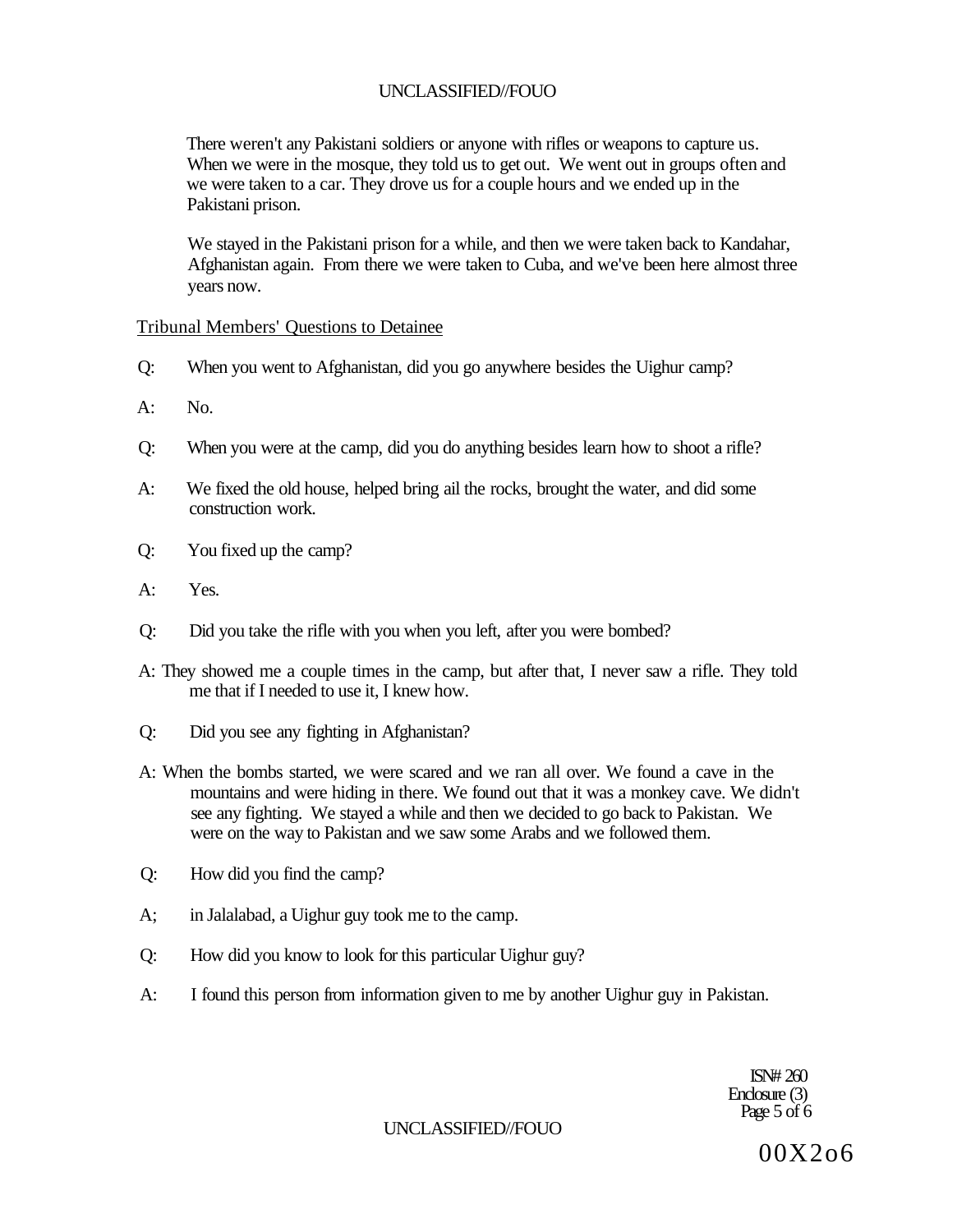Q: Do you remember the name of the Uighur in Jalalabad?

A: Abdul Wahab.

# **Tribunal President's Questions to Detainee**

Q: You traveled to Afghanistan in October, 2001, from Pakistan. Is that correct.

A: I'm not exactly sure of the date, but it was sometime in August.

- Q: Did you travel to Afghanistan before or after the September  $11<sup>th</sup>$  attacks?
- A: I don't know what was happening in the U.S. I went sometime in August. If it happened in the U.S. before August, I was in Afghanistan after the attack. If it happened after August^ I went to Afghanistan before the attack.

# **AUTHENTICATION**

**I** certify the material contained in this transcript is a true and accurate summary of the testimony given during the proceedings.

Colonel, USAF

Tribunal President

ISN# 260 Enclosure (3) Page 6 of6<br>**001207**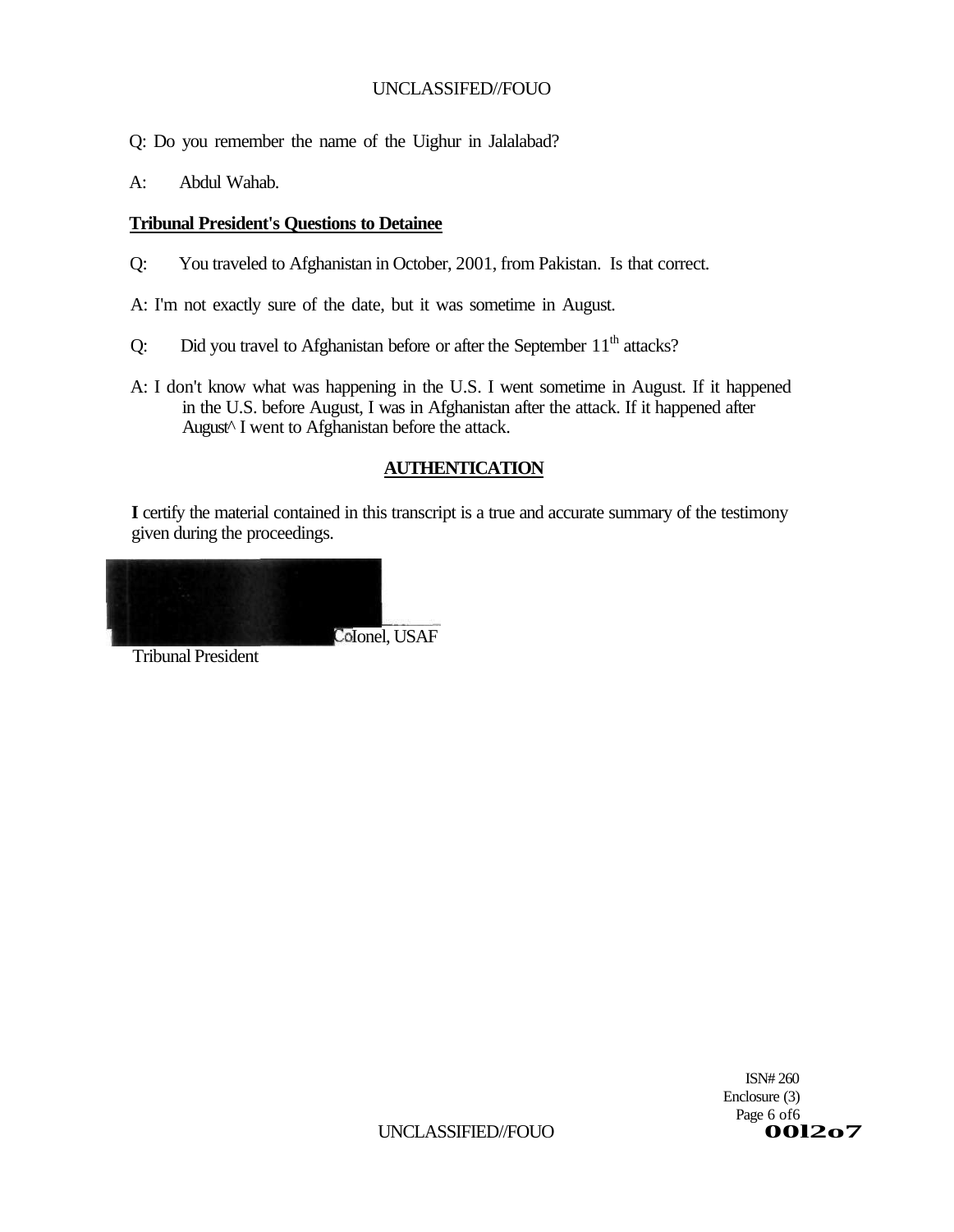# **UNCLASSIFIED**

### **Summarized Detainee Statement**

**I** will make my statement under oath. I Habib Rasool swear to the Tribunal I will tell the truth. I am a refugee from Pakistan. I went to Afghanistan in July 2001 to build my house over there. When I finished building my house, I was selling wood. I traveled from Pakistan to Afghanistan to sell wood. I traveled back and forth from Pakistan to Afghanistan because this was my business. When I came back from Pakistan, it was three or four months after I built my house. Three days later, the Taliban came and took me from my house to Kabul, Afghanistan. They took me from my house to a compound. I spent the night in the compound and the next day they took me to Konduz, Afghanistan. I stayed in Konduz, Afghanistan compound for 20 days. There were armed guards outside the compound and we could not leave the compound on our own. They were sending people by numbers to fight. In those 20 days they did not get to my number and I did not fight. In those 20 days I was just staying there and they never gave me any type of training. They did not give us any type of weapons. They did not send me to fight because they did not get to my number. They were sending people everyday to fight.

After 20 days of people, they surrendered to the Commander of the Northern Alliance. We spent the night and they handcuffed our hands our feet. We left the city of Yerghanek, Afghanistan and went to Sherberghan, Afghanistan. They loaded us into a truck and we went to another city. When we got there they put us all in a big container. Some people died because it was too hot and because of close contamination.

When we surrendered to the Northern Alliance it was the  $10<sup>h</sup>$  or  $11<sup>th</sup>$  day during the month of Ramadan. We spent the month of Ramadan in Sherberghan, Afghanistan. After the month of Ramadan, they took us to Khandahar. They put us in jail and I don't remember how many months. After the jail then they brought me here.

I forgot something. Can I say some more. Before I moved to Afghanistan in July 2001»I was working at a port in Pakistan. I worked there for 15 months. I was loading and unloading the ship. The name of the company I was working for in Karachi, Pakistan was Dark Kelb Labor Port. My supervisor's name was Abdul Raheed. The ship was bringing food to the country. I was loading and unloading the ship. I don't have anything else. Do you need the names of the people I said would be witnesses for me.

### **Answers in response to questions by the Recorder:**

In Konduz, we were in the house. The people in charge of the house surrendered. They told us we were going to surrender to the Northern Alliance.

> ISN #120 Enclosure (3) Page 1 of2

#### **UNCLASSIFIED**